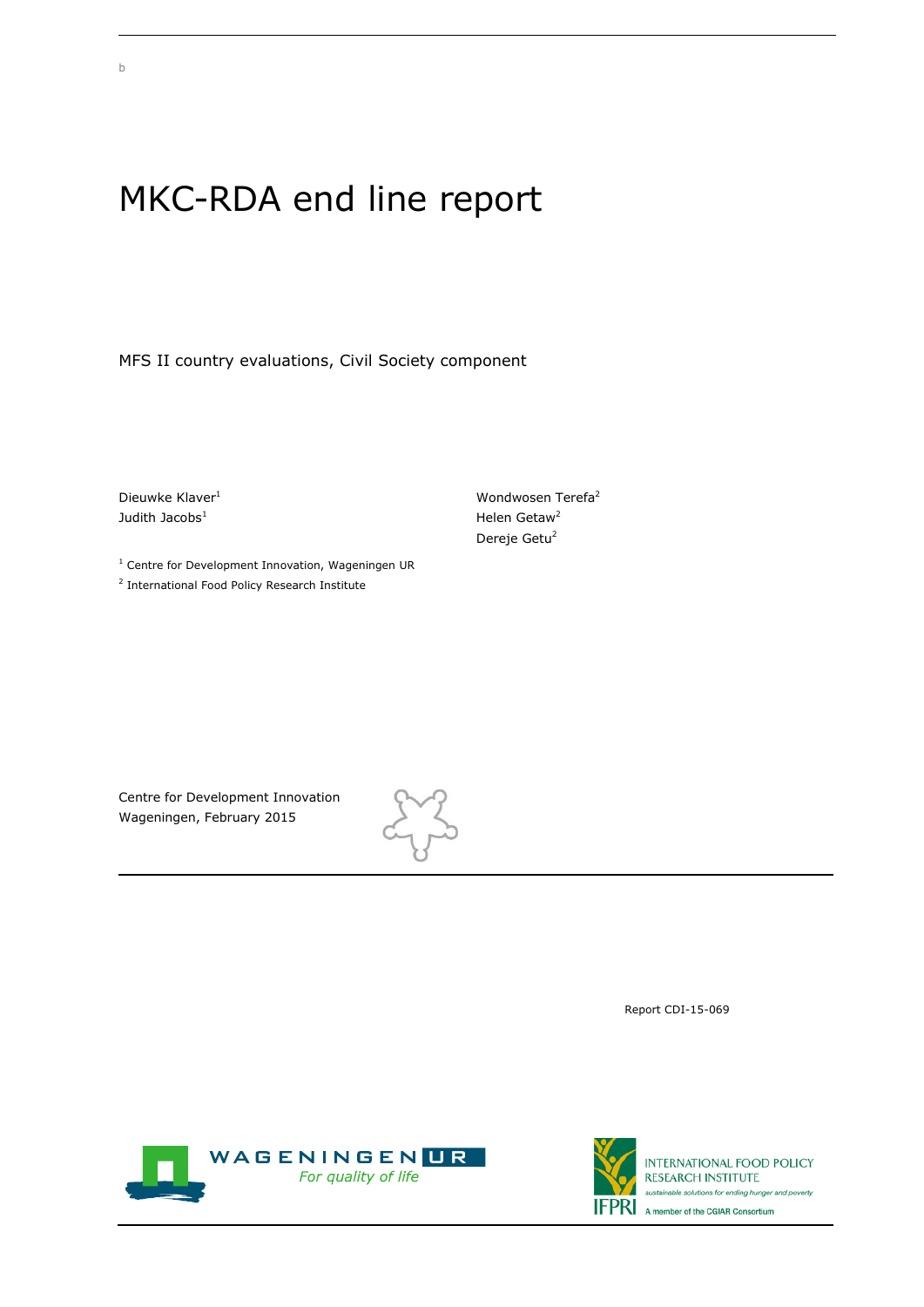Klaver, D.C., Jacobs, J., Tefera, W., Getaw, H., Dereje Getu D., February 2015, *MKC - RDA end line report; MFS II country evaluations, Civil Society component,* Centre for Development Innovation, Wageningen UR (University & Research centre) and International Food Policy Research Institute (IFPRI). Report CDI-15-069. Wageningen.

This report describes the findings of the end line assessment of Meserete Kristos Church – Relief and Development Association (MKC-RDA) in Ethiopia is a partner of Tear Fund and ICCO under the ICCO Alliance.

The evaluation was commissioned by NWO-WOTRO, the Netherlands Organisation for Scientific Research in the Netherlands and is part of the programmatic evaluation of the Co-Financing System - MFS II financed by the Dutch Government, whose overall aim is to strengthen civil society in the South as a building block for structural poverty reduction. Apart from assessing impact on MDGs, the evaluation also assesses the contribution of the Dutch Co-Funding Agencies to strengthen the capacities of their Southern Partners, as well as the contribution of these partners towards building a vibrant civil society arena.

This report assesses MKC-RDA's efforts to strengthening Civil Society in Ethiopia and for this exercise it used the CIVICUS analytical framework. It is a follow-up of a baseline study conducted in 2012. Key questions that are being answered comprise changes in the five CIVICUS dimensions to which EKHC contributed; the nature of its contribution; the relevance of the contribution made and an identification of factors that explain EKHC's role in civil society strengthening.

Keywords: Civil Society, CIVICUS, theory based evaluation, process-tracing



© 2015 Centre for Development Innovation, part of the Dienst Landbouwkundig Onderzoek foundation. P.O. Box 88, 6700 AB Wageningen, The Netherlands. T + 31 (0)317 48 68 00, E info.cdi@wur.nl, www.wageningenUR.nl/cdi.

### (cc) BY-NC

The Centre for Development Innovation uses a Creative Commons Attribution 3.0 (Netherlands) licence for its reports.

The user may copy, distribute and transmit the work and create derivative works. Third-party material that has been used in the work and to which intellectual property rights apply may not be used without prior permission of the third party concerned. The user must specify the name as stated by the author or licence holder of the work, but not in such a way as to give the impression that the work of the user or the way in which the work has been used are being endorsed. The user may not use this work for commercial purposes.

The Centre for Development Innovation accepts no liability for any damage arising from the use of the results of this research or the application of the recommendations.

Report CDI-15-069 |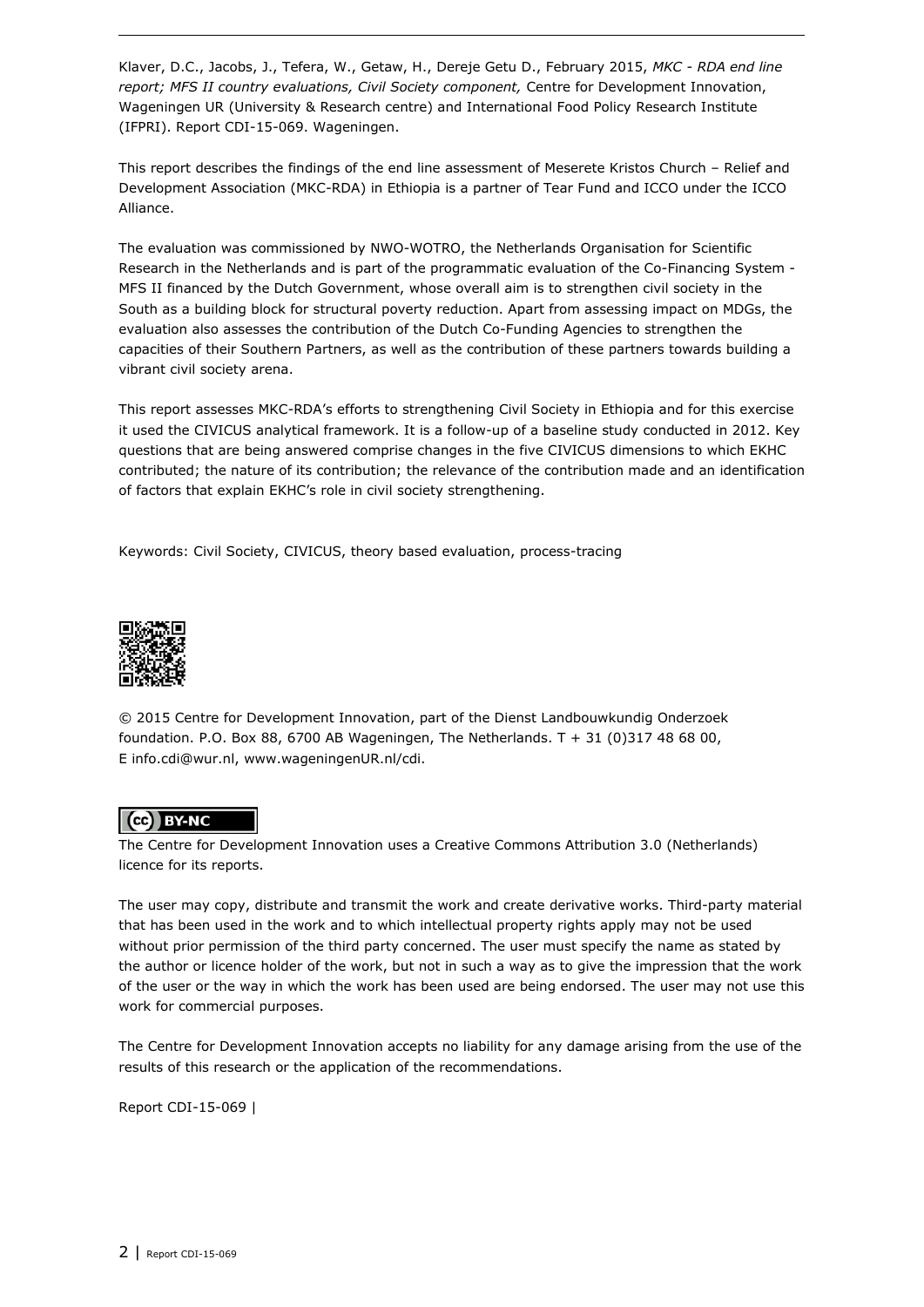## **Contents**

| <b>Acknowledgements</b> |                                 |                                                                                                                                                                                                                                                       | 5                          |
|-------------------------|---------------------------------|-------------------------------------------------------------------------------------------------------------------------------------------------------------------------------------------------------------------------------------------------------|----------------------------|
|                         |                                 | List of abbreviations and acronyms                                                                                                                                                                                                                    | 6                          |
| 1                       |                                 | <b>Introduction</b>                                                                                                                                                                                                                                   | 8                          |
| 2                       | <b>Context</b>                  |                                                                                                                                                                                                                                                       | 11                         |
|                         | 2.1<br>2.2                      | Political context<br>Civil Society context issues with regards to the MDG                                                                                                                                                                             | 11<br>14                   |
| з                       |                                 | MKC-RDA and its contribution to civil society/policy changes                                                                                                                                                                                          | 16                         |
|                         | 3.1<br>3.2<br>3.3               | MKC-RDA<br>MFS II interventions related to Civil Society<br><b>Basic information</b>                                                                                                                                                                  | 16<br>17<br>17             |
| 4                       |                                 | Data collection and analytical approach                                                                                                                                                                                                               | 18                         |
|                         | 4.1<br>4.2<br>4.3               | Adjustments made in the methodology of the evaluation<br>Difficulties encountered during data collection<br>Identification of two outcomes for in-depth process tracing                                                                               | 18<br>18<br>18             |
| 5                       | <b>Results</b>                  |                                                                                                                                                                                                                                                       | 20                         |
|                         | 5.1<br>5.2<br>5.3<br>5.4<br>5.5 | Results obtained in relation to project logframe<br>Changes in civil society in the 2012-2014 period<br>To what degree are the changes attributable to the Southern partners?<br>What is the relevance of these changes?<br><b>Explaining factors</b> | 20<br>21<br>25<br>29<br>30 |
| 6                       |                                 | <b>Discussion</b>                                                                                                                                                                                                                                     | 32                         |
|                         | 6.1                             | Design of the intervention                                                                                                                                                                                                                            | 32                         |
| 7                       |                                 | <b>Conclusion</b>                                                                                                                                                                                                                                     | 34                         |
|                         |                                 | <b>References and resource persons</b>                                                                                                                                                                                                                | 36                         |
|                         |                                 | <b>Appendix 1 Civil Society Scores</b>                                                                                                                                                                                                                | 39                         |
|                         |                                 | Appendix 2 Changes in civil society indicators between 2012 and 2014                                                                                                                                                                                  | 63                         |
|                         | 1.<br>2.<br>3.<br>4.<br>5.      | Civic Engagement<br>Level of Organisation<br>Practice of Values<br>Perception of Impact<br>Environment                                                                                                                                                | 63<br>64<br>65<br>66<br>68 |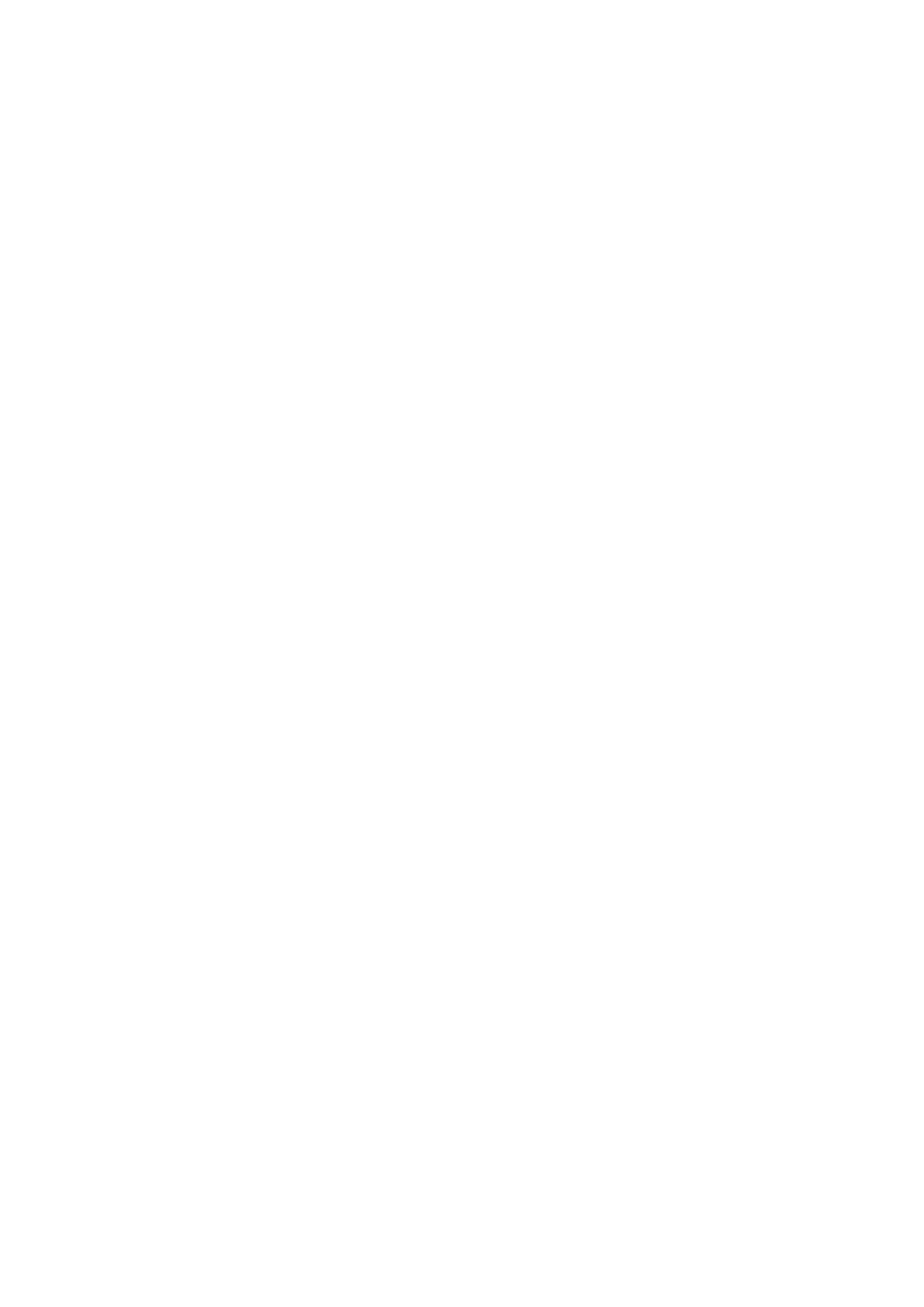## <span id="page-4-0"></span>Acknowledgements

IFPRI and CDI are thanking the staff and the leaders of all Southern Partner Organisations that participated in collecting information for the evaluation of the contribution of these partner organisations to creating a vibrant civil society in Ethiopia. They also thank the Co-Funding Agencies and the Dutch Consortia they are a member of for making background documents available. We hope that this evaluation can support you in better positioning yourself in the Civil Society Arena of Ethiopia.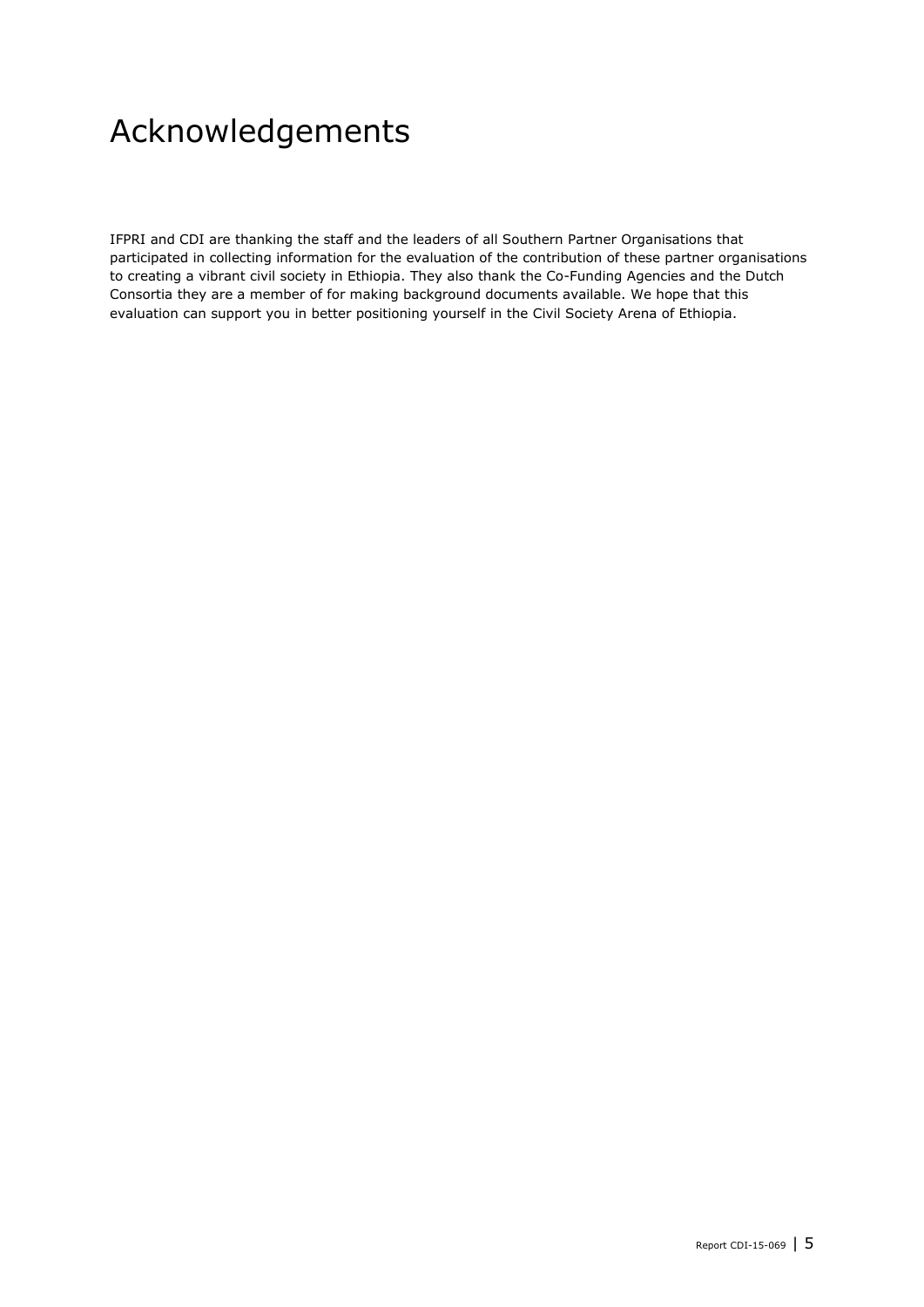# <span id="page-5-0"></span>List of abbreviations and acronyms

| ART          | Anti Retroviral Therapy                                      |
|--------------|--------------------------------------------------------------|
| CDI.         | Centre for Development Innovation, Wageningen UR             |
| <b>AIDS</b>  | Acquired Immune Deficiency Syndrome                          |
| CBO          | Community Based Organisations                                |
| <b>CCMD</b>  | Church and Community Mobilization for Development            |
| <b>CCMP</b>  | Church and Community Mobilization Process                    |
| CDI.         | Centre for Development Innovation, Wageningen UR             |
| <b>CHBC</b>  | Community Home Based Care                                    |
| <b>CFAs</b>  | Co-Financing Agencies                                        |
| <b>CFO</b>   | Co-Financing Organisation                                    |
| <b>CLA</b>   | <b>Cluster Level Association</b>                             |
| <b>CLFZ</b>  | Child Labour Free Zones                                      |
| <b>CMC</b>   | Centre Management Committee                                  |
| CS.          | Civil Society                                                |
| <b>ECFE</b>  | Evangelical Church Fellowship of Ethiopia                    |
| EFM          | Early Forced Marriage                                        |
| EECMY-YDCS   | <b>Yemisrach Dimts Communication Services</b>                |
| EKHC-MA      | Ethiopian Kale Heywit Church - Medan Acts Programme          |
| <b>FAL</b>   | <b>Functional Adult Literacy</b>                             |
| <b>FBO</b>   | Faith Based Organisation                                     |
| <b>FGM</b>   | <b>Female Genital Mutilation</b>                             |
| <b>GBV</b>   | Gender based Violence                                        |
| <b>HAPCO</b> | HIV/AIDS Prevention and Control Office                       |
| <b>HEW</b>   | <b>Health Extension Worker</b>                               |
| HIV          | Human Immune Deficiency Virus                                |
| HTC          | HIV Testing and Counselling                                  |
| <b>HTP</b>   | <b>Harmful Traditional Practices</b>                         |
| <b>IFPRI</b> | International food Policy Research Institute                 |
| IGA          | <b>Income Generating Activities</b>                          |
| <b>KAP</b>   | Knowledge Attitude and Practice                              |
| M&E          | Monitoring and Evaluation                                    |
| MDG          | Millennium Development Goal                                  |
| MFI          | Micro Finance Institution                                    |
| <b>MFS</b>   | Dutch co-financing system                                    |
| MKC-RDA      | Meserete Kristos Church - Relief and Development Association |
| MoFa         | Ministry of Foreign Affairs                                  |
| <b>NGO</b>   | Non-Governmental Organisation                                |
| <b>OVC</b>   | Orphans and Vulnerable Children                              |
| PA           | Peasant Association                                          |
| <b>PPTCT</b> | Prevention of Parent to Child Transmission                   |
| <b>PMTCT</b> | Prevention of Mother to Child Transmission                   |
| <b>PLHIV</b> | Persons Living with HIV                                      |
| <b>PTA</b>   | Parent Teacher Association                                   |
| <b>PWD</b>   | People with Disabilities                                     |
| RDB          | Relief and Development Program                               |
| <b>SDD</b>   | Stigma, Discrimination and Denial                            |
| <b>SHG</b>   | Self Help Group                                              |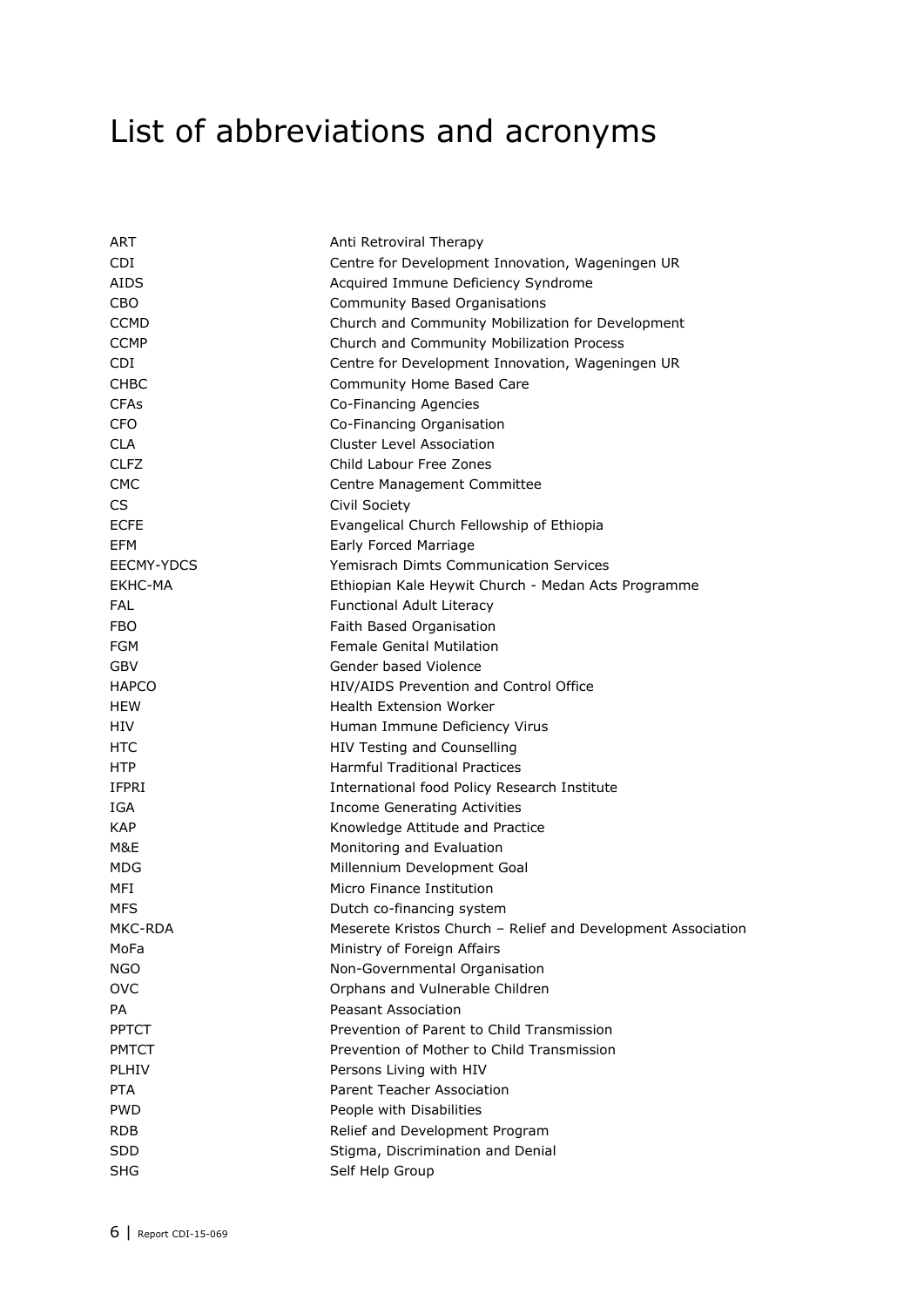| <b>SNNPR</b>  | Southern Nations, Nationalities and Peoples Region |
|---------------|----------------------------------------------------|
| SOL           | Self Organized Learning                            |
| <b>SPO</b>    | Southern Partner Organisation                      |
| SSI           | Semi-structured Interview                          |
| STI           | Sexually Transmitted Infection                     |
| ToC           | Theory of Change                                   |
| Wageningen UR | Wageningen University & Research centre            |
| <b>WHO</b>    | World Health Organisation                          |
| <b>WoFED</b>  | Wordea Finance and Economic Development            |
| ZoFED         | Zonal Finance and Economic Development Office      |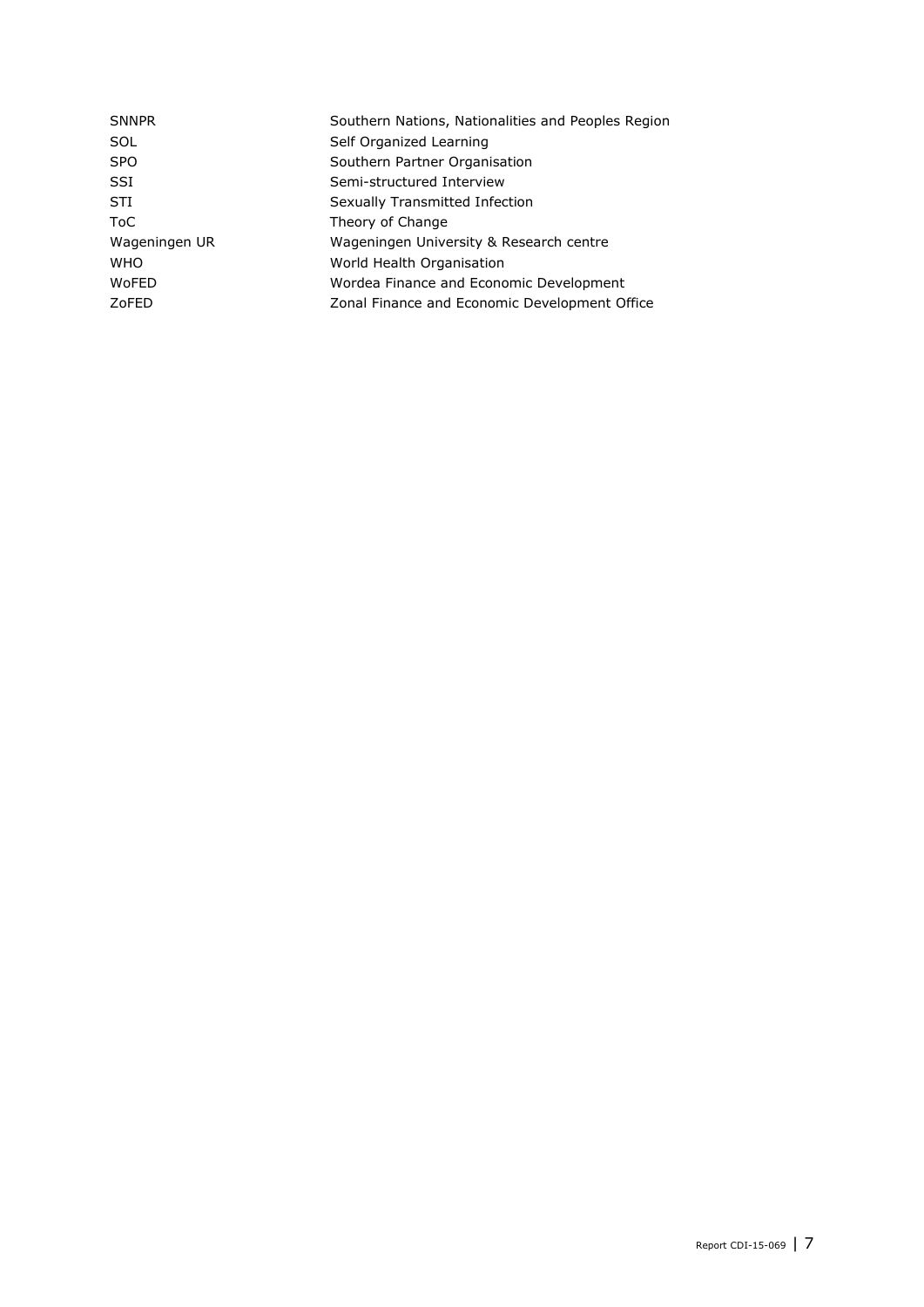## <span id="page-7-0"></span>1 Introduction

This report presents the civil society end line findings of Meserete Kristos Church – Relief and Development Association (MKC-RDA) in Ethiopia which is a partner of Tear Fund under the ICCO Alliance. It is a follow-up to the baseline assessment that was carried out in 2012. According to the information provided during the baseline study MKC-RDA is working on MDG 4, 5, 6: Health.

These findings are part of the overall evaluation of the joint MFS II evaluations to account for results of MFS II-funded or –co-funded development interventions implemented by Dutch CFAs and/or their Southern Partner Organisations (SPO) and to contribute to the improvement of future development interventions. The civil society evaluation uses the CIVICUS framework and seeks to answer the following questions:

- What are the changes in civil society in the 2012-2014 period, with particular focus on the relevant MDGs & themes in the selected country?
- To what degree are the changes identified attributable to the development interventions of the Southern partners of the MFS II consortia (i.e. measuring effectiveness)?
- What is the relevance of these changes?
- What factors explain the findings drawn from the questions above?

The CIVICUS framework that comprises five dimensions (civic engagement, level of organization, practice of values, perception of impact and contexts influencing agency by civil society in general) has been used to orient the evaluation methodology.

#### **Changes in the civil society arena of the SPO**

In the 2012 – 2014 period the two most important changes that took place in the civil society arena of the SPO are related to the Civic Engagement and Perception of Impact dimension of CIVICUS. MKC-RDA managed to increase the involvement of PLHIV in society by organising PLHIV together with other community members into SHG's, which has resulted in more people mutually supporting each other and a reduction in stigma and discrimination. The involvement of PWDs increased by involving them in decision making processes and mainstreaming disability issues. MKC-RDA uses church and FBO leaders to identify the needs of beneficiaries and they play an important role in awareness creation activities.

Most significant changes were identified within the Perception of Impact dimension. MKC-RDA helped establish 71 new SHGs and 27 FAL groups between 2011 and 2013. Next to realising improved income for PLWHIV, the SHGs members got increasingly engaged in providing support for HIV- infected and AIDS-affected people. MKC-RDA furthermore initiated religious fora which contributed to improved religious tolerance in the community and which are engaged in a wide range of development activities. In terms of relations with the public sector, MKC-RDA increased the engagement of sector offices by inviting them for different discussions, trainings and review meetings. In some cases personnel from the sector offices provide training to the SHGs and CBOs capacity building program organized by MKC-RDA. MKC-RDA also interacts with the small and micro business offices on legalization of the SHGs and FAL groups.

Given the role assigned to NGOs in Ethiopia, MKC-RDA is not engaged in advocacy activities. However, by inviting public sector representatives to participate in the general meetings it organises, the communication remains open and effective. MKC-RDA is attempting to work with private health centres and sponsors for the Idir coalition, but so far no concrete progress has been made.

These findings were obtained through an analysis of documents, a workshop and follow-up interviews with the SPO, and interviews with external resources persons working in civil society organisations that receive support from the SPO; other civil society organisations with whom the SPO is collaborating; public or private sector agents and; external resource persons capable of overlooking the MDG or theme on which the SPO is concentrating.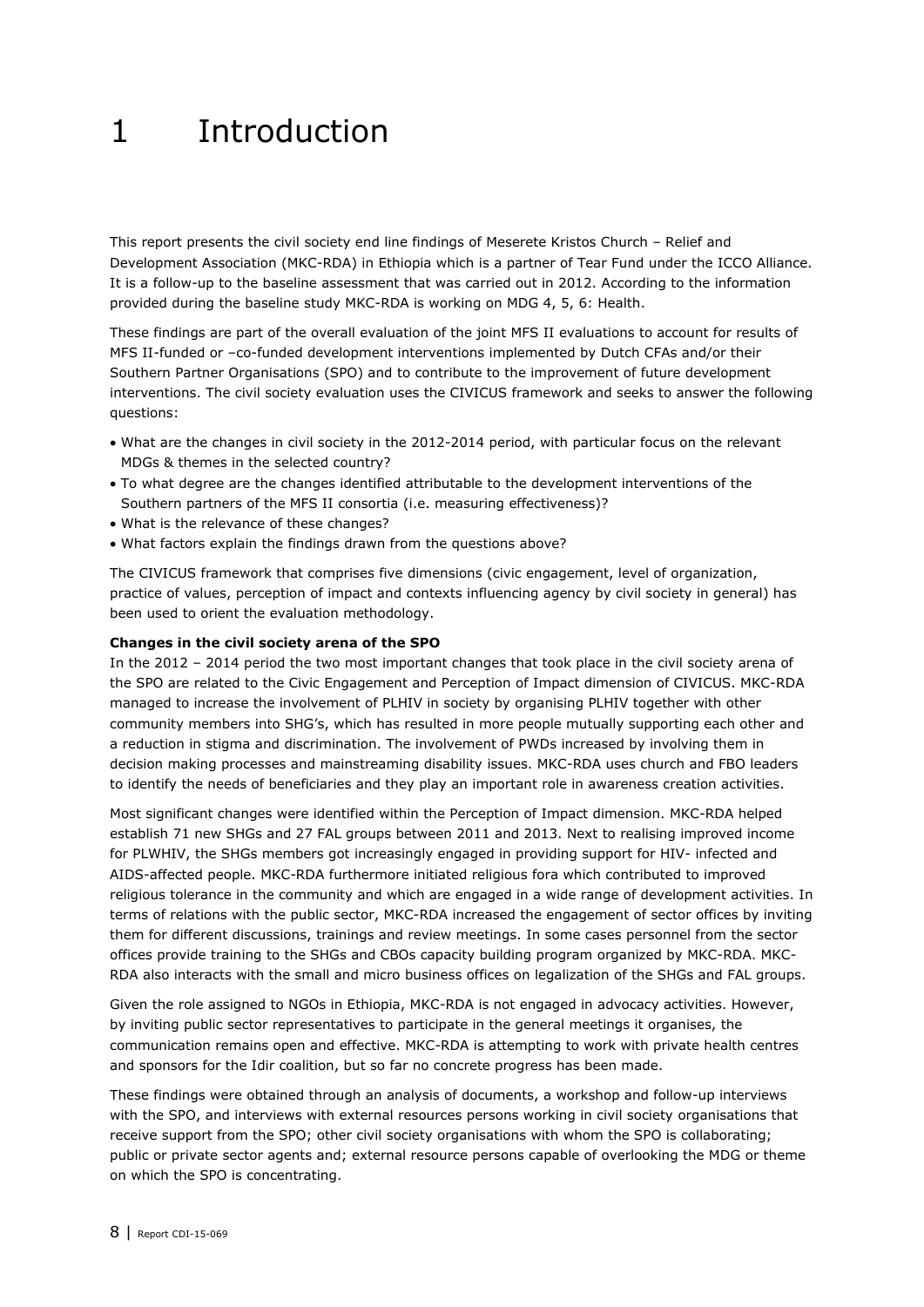#### **Contribution analysis**

Based upon an analysis of the projects and programmes financed by the Dutch CFAs, four orientations strategic for civil society development were identified: Ensuring that more people from more diverse backgrounds are engaging in civil society activities; ensuring that the organisations that receive support from the SPO are capable of playing their role in civil society – intermediate organisations; strengthening the relations with other organisations in civil society to undertake joint activities, and; influencing policies and practices of public or private sector organisations. For Ethiopia the focus was initially on the intermediate organisations and on the position of SPOs in their respective networks. The Ethiopian team however concluded that there is little room for networking amongst NGOs in Ethiopia, and that NGOs mainly collaborate with each other by instigation of the government to come to a division of labour per district and region. Therefore the second strategic orientation for most SPOs is now focussing on civic engagement.

Based upon an estimation of the percentage of the MFS II project budget related to interventions that are relevant for civil society, those SPOs whose absolute budgets for civil society were most important were selected for in-depth process tracing on two outcomes. The evaluation team conducted a quick assessment on contribution for the other SPOs. For MKC-RDA a quick assessment on contribution was done.

The first outcome identified within the Strengthening Intermediate Organisations orientation is whether MKC-RDA contributed to a reduction in stigma and discrimination towards PLWHIV. The second outcome that we looked at within this orientation is the extent to which intermediate organisations like the idir and the religious fora were able of providing improved support to vulnerable people by mobilizing the community.

The main contributions by MKC-RDA to reach the first outcome consist of their efforts to form SHGs and the FAL groups that are mixed which enhance social integration. Its intention to organise people in SHGs, helps to create relations of mutual support amongst PLWHIV. Additionally, this creation of mutual support is a natural process as the groups are not formed with the aim of reducing stigma and discrimination, but it is more a natural result that emerges around other aims (i.e. generating an income or learning to read) and activities (i.e. building community latrines). This can be seen as a strength of this approach. Other actors and factors that explain the first outcome are: awareness raising campaigns of the government; community meetings organised by the government, and the awareness campaigns of school clubs. These factors and actors provide a necessary, but not sufficient explanation to the reduction of stigma and discrimination towards PLWHIV. The availability of ART drugs forms a condition for PLWHIV to function in the community and be able to engage in SHGs or FAL groups.

In relation to the second outcome, it can be concluded that the contribution of the idirs and the religious fora is significant. MKC-RDA's interventions work with existing community structures. The use of individual idirs to increase awareness and provide care and support services is a sustainable measure, as the idirs form the structure of the community; they are institutionalized and not likely to change easily. Working via these structures therefore increases the chances for sustainable interventions.

Within the second orientation, Civic Engagement, we looked at the extent to which MKC-RDA's interventions helped to reintegrate PLWHIW into society and improved their social and economic capital to become a full member in society. This by means of supporting the PLWHIV to increase their income via SHGs.

We conclude that SHGs help PLWHIV in terms of mutually supporting each other and therefore enhances their social capital. The livelihoods of PLWHIV improve in economic terms when they receive loans to start IGAs, however the success of these activities depend upon personal entrepreneurial skills of group members and the amount of the loan given by the SHG given: though success stories are found, PLWHIV tend to switch between different forms of petty trade and daily labourers whenever the opportunity arises. Again, the availability of ART drugs forms an important condition for PLWHIV to be able to engage in SHGs*.*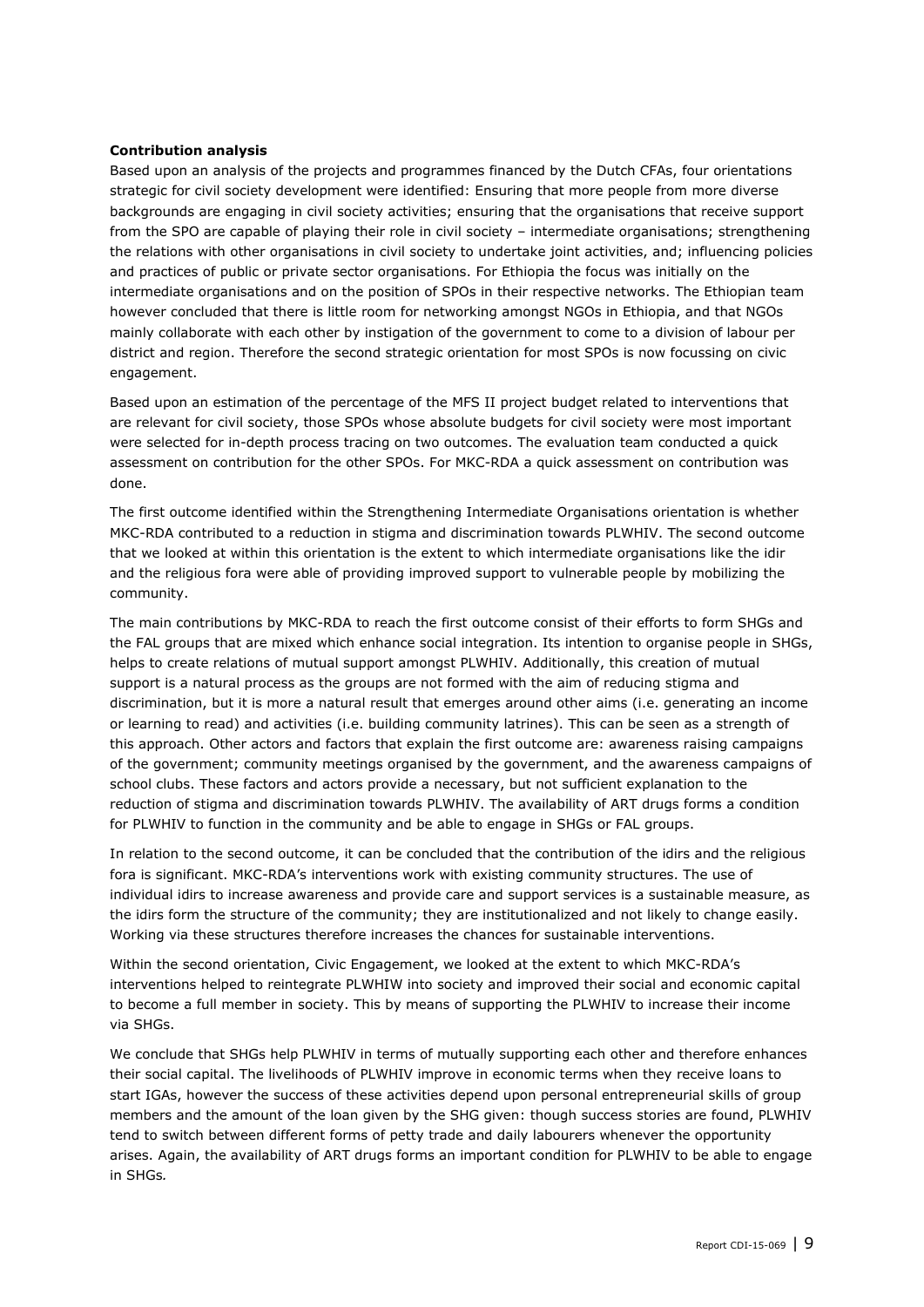#### **Relevance**

Interviews with staff of MKC-RDA, with external resource person, with Tear, as well as contextual information helped to assess the relevance of MKC-RDA's interventions in terms of; its Theory of Change (ToC) for Civil Society (SC) as designed during the baseline study; the context in which MKC-RDA is operating; the CS policies of Tear.

With regards to the baseline ToC, the interventions and outcomes achieved are partly relevant since MKC-RDA's contributions are mostly related to the second contribution formulated in their ToC, being economic empowerment of CBOs and by the creation of Self Help Groups (SHG) and Functional Adult Literacy (FAL) groups.

With regards to the context in which MKC-RDA is operating, its interventions and outcomes achieved are relevant because there are only a few other civil society organization working in MKC-RDA's intervention area. The ones that are there are not working on the same topics and issues as MKC-RDA.

With regards to the CS policies of Tear, MKC-RDA's interventions and outcomes are relevant because the growth in numbers of SHGs fits their CS policy.

#### **Explaining factors**

The information related to factors that explain the above findings was collected at the same time as the data were gathered for the previous questions. The evaluation team looked at internal factors within the MKC-RDA, the external context in which it operates and the relations between MKC-RDA and Tear.

Internal factors within the SPO that explain the findings are internal staff inefficiency and the overspending on program staff and underspending of stakeholder meetings.

External factors that explain the findings are the difficulties encountered when trying to align the programme's budget with the Ethiopian legislation, getting the budget approved by the government, and extreme delays in budget releasing.

Factors that explain the findings that are related to the relation between the MKC-RDA and Tear are the questions raised on M&E efforts of MKC-RDA and the need for improvement in financial reporting.

The following chapter briefly describes the political context, the civil society context and the relevant background with regards to the MDG/theme MKC-RDA is working on. Chapter three provides background information on MKC-RDA, the relation of its MFS II interventions with the CIVICUS framework and specific information on the contract with ICCO/Tear. An evaluation methodology has been developed for the evaluation of the Civil Society component which can be found in appendix 2; however, deviations from this methodology, the choices made with regards to the selection of the outcomes for contribution analysis, as well as difficulties encountered during data collection are to be found in chapter 4. The answers to each of the evaluation questions are being presented in chapter 5, followed by a discussion on the general project design in relation to CS development; an assessment of what elements of the project design may possibly work in other contexts or be implemented by other organisations in chapter 6. Conclusions are presented in chapter 7.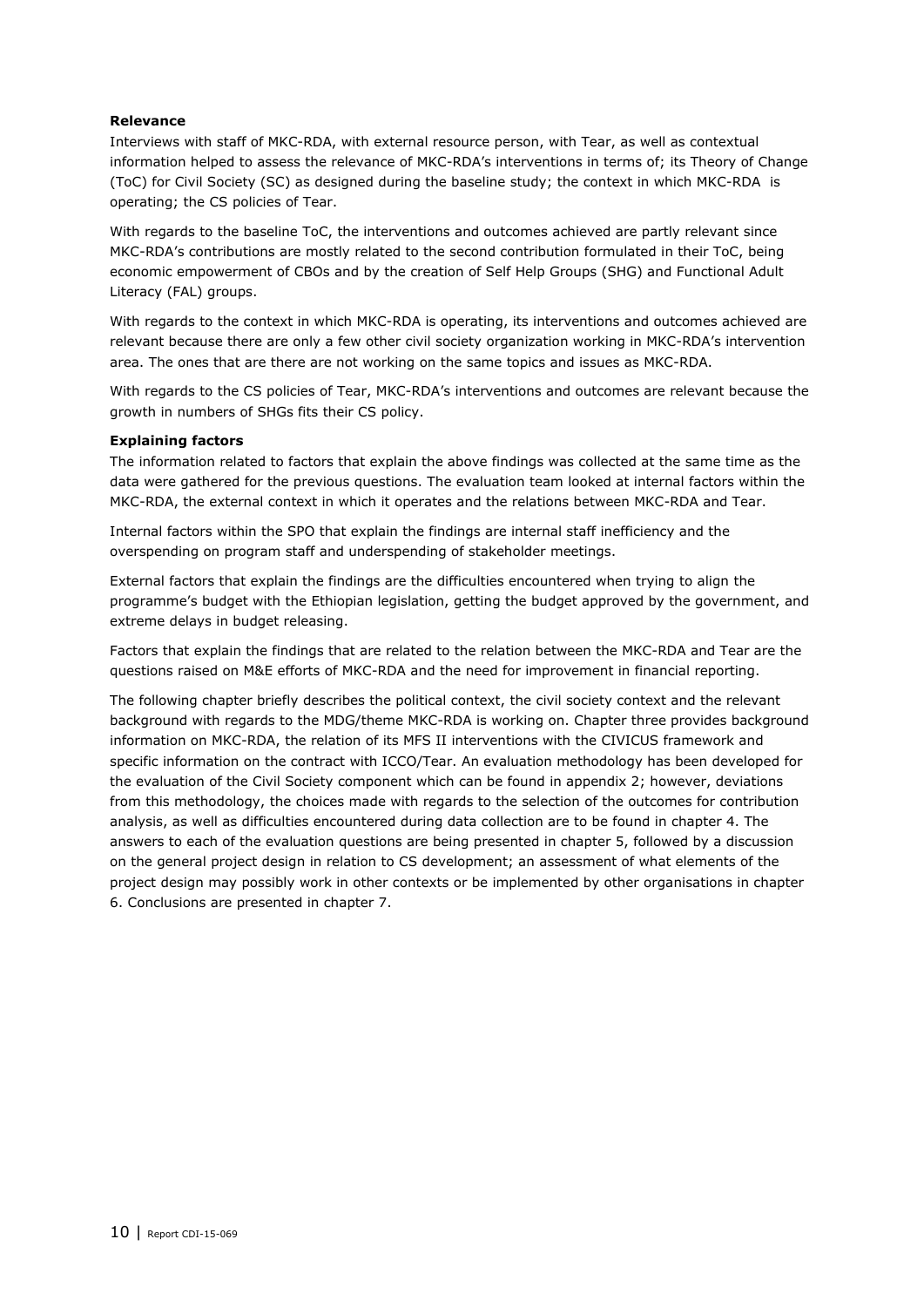## <span id="page-10-0"></span>2 Context

<span id="page-10-1"></span>This paragraph briefly describes the context MKC-RDA is working in.

## 2.1 Political context

The Ethiopian Government has enacted a five year Growth and Transformation Plan (GTP) to implement over the period of 2011-2015.<sup>1</sup> Two of the major objectives of the plan are to maintain at least an average real GDP growth rate of 11%, meet the Millennium Development goals, and expand and ensure the qualities of education and health services thereby achieving the MDGs in the social sectors (FDRE, 2010). The government acknowledged that NGO's and CSO have an important role to play in the implementation of this plan: According to the preamble of the new charities and societies proclamation NO. 621/2009 of Ethiopia, civil society's role is to help and facilitate in the overall development of the country<sup>2</sup>. This is manifested in the government's approach of participatory development planning procedures. For example, NGOs established a taskforce under the umbrella of the CCRDA to take part in the formulation of the country's first Poverty Reduction Strategy paper formulation. They were a major stakeholder in the planning process of the five year GTP plan. Despite fears that the NO. 621/2009 proclamation was thought to have negative impacts on Civil Society, the number of newly registered charities and societies have increased considerably. 800 new charities and civil societies were registered between 2010/11 and 2011/12 and as of February 2012, these were implementing over 113.916 projects in different social, economic and governance related sectors. Governance related projects comprise interventions in the area of democracy and good governance, peace and security, human rights, justice, and capacity building. The charities and societies are most engaged in the health sector (19.8%), followed by child affairs (11.9%), education (9.2%), governance (8.3%) and other social issues (7.8%). These figures are more or less similar to the pre-proclamation period, and would imply that new charities or societies have replaced foreign and Ethiopian charities that are not allowed to work on sectors related to governance and human rights.<sup>3</sup> This might indicate that there might have been some flexibility in the interpretation of some of the provisions of the proclamation.

## 2.2 Civil Society context

-

This section describes the civil society context in Ethiopia that is not SPO specific. The socioeconomic, socio-political, and sociocultural context can have marked consequences for civil society, perhaps more significantly at the lower levels of social development. The information used is in line with the information used by CIVICUS.<sup>4</sup>

<sup>1</sup> *Growth and Transformation Plan 2011 – 2015,* (November 2010) Ministry of Finance and Economic Development, Federal Democratic Republic of Ethiopia

<sup>2</sup> February 2009, *Charities and Societies Proclamation (proc. no.621/2009),* Federal Negarit Gazeta, Federal Democratic Republic of Ethiopia

<sup>3</sup> UNDP, January 2014, *Civic Engagement for Effective Service Delivery in Ethiopia: Tools, Opportunities and Challenges*, UNDP Ethiopia Working Paper Series No. 2/2014

<sup>4</sup> Mati J.M., Silva F., Anderson T., April 2010, *Assessing and Strengthening Civil Society Worldwide; An updated programme description of the CIVICUS Civil Society Index: Phase 2008 to 2010.,* CIVICUS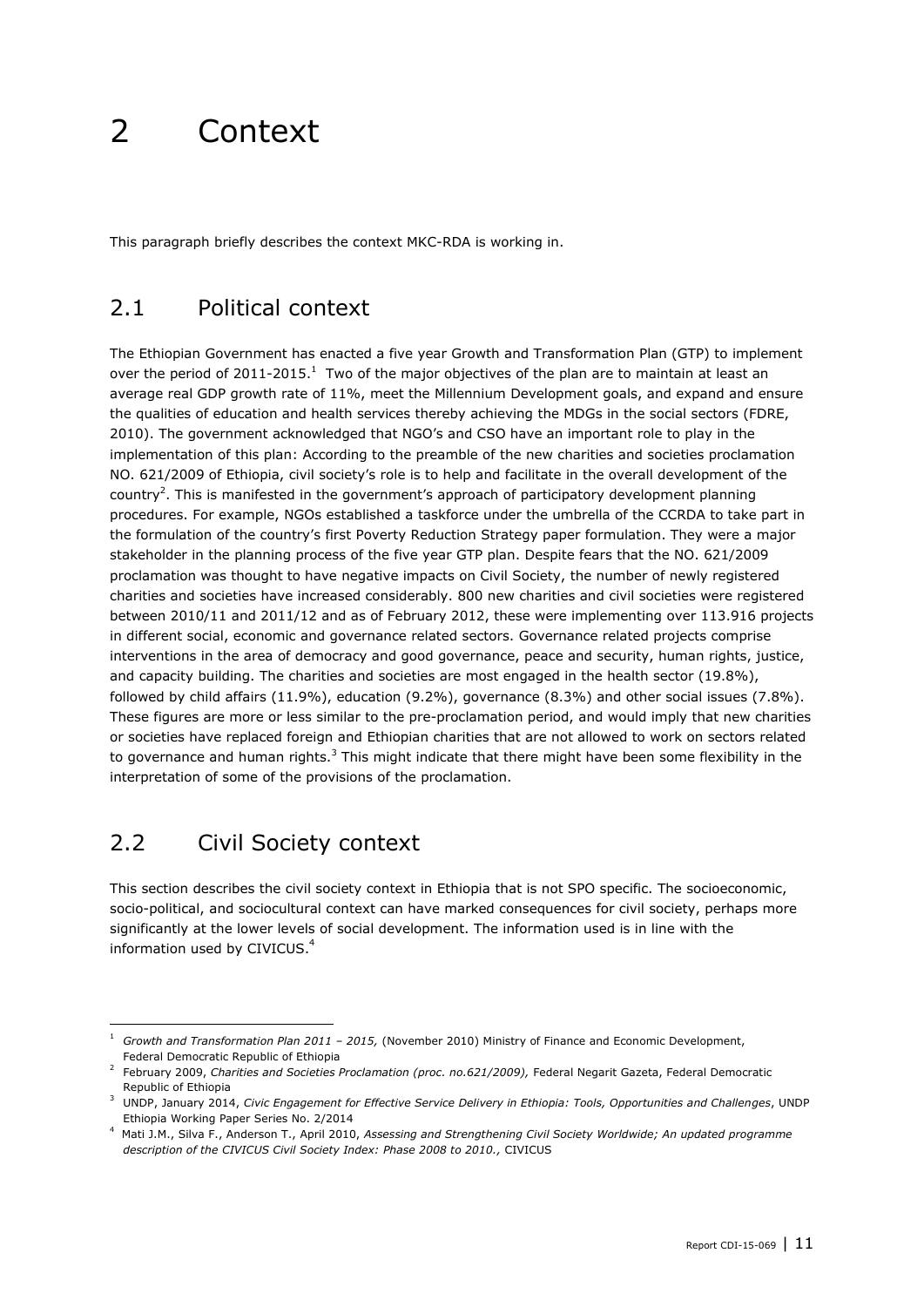#### 2.2.1 Socio-economic context

#### Table 1

*Ethiopia's rank on respectively the Human Development Index, World Bank Voice and Accountability Index and Failed State Index*

| <b>Ranking Body</b>                          | <b>Rank</b> | <b>Ranking Scale</b><br>(best - worst possible) |           |
|----------------------------------------------|-------------|-------------------------------------------------|-----------|
| UN Human Development Index                   | 173 (2013)  |                                                 | $1 - 187$ |
| World Bank Voice & Accountability Indicators | 12 (2012)   |                                                 | $100 - 0$ |
| Failed State Index                           | 19 (2013)   |                                                 | $177 - 1$ |

Sources: UNDP, World Bank Governance Indicators, and Fund for Peace

The Human Development Index (HDI) is a summary measure for assessing long-term progress in three basic dimensions of human development: a long and healthy life, access to knowledge and a decent standard of living.<sup>5</sup> Ethiopia's HDI value for 2013 is 0.435— which is in the low human development category—positioning the country at 173 out of 187 countries and territories. Between 2000 and 2013, Ethiopia's HDI value increased from 0.284 to 0.435, an increase of 53.2 percent or an average annual increase of about 3.34 percent.

An alternative non-monetary measure of poverty and well-being is the Basic Capabilities Index (BSI). This index is based on key human capabilities that are indispensable for survival and human dignity.<sup>6</sup> Ethiopia falls with a BCI of 58 in the critical BCI category, which means the country faces major obstacles to achieving well-being for the population. 10% of children born alive do not grow to be five years old, only 6 % of women are attended by skilled health personnel and only 33% of school age children are enrolled in education and attain five years of schooling.

Ethiopia scores relatively low on the Social and Economic Rights Fulfilment Index (SERF Index)<sup>7</sup>. In 2012 Ethiopia is only protecting 58.10% of all its social and economic rights feasible given its resources, and the situation has worsened between 2010 and 2012. Especially the right to food and the right to housing remain problematic.

The Transparency International's Global Corruption Barometer survey shows how 1,000 Ethiopian people assess corruption and bribery in their home country: A low score indicates that a country is perceived as highly corrupt, while a high score indicates that a country is perceived as very clean. Ethiopia has a Corruption Perception Index score of 3.3 out of 10 in 2014, which places the country on position 110 out of 174 countries.<sup>8</sup> Survey participants were furthermore asked to rate their perceptions of corruption within major institutions in their home country on a scale of 1 to 5, 5 being most corrupt and 1 being least corrupt<sup>9</sup>. With a range of perceived corruption scores from around 2 (military, education and NGO's) to over 3 (private sector, public officials, and judiciary), most major institutions are perceived as corrupt.

Ethiopia's economic freedom score in 2014 is 50.0, making its economy the 151st freest out of 174 countries in the 2014 Index. Its 2014 score is 0.6 point higher than in 2013 due to improvements in five

 $^5$  A long and healthy life is measured by life expectancy. Access to knowledge is measured by: i) mean years of education among the adult population, which is the average number of years of education received in a life-time by people aged 25 years and older; and ii) expected years of schooling for children of school-entry age, which is the total number of years of schooling a child of school-entry age can expect to receive if prevailing patterns of age-specific enrolment rates stay the same throughout the child's life. Standard of living is measured by Gross National Income (GNI) per capita expressed in constant 2011 international dollars converted using purchasing power parity (PPP) rates.

<sup>6</sup> [http://www.socialwatch.org/sites/default/files/BCI-MeasuringProgress2012\\_eng.pdf](http://www.socialwatch.org/sites/default/files/BCI-MeasuringProgress2012_eng.pdf)

<sup>7</sup> [http://www.socialwatch.org/sites/default/files/SERF2012\\_eng.pdf](http://www.socialwatch.org/sites/default/files/SERF2012_eng.pdf)

<sup>8</sup> http://www.transparency.org/country/#ETH

<sup>&</sup>lt;sup>9</sup> http://www.transparency.org/gcb2013/country//?country=ethiopia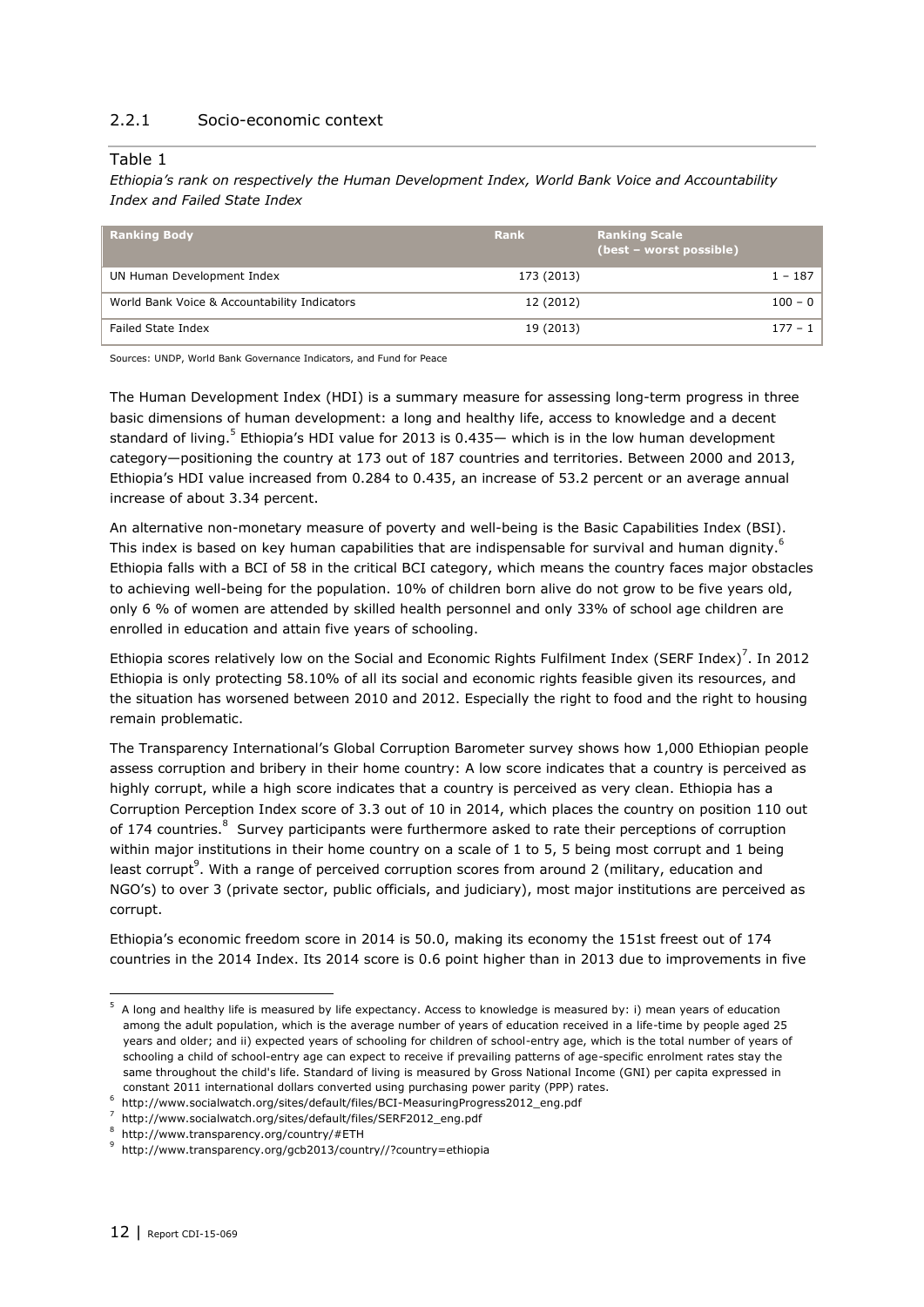of the 10 economic freedoms, including business freedom, labour freedom, and fiscal freedom. Ethiopia is ranked 35<sup>th</sup> out of 46 countries in the Sub-Saharan Africa region, and its overall score continues to be below the regional average.<sup>10</sup>

#### 2.2.2 Socio-political context

In February 2009, the Government adopted the NO. 621/2009 Proclamation which is Ethiopia's first comprehensive law governing the registration and regulation of NGOs. This law violates international standards relating to the freedom of association. Notably, the Proclamation restricts NGOs that receive more than 10% of their financing from foreign sources from engaging in essentially all human rights and advocacy activities.

The UN Special Rapporteur on the rights to freedom of peaceful assembly and of association, Mr. Maina Kiai, has commented that "The enforcement of these provisions has a devastating impact on individuals' ability to form and operate associations effectively, and has been the subject of serious alarms expressed by several United Nations treaty bodies." Mr. Kiai went on to recommend that "the Government revise the 2009 CSO law due to its lack of compliance with international norms and standards related to freedom of association, notably with respect to access to funding".<sup>11</sup> The Ethiopian Proclamation may effectively silence civil society in Ethiopia by starving NGOs of resources, and thus essentially extinguish their right to expression. $^{12}$ 

In November 2011, the Ethiopian Charities and Societies Agency issued the Guideline on Determining the Administrative and Operational Costs of CSOs, which is applicable to all charities and societies (international and domestic). Retroactive to July 2011, when approved by the Agency without any consultation with organizations or donors, the "70/30" regulation limits administrative costs for all charities and societies to a maximum of 30% of their budgets. $^{13}$ 

Freedom of assembly and association are guaranteed by the constitution but limited in practice. Organizers of large public meetings must request permission from the authorities 48 hours in advance. Applications by opposition groups are routinely denied. Peaceful demonstrations were held outside mosques in July 2012, but the security forces responded violently, detaining protestors, including several prominent Muslim leaders. A total of 29 Muslims were eventually charged with offences under the antiterrorism law. They were awaiting trial at year's end. $^{14}$ 

#### Table 2

*Ethiopia's rank on respectively the World Bank Rule of Law Index, Transparency International Perception of Corruption Index and Freedom House's Ratings of Freedom*

| <b>Ranking Body</b>                                          | <b>Rank</b>                                                          | <b>Ranking Scale</b><br>(best - worst possible) |
|--------------------------------------------------------------|----------------------------------------------------------------------|-------------------------------------------------|
| World Bank Rule of Law Index                                 | 31 (2012)                                                            | $100 - 0$                                       |
| Transparency International perception of<br>corruption index | 111 (2013)                                                           | $1 - 178$                                       |
| Freedom House: Freedom in the World                          | Status: Not Free<br>Political Rights: 6<br>Civil Liberties: 6 (2014) | Free/Partly Free/Not Free<br>$1 - 7$<br>$1 - 7$ |

Sources: World Bank Governance Indicators, Transparency International and Freedom House

 $^{10}$ <http://www.heritage.org/index/pdf/2014/countries/ethiopia.pdf>

 $11$  see UN Human Rights Council, Report of the Special Rapporteur on the rights to freedom of peaceful assembly and of association, Maina Kiai, April 24, 2013.

<sup>12</sup> <http://www.icnl.org/research/monitor/ethiopia.html>

<sup>13</sup> Idem

 $14$  Idem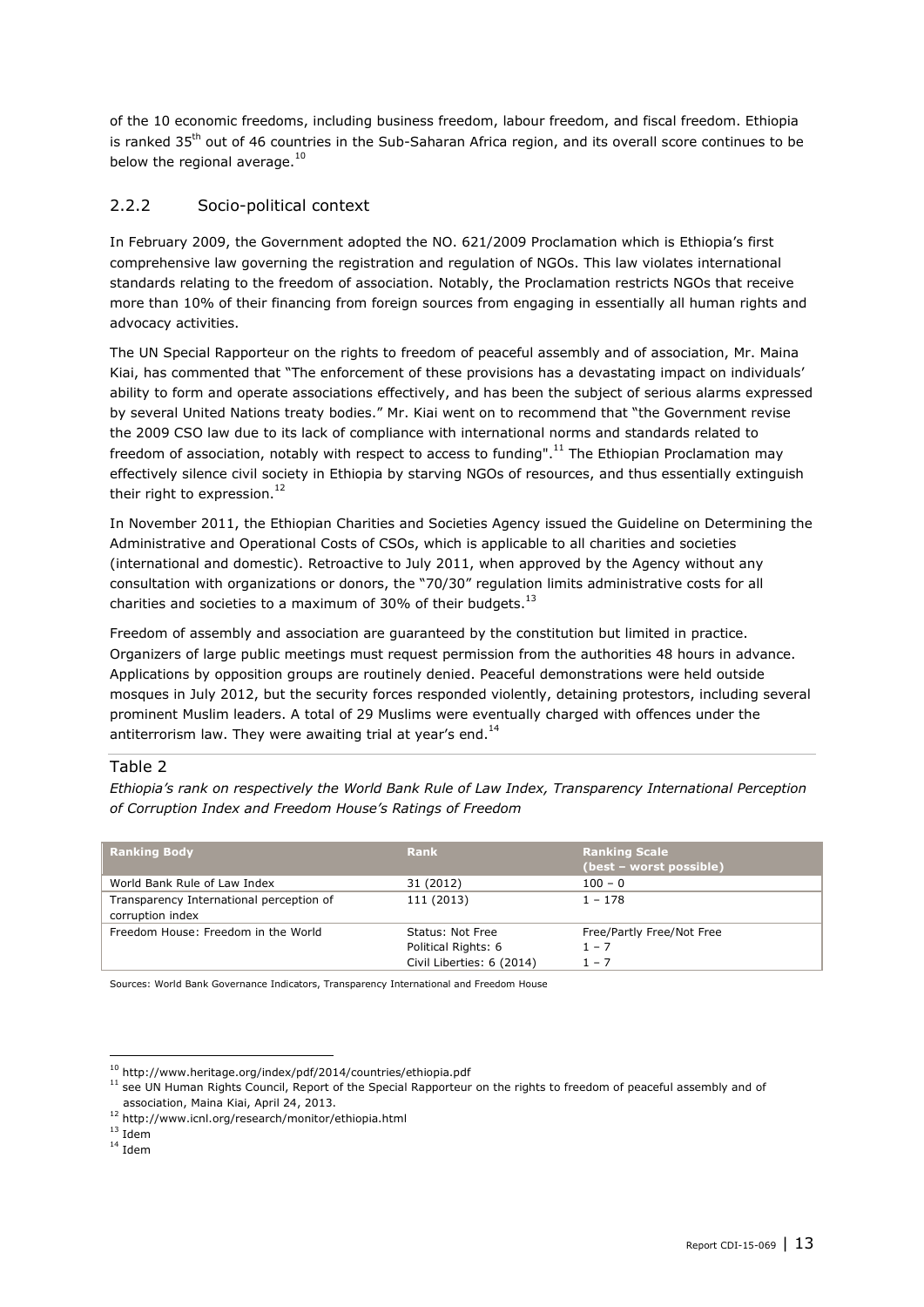Freedom House evaluates the state of freedom in 195 countries annually. In 2014, Ethiopia scored a 6 on both the political rights and civil liberties ratings, indicating that the country is neither politically free nor performing on protecting civil rights.<sup>15</sup> Its total aggregate scores from the Freedom House Index decreased with 15 points in the 2008-2012 period.<sup>16</sup>

The media are dominated by state-owned broadcasters and government-oriented newspapers. One of the few independent papers in the capital, Addis Neger, closed in 2009, claiming harassment by the authorities. Privately-owned papers tend to steer clear of political issues and have low circulations. A 2008 media law criminalizes defamation and allows prosecutors to seize material before publication in the name of national security<sup>17</sup>.

Trade union rights are tightly restricted. All unions must be registered, and the government retains the authority to cancel registration. Two-thirds of union members belong to organizations affiliated with the Confederation of Ethiopian Trade Unions, which is under government influence. Independent unions face harassment. There has not been a legal strike since 1993.

Women are relatively well represented in Parliament, having won 152 seats in the lower house in the 2010 elections. Legislation protects women's rights, but they are routinely violated in practice. Enforcement of the law against rape and domestic abuse is patchy, with cases routinely stalling in the courts. Forced child labour is a significant problem, particularly in the agricultural sector. Same-sex sexual activity is prohibited by law and punishable with imprisonment.<sup>18</sup>

#### 2.2.3 Socio-cultural context

The World Values Survey Wave 2005-2009 asked 1500 Ethiopians the question: "Generally speaking, would you say that most people can be trusted or that you need to be very careful in dealing with people?" Out of 1500 respondents, only 21,4 % stated that most people can be trusted. 66,2% indicated they needed to be very careful.<sup>19</sup> Additionally, only 36,1% of the respondents mentioned `tolerance and respect for other people' as a quality that needs to be encouraged to learn children at home.<sup>20</sup> 74% of the respondents think that churches are giving adequate answers to people's spiritual needs.<sup>21</sup>

## <span id="page-13-0"></span>2.3 Civil Society context issues with regards to the MDG

A 20-year [Health Sector Development Programme](http://phe-ethiopia.org/admin/uploads/attachment-721-HSDP%20IV%20Final%20Draft%2011Octoberr%202010.pdf) consisting of a series of 5-year rolling programmes was established in 1997-1998. Currently, the Health Sector Development Program IV 2010/11-2014/15 is rolled out. The recently implemented Business Process Reengineering of the health sector has introduced a three-tier health care delivery system which is characterized by a first level of a Woreda/District health system comprising a primary hospital (with a population coverage of 60,000- 100,000 people), health centres (1/15,000-25,000 persons) and their satellite Health Posts (1/3,000- 5,000 persons) that are connected to each other by a referral system. A Primary Hospital, Health centres and health posts form a Primary Health Care Unit (PHCU) with each health centre having five satellite health posts. The second level in the tier is a General Hospital with a population coverage of 1-1.5 million people; and the third a Specialized Hospital that covers population of 3.5-5 million.

The current health program also introduced a strategy to prevent and control major infectious diseases and to increase its coverage in the rural areas with the appointment of Health Extension Workers.

<sup>15</sup> Puddington, Arch (2013) https://freedomhouse.org/report/freedom-world/2014/ethiopia-0

<sup>16</sup> <http://www.freedomhouse.org/sites/default/files/FIW%202013%20Booklet.pdf>

<sup>17</sup> Puddington, Arch (2013) https://freedomhouse.org/report/freedom-world/2014/ethiopia-0 <sup>18</sup> Idem

<sup>19</sup> <http://www.worldvaluessurvey.org/WVSOnline.jsp>

 $20$  Idem

 $21$  Idem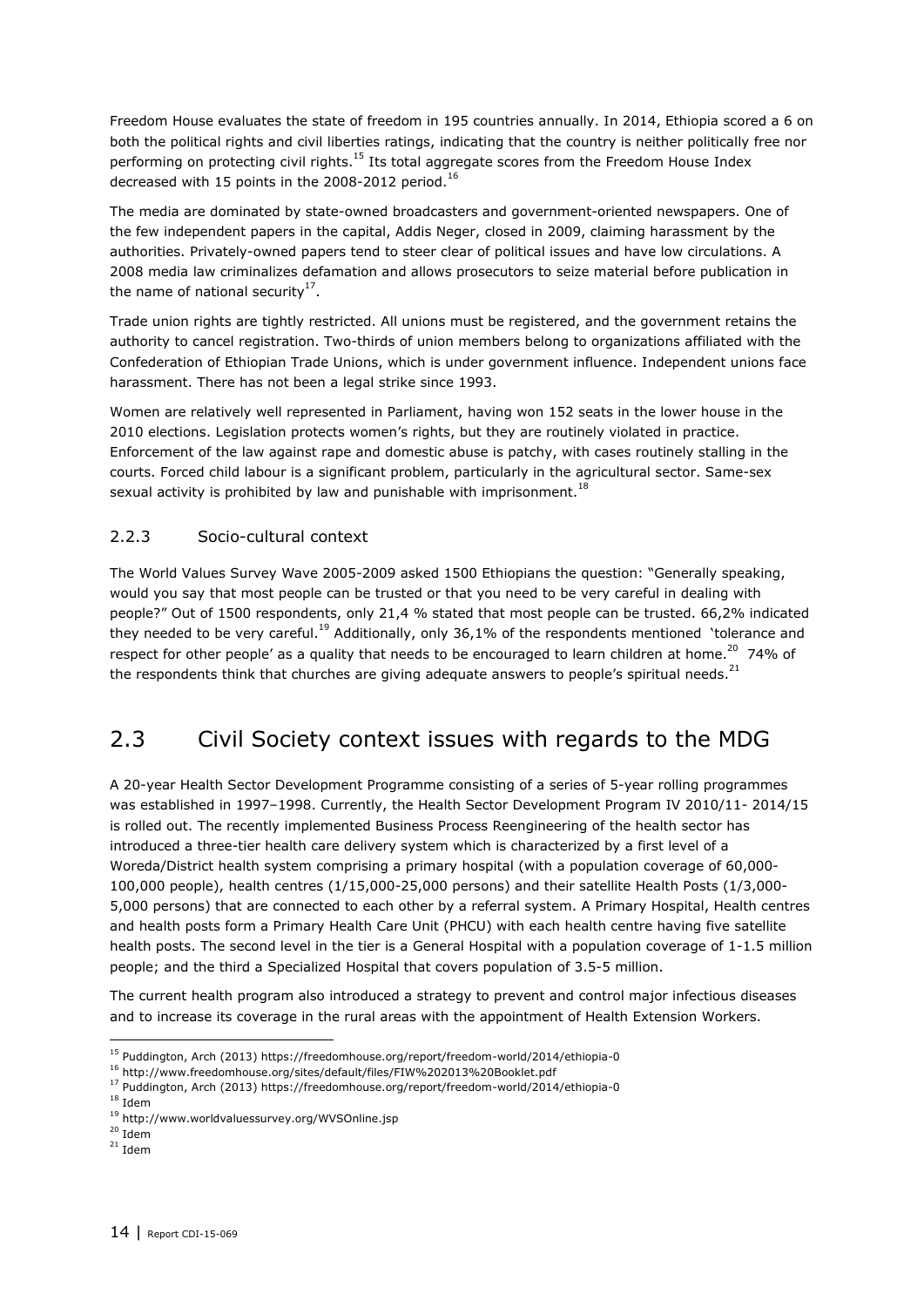Despite this categories in society are still not being reached, including street children and youth, commercial sex workers, people with disabilities, PLWHIV, OVCs, destitute women and people living in geographically marginalized areas. In response to this gap, a number of actors, in particular NGOs, are striving to focus on the vulnerable groups of the community with the main purpose of improving access, quality and sustainability of health facilities and health services<sup>22</sup>.

The Ethiopian Health care system currently experiences a rapid expansion of private sector organisations and NGOs playing significant role in boosting the health service coverage and delivery of services through public/private/NGOs partnership. Health offices at different administrative levels from the Federal Ministry of Health to Regional Health Bureaus and Woreda Health Offices share decision making processes, decision powers, duties and responsibilities. The Federal and the Regional Offices are in charge of policy formulation and providing technical support whilst the Woreda Offices manage and coordinate the operation of the district health system under their jurisdiction. The devolution of competencies to regional governments has resulted in a more decentralised decision making process.

Several reports indicate that for Ethiopia the prevalence of HIV/AIDS has sharply decreased from 1.3 million persons in 2011 to 760,000 persons living with HIV/AIDS in 2013 (UNAIDS, 2013). However, the magnitude of socio-economic and psycho-social problems caused by the HIV/AIDS pandemic is still rampant: some 840,000 children lost one or both parents due to HIV/AIDS and were left behind without adequate parental care.<sup>23</sup>

<sup>22</sup> Alemu E.,September 2014*, Program and Project Evaluation of Basic Health and HIV/AIDS Implemented in Ethiopia (FinalReport),* Covenant Development Consult

<sup>23</sup> Alemu E., September 2014*, Program and Project Evaluation of Basic Health and HIV/AIDS Implemented in Ethiopia (Final Report),* Covenant Development Consult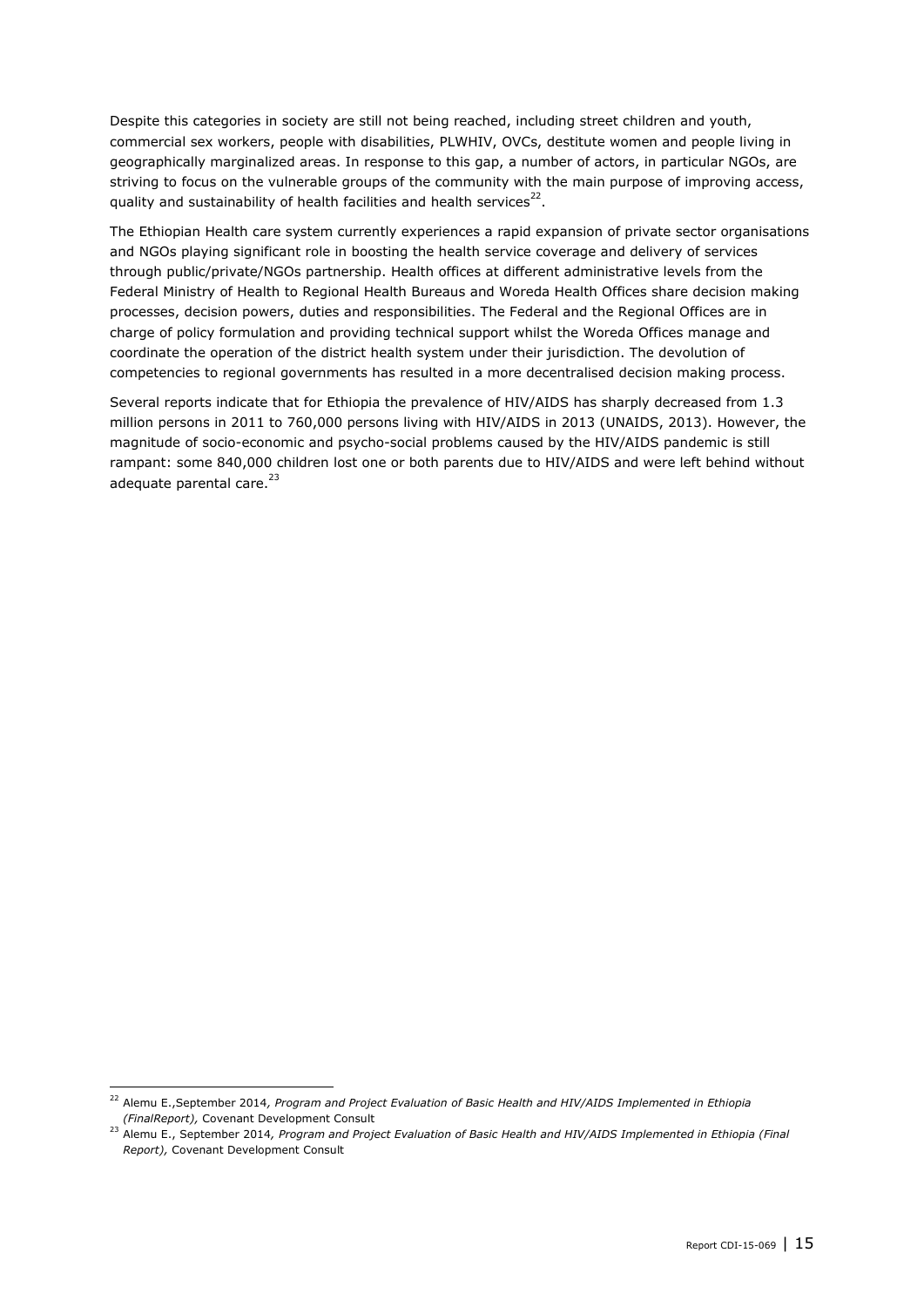## <span id="page-15-0"></span>3 MKC-RDA and its contribution to civil society/policy changes

### <span id="page-15-1"></span>3.1 MKC-RDA

Meserete Kristos Church (MKC) is one of the indigenous churches in Ethiopia, established in 1951. It has over 670 local churches, 350 sub local congregations, and has a total of nearly 500,000 members. The church serves under the overall guiding principle of serving the whole person that includes spiritual and physical nurturing.

It's main development goals include: 1) improved food security at household level, 2) improved health access and facilities for the members of the community, 3) reduced prevalence of HIV-AIDS, 4) improvement in access to and quality of education, and 5) enhanced SHG development schemes.

Its development approach can be summarised as creating access to productive resources and participate development by facilitating community learning via the FAL program, organise CCs for community awareness, promotion of gender equality and women empowerment via the promotion of SHGs, building organisational capacity of CBOs, and building strong partnerships with all stakeholders and partners through proactive networking, information exchange, resource sharing and joint approach for development

MKC-RDA is currently implementing 8 Health, HIV & AIDs projects in different parts of the country and Fincha Shambu integrated HIV & AIDs project is one of these projects. It takes place in two rural districts/woredas, Horo and Abay Choman and two towns of Horo Guduru Wollega Zone in Oromia state. The programme focuses mainly on scaling up previously undertaken projects in areas that have been targeted during the last three years. These are; Shambu town (01 & 02 Kebeles), Fincha town (01 & 02 kebeles), 6 villages of Fincha valley (which collectively form "Agamsa" Kebele), four rural PAs (Sekala 01, Dibdibe Kistana, Gitilo Dale and Konbolcha Chancho) and one newly added Kebele called Gudetu Migrae. One new Kebele has been added after discussion with Government and other stake holders who notified MKC-RDA about the yearning demand for further intervention.

MKC-RDA is one of the Ethiopian partners in the Ethiopia Health Country Plan 2011-2015 of the ICCO Alliance. The Ethiopian coalition partners are:

- Ethiopia Muluwongel Believers Church Relief and Development Organization
- Ethiopia Kale Heywet Church Medan Acts Programme (EKHC) (Kuriftu & Arbaminch),
- Evangelical Church Fellowship of Ethiopia (ECFE),
- Yemisrach Dimts Communication Services (EECMY-YDCS),
- Dorcas Aid International Kenya,
- $-BBBC$
- EGCWDO

The program has started implementing activities since 2011 and developed into a network in which lessons are learned from each other and from other important stakeholders. Since 2012 the monitoring of the Ethiopia partners and the program has been decentralized by the Prisma members in the Netherlands. The ICCO Alliance Regional Office together with local staff of Dorcas, Red een Kind and Tearfund UK (called the Regional Working Organisation) are mandated to handle partner contracts and to support the Ethiopian Health Program.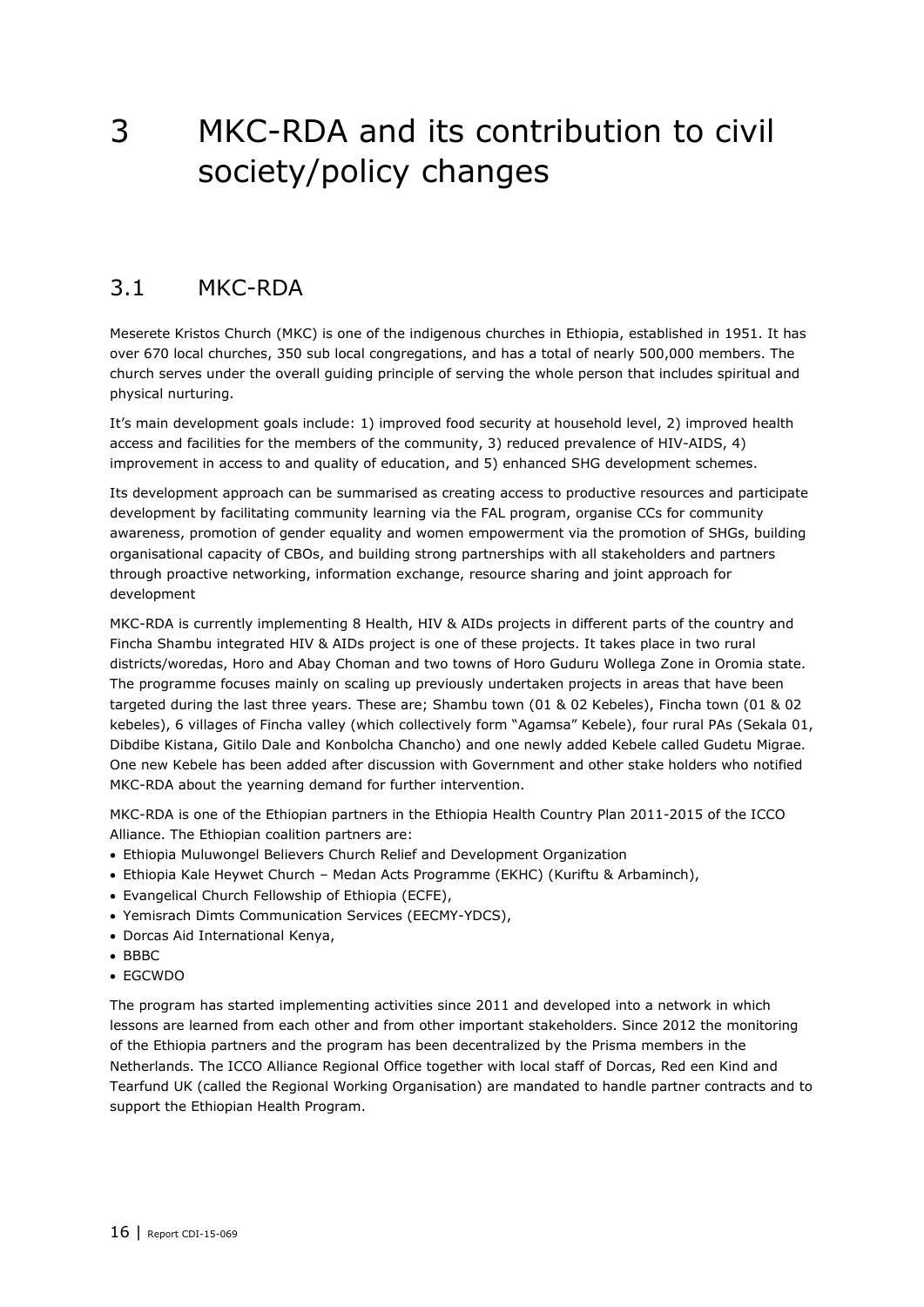## <span id="page-16-0"></span>3.2 MFS II interventions related to Civil Society

MKC-RDA's interventions aim to:

- Capacitate and empower local institutions that provide improved quality and affordable health services for vulnerable groups holistically;
- Ensure a decentralized and transparent basic health care delivery system, as evidenced by the involvement and addressing of vulnerable groups and key community leaders;
- Ensure that SHGs become performing and that PWD, PLHIVS, and vulnerable communities engage in income generating activities and become an integrated part of society.

The project documents however do not give an overview of the number of schools, idirs, local churches and other religious institutions involved in the development of HIV-AIDS policies. The same applies for the total number of SHG to be supported and membership figures.

All three above mentioned objectives have relations with the CIVICUS dimensions in terms of:

- Creating or strengthening local structures that by the end of the project need to be self-sustaining (level of organization/perception of impact);
- Collaboration between these structures and the formal health system (perception of impact).

Apart from this, MKC-RDA is one of the partners that implement the Ethiopian National Health Plan, and collaboration between these partners is an important element in the CIVICUS dimension 'level of organisation'.

## <span id="page-16-1"></span>3.3 Basic information

#### Table 3

*Basic information on MKC-RDA*

|                                                                            | <b>Project information</b>                                                                                                                                                   |          |                     |                                                       |
|----------------------------------------------------------------------------|------------------------------------------------------------------------------------------------------------------------------------------------------------------------------|----------|---------------------|-------------------------------------------------------|
| Name of SPO<br>Consortium and CFA                                          | Meserete Kristos Church - Relief and Development Association (MKC-RDA)<br>ICCO Alliance/ ICCO and PRISMA (+ TEAR NL) of ICCO alliance + outside the<br>alliance TEAR Fund UK |          |                     |                                                       |
| Project name                                                               | Fincha Shambu Health and HIV and AIDS Programme                                                                                                                              |          |                     |                                                       |
| MDG/theme on which the CS evaluation<br>focusses                           | MDG 4,5,6: Health                                                                                                                                                            |          |                     |                                                       |
| Start date of cooperation between the CFA<br>and the SPO                   | 1 July 2008 for Tear NL and 1 July 2011 for ICCO alliance                                                                                                                    |          |                     |                                                       |
| Contracts signed in the MFS II period                                      | Period                                                                                                                                                                       | # months | <b>Total budget</b> | <b>Estimation of</b><br>% for Civil<br><b>Society</b> |
| MKC-RDA Shambu Fincha HIV project<br>2011/12 (2011048)                     | 1 July 2011 - 30 June 2012                                                                                                                                                   | 12       | € 56.762            | 27-34 %                                               |
| MKC-RDA Shamby Fincha HIV and Aids<br>project (2012048)                    | 1 July 2012 - 30 June 2013                                                                                                                                                   | 12       | € 44.060            |                                                       |
| MKC-RDA Shambu Fincha Health and HIV<br>and AIDS project 2013/14 (2013048) | 1 July 2013 - 30 June 2014                                                                                                                                                   | 12       | €42.400             |                                                       |
| Total                                                                      |                                                                                                                                                                              |          | € 143.222           |                                                       |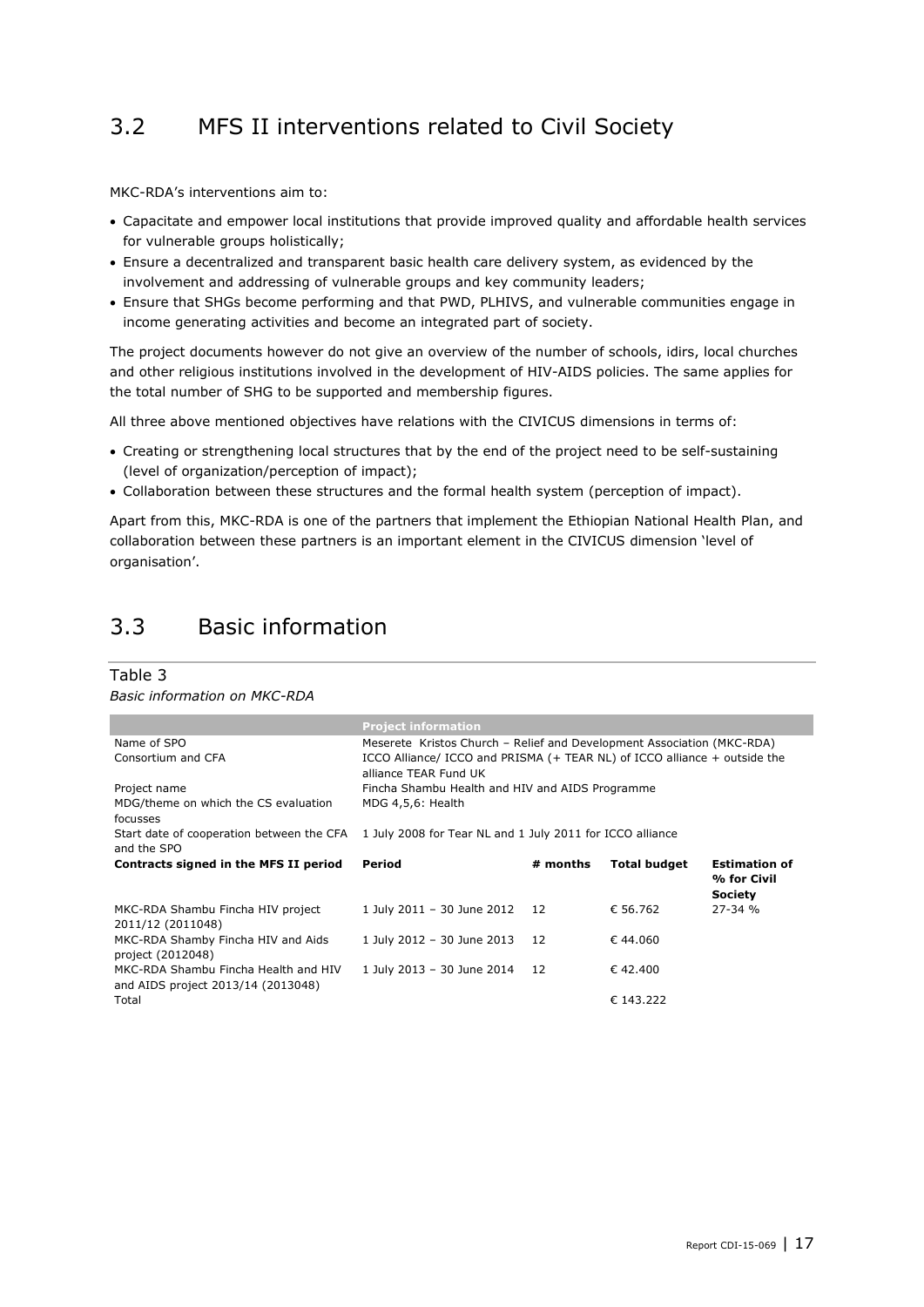## <span id="page-17-0"></span>4 Data collection and analytical approach

## <span id="page-17-1"></span>4.1 Adjustments made in the methodology of the evaluation

Based upon the documents made available at the beginning of 2014, the evaluation team identified 'strengthening intermediate organisations' as the first strategic orientation to focus on. It was observed that most of MKC-RDA's activities focus on forming support groups and training people in terms of HIV/AIDS related topics. MKC-RDA's final goal is to ensure that these groups become self-sufficient and continue the work without the support of MKC-RDA. After the workshop conducted with MKC-RDA's staff, the second civil society orientation chosen was civic engagement. The SPO members who participated in the evaluation discussion emphasized that the SPO mainly operates in these two outcomes.

### <span id="page-17-2"></span>4.2 Difficulties encountered during data collection

The evaluation team encountered difficulties in compiling all information from the project documents as a means to obtain a complete overview of outcomes and outputs achieved in line with the logical framework. The project documentation obtained in the beginning of 2014 missed the bi-annual report of January – June 2013, which caused difficulties in assessing changes over the 2011-2013 period. Another major difficulty during data collection was the quality of the progress reports. Although there were many reports available, they were very general and did not mention any specific achievements or outputs. As the proposals mention percentages to be reached by the end of the project, the progress reports do not report on exact numbers or percentages, and hence it was very difficult to conclude whether the targets were met. The targets set in the proposal did come back in the financial progress report of mid-2012 to mid-2013, and therefore this report was used to get an overview of MKC outputs and outcomes during the 2011-2013 period and decide upon a strategic orientation for the evaluation.

In the field, it was observed that many of the staff members that were involved in the baseline period were not available for the end line evaluation work. In addition some of the SPO members were repeatedly in the field which delayed the process because meetings were postponed and the required information was obtained late. The SPO's team working in the project site was very cooperative and facilitated the data collection activity effectively.

## <span id="page-17-3"></span>4.3 Identification of two outcomes for in-depth process tracing

In relation to the CIVICUS framework four strategic orientations for contribution analysis were identified: ensuring that more people from more diverse background are engaging in civil society activities; ensuring that the organisations that receive support from the SPO are capable of playing their role in civil society; strengthening the relations with other organisations in civil society to undertake joint activities, and; influencing policies and practices of public or private sector organisations.

With regard to strengthening of intermediate organizations three outcomes were identified: 1) reduction of stigma and discrimination towards PLHIV due to awareness creation, 2) improved community and resource mobilization to support vulnerable people, and 3) improved joint community development.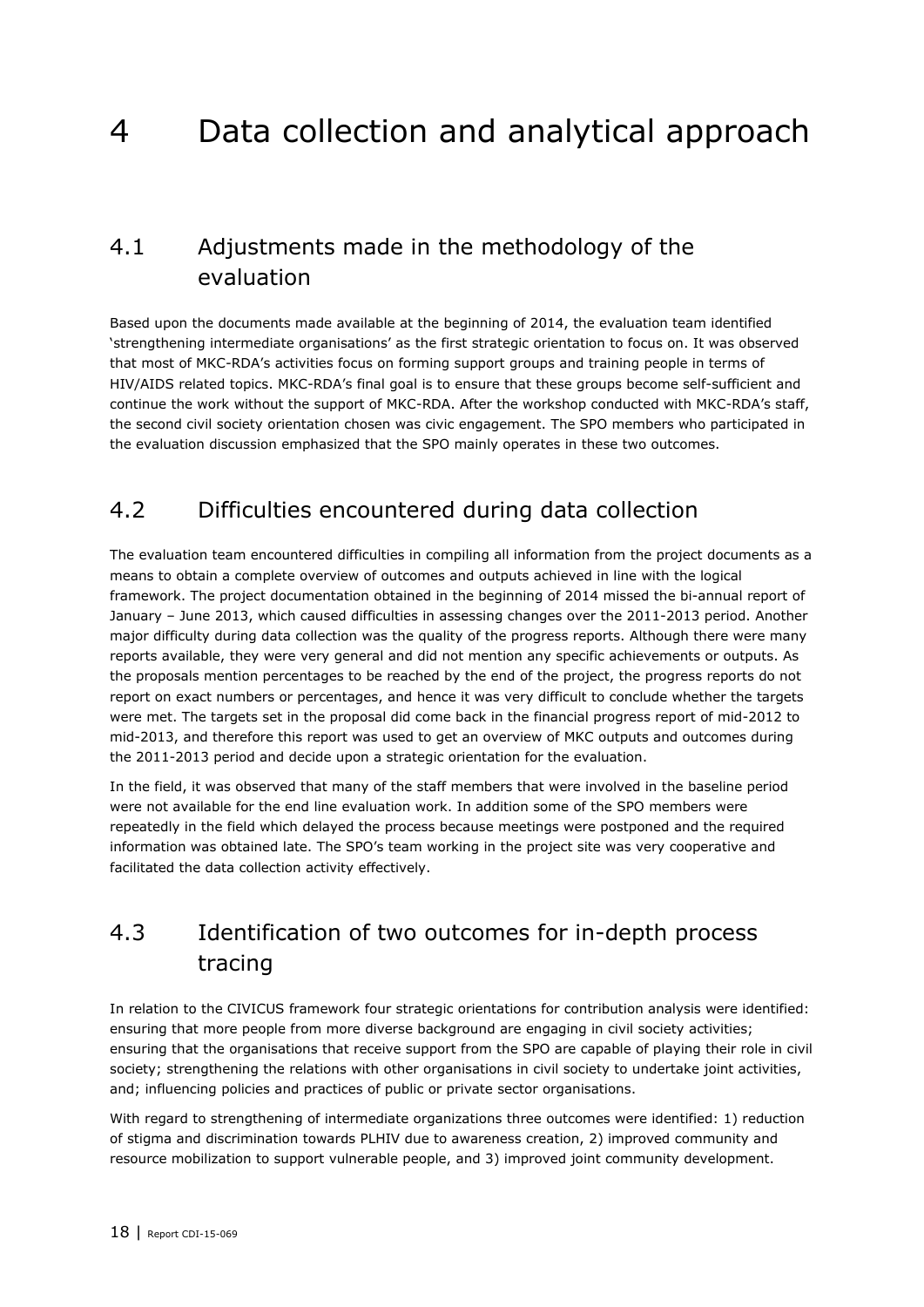The civic engagement activity of the SPO focused on establishing and supporting self-help groups (SHG) and providing awareness. The two outcomes related to SHG were 1) an increase in income for the SHGmembers and 2) an improvement of their social interaction.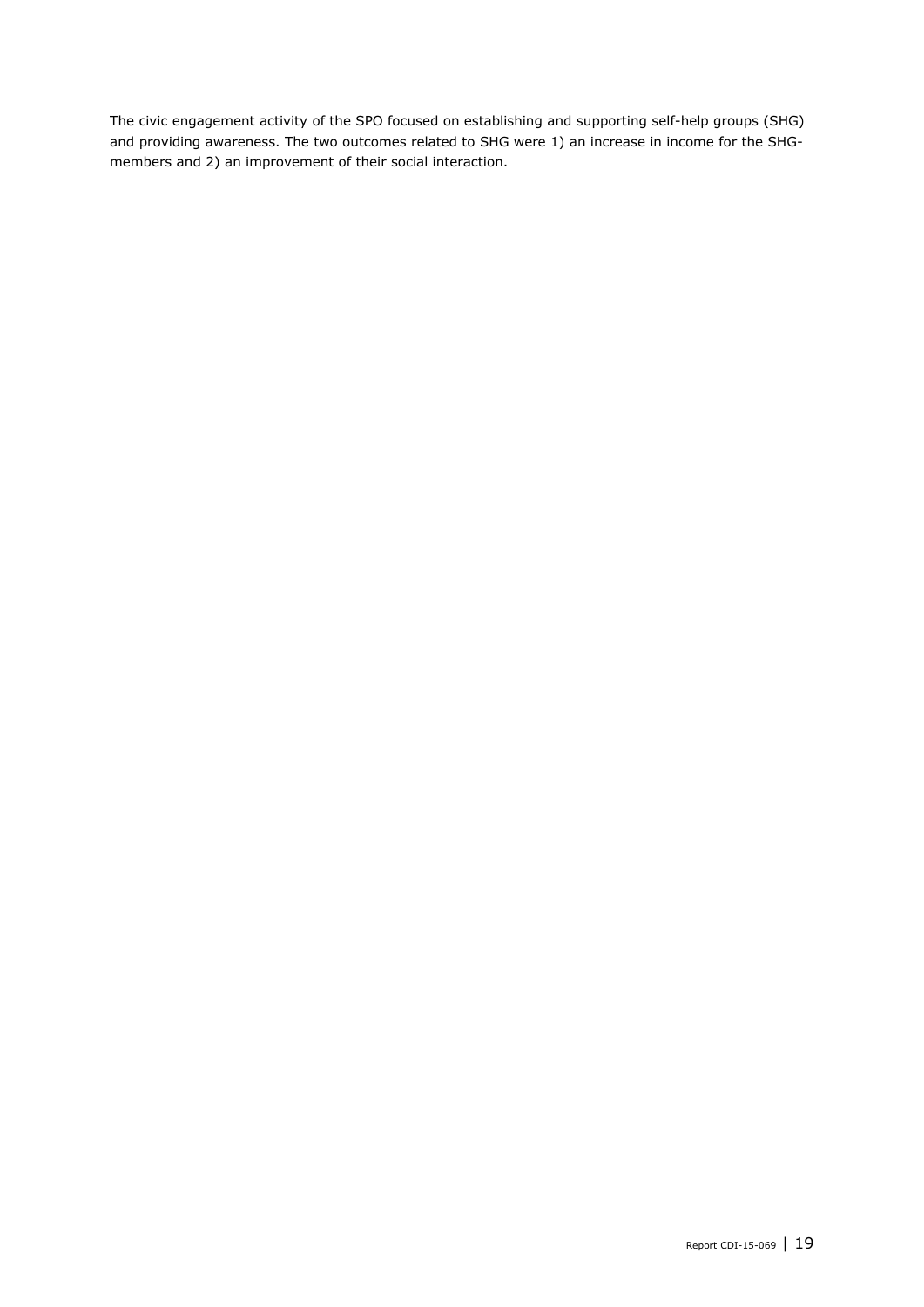## <span id="page-19-1"></span><span id="page-19-0"></span>5.1 Results obtained in relation to project logframe

An inventory was made of progress being made by MKC-RDA in comparison to its project documents. However the missing progress report of January-June 2013 have hampered the presentation of facts and figures.

| <b>Objectives</b>                                                                                                                                                                                                                                                   | <b>Level of achievement</b>                                                                                                                                                                                                                                                                                                                                                                                                                                                                                                                                                                                                                                                                                                                                                                                                                                                                                                                                                                                                                                                                                                                                                                                                                                                                                                                                                                                                                                                                                                            |
|---------------------------------------------------------------------------------------------------------------------------------------------------------------------------------------------------------------------------------------------------------------------|----------------------------------------------------------------------------------------------------------------------------------------------------------------------------------------------------------------------------------------------------------------------------------------------------------------------------------------------------------------------------------------------------------------------------------------------------------------------------------------------------------------------------------------------------------------------------------------------------------------------------------------------------------------------------------------------------------------------------------------------------------------------------------------------------------------------------------------------------------------------------------------------------------------------------------------------------------------------------------------------------------------------------------------------------------------------------------------------------------------------------------------------------------------------------------------------------------------------------------------------------------------------------------------------------------------------------------------------------------------------------------------------------------------------------------------------------------------------------------------------------------------------------------------|
| 85 % of stake holders in the<br>project sites are able to<br>mainstream and address<br>health, disability, GBV, and<br>HIV & AIDS issues and<br>incorporated HIV & AIDS<br>prevention, care, and<br>support activities in their<br>annual and operational<br>plans. | 80.2% of Local institutions have developed HIV & AIDS policy manuals (17 schools, 54<br>Idirs, 20 local churches, three other religion) (2011-2012)<br>82.2% of the local institutions have regular schedule of HIV and AIDS, and reproductive<br>health works. (20 schools, 60 Idirs, 28 local churches, six other religious institutions (July<br>2012 - December 2012)<br>69 % in July - Dec 2013 report.                                                                                                                                                                                                                                                                                                                                                                                                                                                                                                                                                                                                                                                                                                                                                                                                                                                                                                                                                                                                                                                                                                                           |
| In 80 % of the religious<br>institutions and associations,<br>vulnerable community<br>groups are actively involved<br>in decision making processes<br>and hence they developed<br>and assured their trusts and<br>acceptance on their<br>community                  | 1.155 persons in the project sites participated in decision making meetings on health service<br>representing the vulnerable community groups. Next they got involved in mobilizing their<br>peers to be organized in SHGs, testing for HIV, to get SRH education and health services.<br>$(2011 - 2012)$<br>167 persons (July 2012 - December 2012)<br>268 person (July - December 2013)<br>2. 123 representatives of different institutions and volunteers stand working against stigma,<br>denial and discrimination. In turn they mobilized communities at school, Idirs, churches<br>and mosques, for HIV testing and thought the wider community on the basic facts of HIV,<br>disability and negative impacts of Stigma and discrimination. (2011-2012)<br>142 representatives (July 2012 - December 2012)<br>178 (July - December 2013)<br>3.44 disabled persons PWD have gotten education on HIV and AIDS. Four of them are<br>involved in awareness creation activities regarding disability. (2011-2012); 74 PWD (July<br>2012 - December 2012); 65 PWD (July - December 2013 report)<br>4.160 representatives of community institutions and volunteers involved on HIV counselling<br>and testing (2011-2012). 13 community leaders involved (July 2012 - December 2012).<br>As a result 3814 persons tested between July 2011 and December 2012: No HIV testing<br>due to shortage testing kits in July - December 2013 report.<br>5. Stigma, discrimination, and denials related to HIV and AIDS Reduced. (2011-2012) No |
| 80% of SHG members are<br>able to cope up with the<br>economic demand, ensure<br>active participation of PWD,<br>PLHIVS, and vulnerable<br>communities in decision<br>making, and sharing of<br>resources and guaranteed<br>their representation.                   | reporting<br>1.44 persons of affected community group due to HIV & AIDs and disability which obtained<br>representation in each of the following categories: target group; contributors; speakers;<br>implementers; experts and decision makers in churches, SHGs and FAL circles. They<br>speak on behalf of vulnerable community groups (2011-2012).<br>48 peoples speak on behalf of vulnerable groups (July 2012 - December 2012)<br>65 persons speak on behalf of vulnerable groups (July - December 2013)<br>2. 20 % of PLHIVs who have trust in the community and speak boldly about their right and<br>status. 108 PLHIV involved in stigma and discrimination reduction works at FAL, SHGs,<br>and Idirs and community institutions. (2011-2012).<br>21 % have trust in the community (July 2012 - December 2012)<br>112 PLWHIV involved in stigma and discrimination reduction works (July 2012 - December<br>2012)<br>212 PLWHIV involved (July - December 2013)<br>3.14 % of disabled (including positives) which indicate that they are protected by religious<br>institutions, CBOs, SHGs, Anti HIV clubs and associations. (2011-2012)<br>This is 15 % (July 2012 - December 2012)<br>65 PLWHIV organized in SHG and FAL groups by church leaders (July - December 2013<br>report)                                                                                                                                                                                                                                      |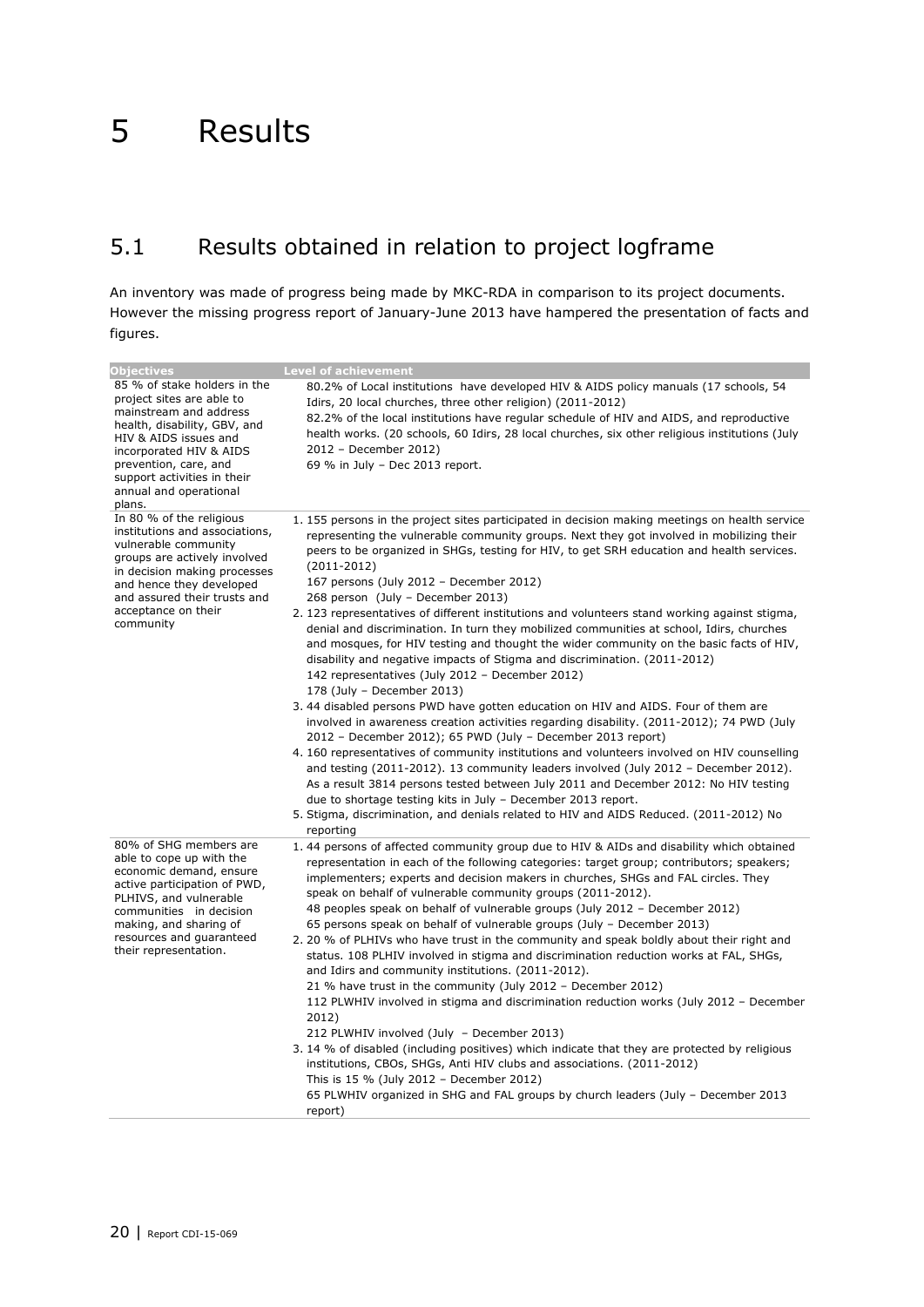## <span id="page-20-0"></span>5.2 Changes in civil society in the 2012-2014 period

#### 5.2.1 Civic engagement

Civic engagement describes the formal and informal activities and participation undertaken by individuals to advance shared interests at different levels. Participation within civil society is multi-faceted and encompasses socially-based and politically-based forms of engagement.

MKC identifies the needs of marginalized groups through various ways like community discussions, trainings and experience sharing. The quarterly report of 2013 mentions that 496 people from the program target groups (Persons Living with HIV (PLHIV), SHGs and Functional Adult Literacy (FAL) leaders and forum representatives, People With Disabilities (PWD), volunteers, Community Conversation (CC) facilitators and health professionals) participated in the discussions and trainings arranged. Additionally, MKC-RDA organised conversations between community members, health service providers and vulnerable groups to increase access to basic health services.

Furthermore, local stakeholders and line organizations participated in identifying the needs of the beneficiaries. Accordingly, change agents (such as church leaders) were capacitated to play a role in addressing stigma, denial and discrimination. Between 2011 and 2013, 48 FBO leaders and evangelists received training on community mobilization and 28 FBO leaders and evangelists were trained on gender and disability mainstreaming. Additionally, since the program mainstreamed disability issues<sup>24</sup>, 65 PWDs were involved in decision making meetings.

Other achievements in this area include:

- Discussion sessions for 4438 SHG members and 3041 vulnerable women on reproductive health, family planning, and PPTCT were conducted between 2011 and 2013.<sup>25</sup> Additionally, psychosocial support was provided for 18 OVCs and Health education provided for PLHIVs in the project sites.
- Provide apple seedling for 30 rural SHGs and PLHIV so that they can sustain their response to OVC support (5 apple seedlings per person)
- Facilitate referral and mobile Health Testing and Counselling for 3500 people per year at three towns in collaboration with government health institutions
- 36 youths trained on peer education and facilitation skills
- $\bullet$  3814 persons tested between July 2011 and December 2012<sup>26</sup>
- Health education provided for PLHIVs in the project sites. The document mentions that at least 40 PLHIVs are reached once per quarter
- 6000 youths in the churches, schools and out of schools were reached via a cascade peer education system
- Community conversations on health and HIV with new idirs were conducted once a month.

MKC-RDA, apart from including church people also includes non-church people in its development activities by means of using CCMD and UMOJA strategies $^{27}$ . The UMOJA strategy involves capacity building of church leaders so they are able to involve the community in identifying local needs and use local resources to address these needs. Capacitating government institutions, like school health institutions and local CBOs like clubs further assured inclusion of the whole community.

| Score baseline 2012 on an absolute scale from 0-3:              |      |
|-----------------------------------------------------------------|------|
| Score end line 2014, relative change on a scale of $(-2, +2)$ : | $+1$ |

<sup>&</sup>lt;sup>24</sup> Mentioned in bi-annual report July-December 2013

<sup>&</sup>lt;sup>25</sup> Differences in percentages could not be calculated as the total numbers of SHG members, vulnerable women and youth educated against what was planned is missing in the project documents.

<sup>&</sup>lt;sup>26</sup> No HIV testing due to shortage testing kits in July – December 2013

<sup>&</sup>lt;sup>27</sup> UMOJA is a Swahili word expressing unity in the family, community, nation, and race.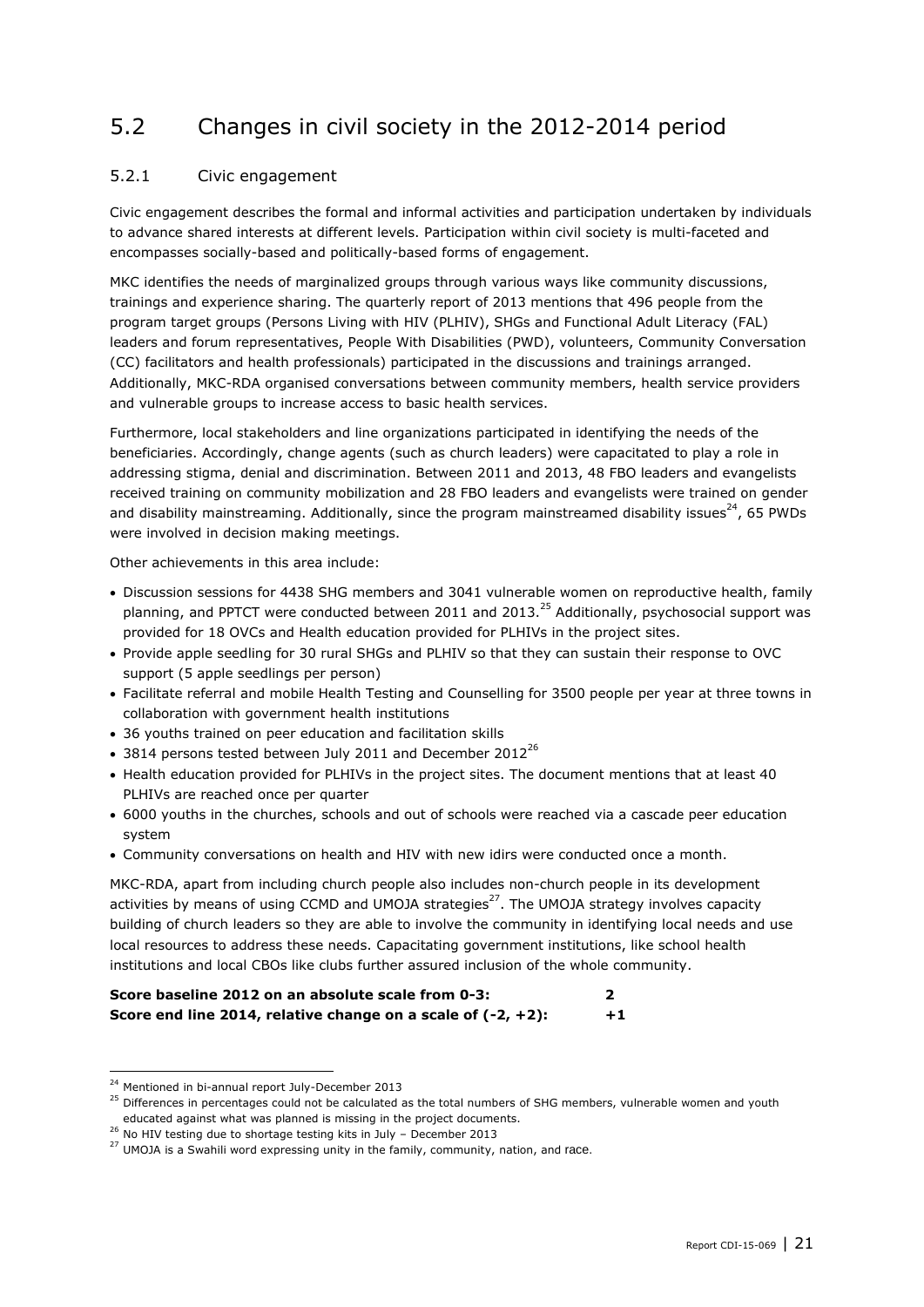#### 5.2.2 Level of organization

This dimension assesses the organisational development, complexity and sophistication of civil society, by looking at the relationships among the actors within the civil society arena.

It is reported that there are only a few other civil society organization working in MKC-RDA's intervention area.<sup>28</sup> Those present are not working on the same topics and issues as MKC-RDA. This was also mentioned during the baseline evaluation, and explains the limited relations of MKC-RDA with other organisations. However, MKC did interact with CBO leaders and club leaders in the past two years during various trainings organised and discussions held.

Though there are a limited number of other NGOs in the intervention area, several discussions were held in the past twelve months with stakeholders at different levels. At the program/ village level weekly meetings with SHGs and FAL groups and monthly meetings with PLHIV associations, CC groups and local churches were organised. In these discussions MKC-RDA is represented by the program staff. Staff meetings were also held at organizational level. These are conducted every month, quarter and biannually, though these may be shifted or cancelled due to shortage of budget.

Defending the interests of marginalized groups is mainly done via local churches, Cluster Level Association (CLA) representatives, SHGs and FAL groups. These groups and representatives are capacitated through various trainings and awareness creation activities about their rights and responsibilities, which resulted in increased self-esteem amongst their members. For example, discussion sessions were organised with FBO leaders and evangelists on CCMD for 2 days, and similar discussions were held with CLA representatives on resource mobilization.

Local churches are believed to be important in defending the interests of marginalized groups as they are well aware about what is happening in the communities and are perceived as capable because they have received the necessary training.<sup>29</sup> At the moment, the programme works with 36 local churches. Next to churches, faith based organizations are perceived as having the capacity to defend the marginalized groups. 30

Though no changes in the composition of the financial resource base of MKC-RDA were found, the effective implementation of the existing projects, including the one in Fincha Shambu, helped to acquire two new health projects.<sup>31</sup> On a different level, school clubs and forums are working on fundraising activities together with the school and church community to help needy students, OVCs and PLHIV. As a result, OVC and PLHIV were supported with educational materials and sometimes they also got support finances for IGA. Similar local resource mobilization events were done in some other project sites as well.

#### **Score baseline 2012 on an absolute scale from 0-3:** 1

#### **Score end line 2014, relative change on a scale of (-2, +2): 0**

#### 5.2.3 Practice of Values

Practice of Values refers to the internal practice of values within the civil society arena. Important values that CIVICUS looks at such as transparency, democratic decision making, taking into account diversity that are deemed crucial to gauge not only progressiveness but also the extent to which civil society's practices are coherent with their ideals.

No changes occurred since the baseline with regards to practice of values. Bi-annual review meetings with stakeholders are still conducted to ensure downward accountability and to trace the project implementation progress, as well as external audits are taking place in compliance with the rules and

<sup>&</sup>lt;sup>28</sup> Interview with field staff

<sup>&</sup>lt;sup>29</sup> Interview with field staff

<sup>&</sup>lt;sup>30</sup> Interview with field staff

<sup>&</sup>lt;sup>31</sup> Interview with program manager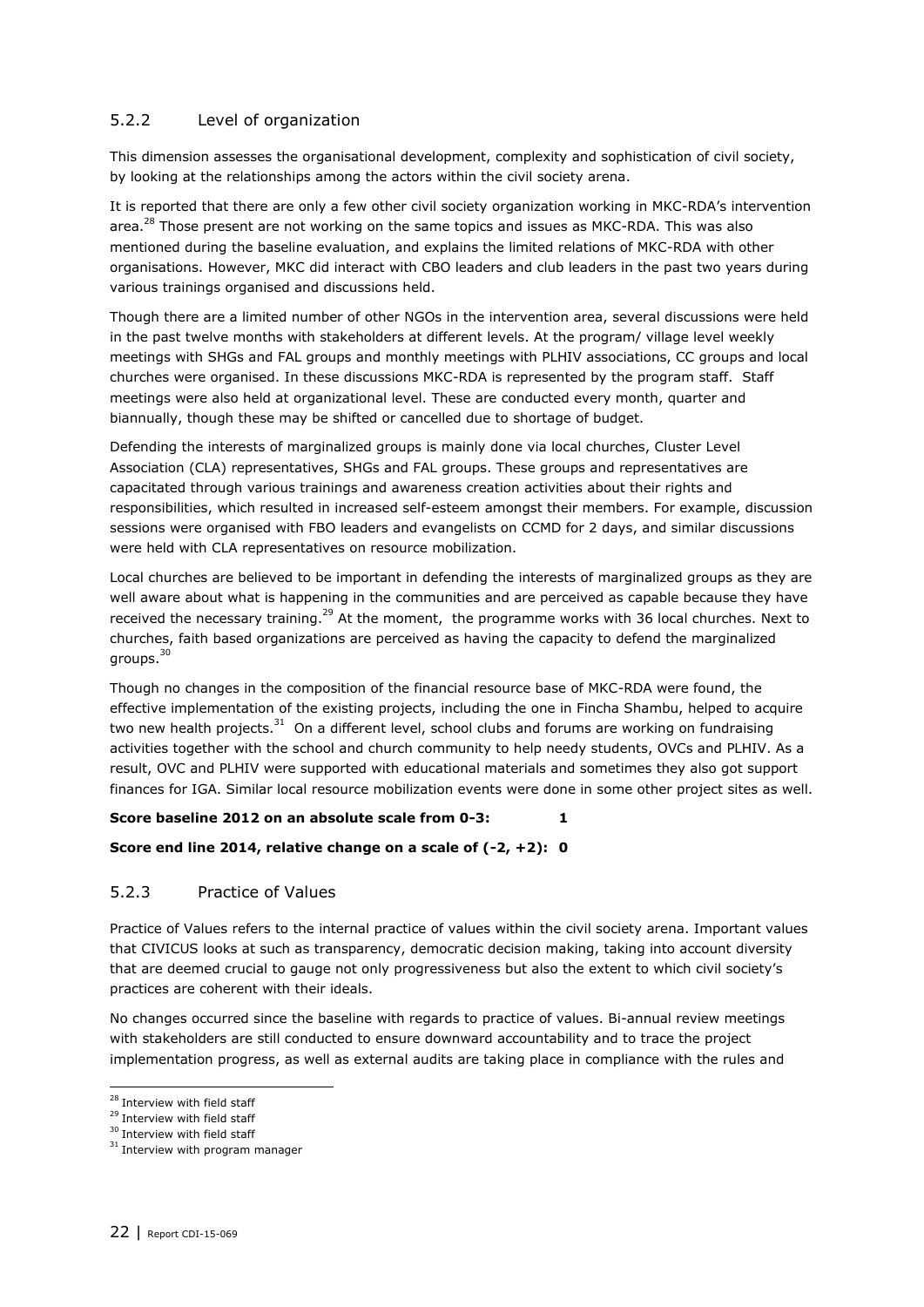regulations in place. Finances are administered in Addis Ababa, because the capacity in Shambu is still limited. No information is available with regards to the board of MKC-RDA.

#### **Score baseline 2012 on an absolute scale from 0-3: 3**

#### **Score end line 2014, relative change on a scale of (-2, +2): 0**

#### 5.2.4 Perception of Impact

Perception of Impact assesses the perceived impact of civil society actors on politics and society as a whole as the consequences of collective action. In this, the perception of both civil society actors (internal) as actors outside civil society (outsiders) is taken into account. Specific sub dimensions for this evaluation are the extent to which the SPO has contributed to engage more people in social or political activities, has contributed to strengthening CSOs and their networks, has influenced public and private sector policies.

Individual beneficiaries as well as IOs stated the presence satisfaction with the activity of the SPO in the two years under review. The SPO helped establish 71 new SHGs and 27 FAL groups between 2011 and 2013 and these groups got involved in different income generating activities to improve their income. The rural SHG and FAL groups were able to engage in agricultural activities and benefit from the crops they harvested. In addition some of these groups (14 SHG and 4 FAL groups) were able to get approved as a legal entity by the concerned local administration office. They have also benefited from trainings, discussions and experience sharing stages that help improve the quality and quantity of the beneficiaries. Representatives of beneficiaries that are involved in the stakeholders meeting express satisfaction on the project results. MKC-RDA furthermore initiated religious fora. One of the benefits of the existence of a forum that was highlighted by the forum members is the improved religious tolerance in the community.

The main achievements of MKC-RDA in this area of civil society impact lie the establishment and support of SHGs, FAL, and religious fora. In addition to increased income, the SHGs members engaged in providing support for HIV- infected and AIDS-affected people. They further disseminated HIV and health information to community members and they mobilized members from five local churches and CBOs for voluntary HIV counselling and testing. The SHGs also worked with government institutions and public schools in combating HIV-related stigma, harmful traditional practices (particularly female genital cutting) and gender inequalities.

In addition, MKC-RDA helped to strengthen several Idirs in the locality. Traditionally, the Idirs are formed by the community to support one another in times of death and mourning. But with the involvement of the SPO around 69 Idirs changed their bylaws to engage in supporting vulnerable groups of the community in life (particularly OVC and PLHIV). In addition, CBO members discuss on issues particularly on HIV/AIDS, harmful traditional practices, and gender based violation

Project facilitators and local church leaders have been influential in facilitating HIV counselling and testing campaigns at schools and health institutions in collaboration with the district health office. Additionally, religious leaders and health professionals, including VCT counsellors, have discussed on the current status of counselling strategies and its role on HIV & AIDS prevention and control especially for the most vulnerable groups. Religious leaders' got involved in life skill education, marriage counselling and premarital HIV counselling and testing. Disability and gender mainstreaming discussion forums organised by MKC-RDA enabled them to gain the basic facts about the issues.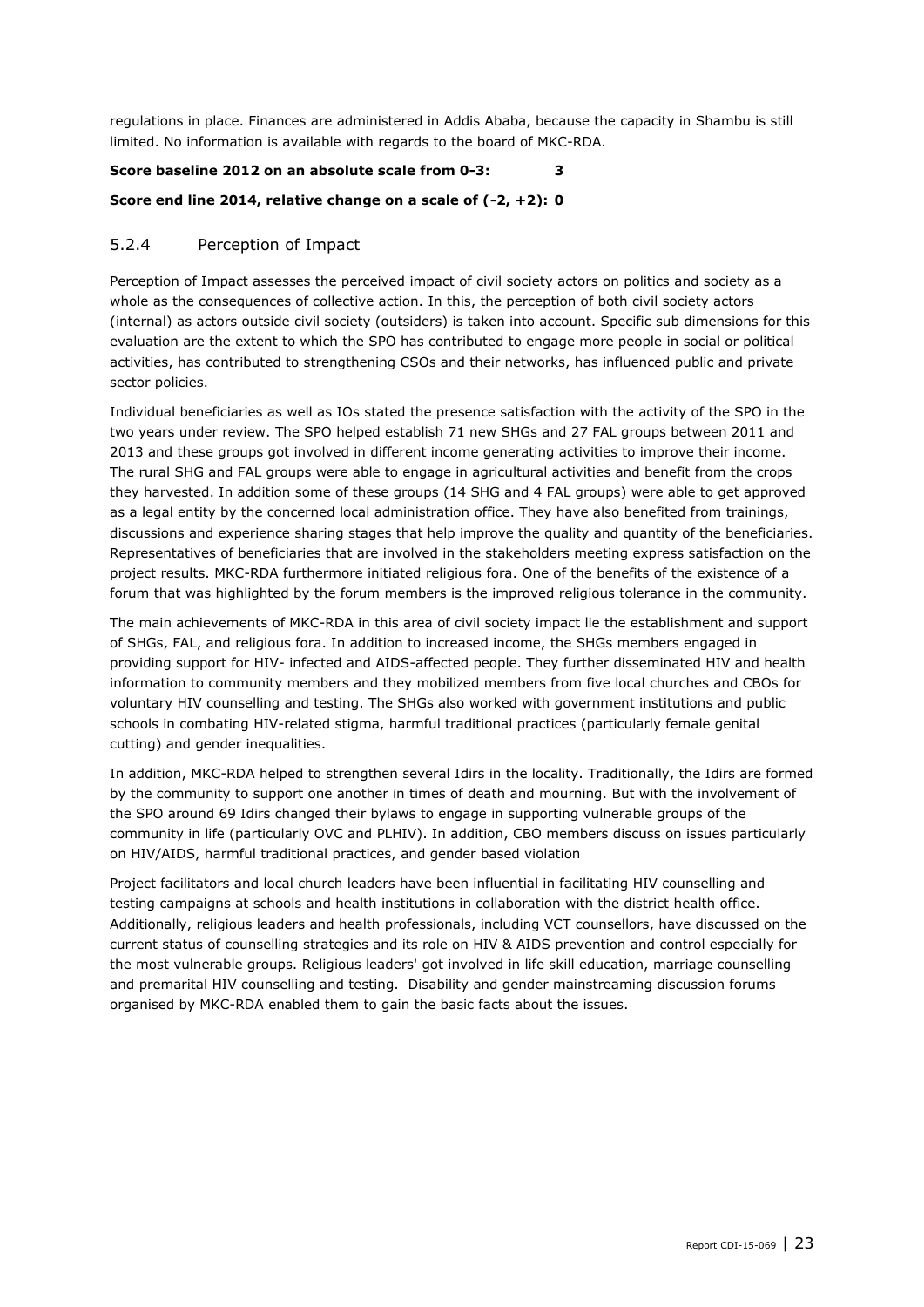Other achievements in the area of civil society building include:

- The number of local institutions that developed HIV & AIDS policy manuals increased with 2% between 2011 and 2013. These local institutions include 20 schools, 60 Idirs, 28 local churches, six other religious institutions.<sup>32</sup>
- Of the PWD and PLHIV in the SHGS and FAL, 156 of them were organized by local church leaders and educated about issues of disability, HIV and AIDS, and saving and self-supportiveness;
- 1 cross experience sharing session among religious leaders, PLHIV associations and local community representatives on health and HIV/AIDS;
- 20 leaders of PLHIV associations, women associations and religious institutions trained on sustainable livelihood and DRR;
- 40 school leaders and members of AACs or girls clubs participated in a resource mobilization workshop;
- Consultation session organised for two days with hospital and health canter workers, MFI, religious leaders, and district administrative representatives to strengthen the health network;
- Experience sharing stages organised among volunteer CC facilitators, Iiirs, health extension workers and forum representatives once per year.

With regards to the relations of MKC-RDA with the public sector, they work closely with the concerned government sector offices in the Woreda, particularly with the health, child and women affairs, and finance and economic development offices. The sector offices are engaged by their participation in different discussions, trainings and review meetings. In some cases personnel from the sector offices provides training to the SHGs and CBOs capacity building program organized by MKC-RDA. A further change of public sector involvement since the baseline is the inclusion of ministers, next to FBO leaders, in a three day training on gender and disability mainstreaming.<sup>33</sup> In addition government organizations like the zonal health office invites MKC-RDA during planning and review meetings. MKC-RDA also interacts with the small and micro business offices on legalization of the SHGs and FAL groups.

Given the role assigned to NGOs in Ethiopia, MKC-RDA is not engaged in advocacy activities. However, by inviting public sector representatives to participate in the general meetings it organises, the communication remains open and effective. Local administration is aware of MKC-RDA's interventions and both have developed operational procedures to collaborate.

MKC-RDA is attempting to work with private health centres and sponsors for the Idir coalition, but so far no concrete progress has been made. It is not influencing the policies and the practices of the private sector.

#### **Score baseline 2012 on an absolute scale from 0-3: 2**

#### **Score end line 2014, relative change on a scale of (-2, +2): +1**

#### 5.2.5 Civil Society Environment

The social, political and economic environment in which civil society operates affects its room for manoeuvre. The civil society context has been described in chapter 3. In this section we describe how MKC-RDA is coping with that context.

MKC-RDA has been closely collaborating with CBOs, government offices and beneficiaries. This is believed to be the main strategy for ensuring the sustainability of the program. However, though they were legalized, only a few SHGs and FAL groups received land from the local government to operate their business. This was mainly due to higher restrictions and longer procedures on land allocation. MKC-RDA furthermore links SHG and FAL members who are not able to raise their own capital with micro finance

<sup>&</sup>lt;sup>32</sup> From the project documents, the total numbers of schools, Idirs, local churches and other religious institutions that developed HIV-AIDS policies could not be retrieved and hence what % this is against the total number of these institutions is not known.

<sup>&</sup>lt;sup>33</sup> Interview with field staff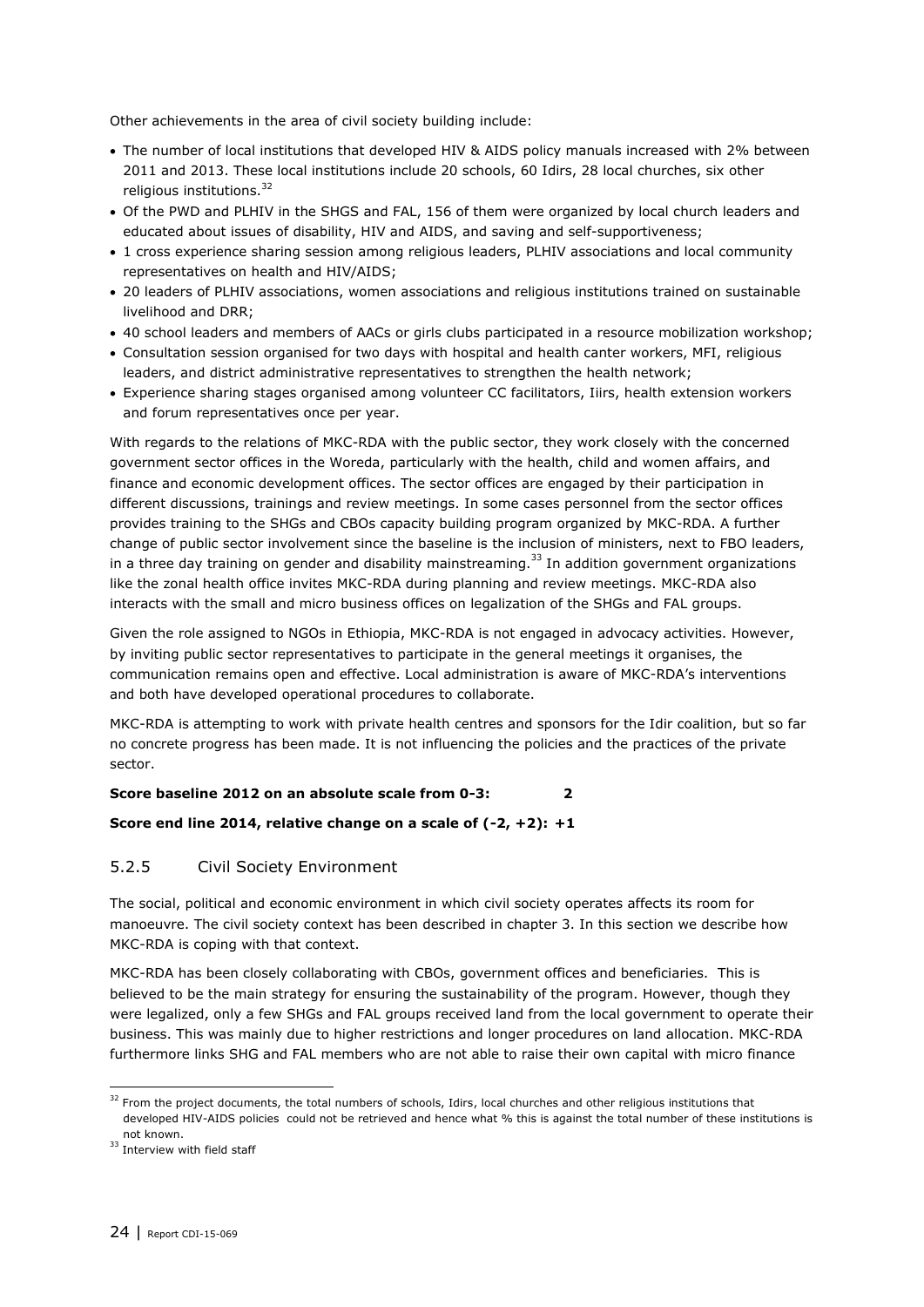institutions (MFI) so as to engage in income generating activities. But the problem was that there are no MFIs in some of the program areas.

The proclamation on charities and societies also prohibit national NGOs that receive more than 10% of their funds from abroad to engage in lobby and advocacy on rights based issues. MKC-RDA's work has been affected because it cannot defend the interests of the PLWHIV and the marginalised groups it works with as before. However a new window of opportunity which is accepted is to work closely with public sector services that then may become aware of how to address burning issues in society.

<span id="page-24-0"></span>**Score baseline 2012 on an absolute scale from 0-3: 2 Score end line 2014, relative change on a scale of (-2, +2):-1**

## 5.3 To what degree are the changes attributable to the Southern partners?

#### 5.3.1 Strengthening Intermediate Organisations

Two outcomes were identified to assess whether MKC-RDA has contributed to the CIVICUS dimension 'strengthening intermediate organisation'; a reduction in stigma and discrimination towards PLWHIV; and improved support to vulnerable people in the community.

#### **Reduction of stigma and discrimination towards PLWHIV**

The first outcome is the reduction of stigma and discrimination towards PLHIV in the project area. MKC-RDA uses multiple interventions in trying to reach this outcome. Two developments point to a decrease in stigma and discrimination towards PLWHIV. Firstly, the mix of both HIV positive and HIV negative people who engage in SHGs point towards a more tolerant approach to PLWHIV. Secondly, the number of PLWHIV active in public professions has increased. As of December 2014, 104 PLWHIC are teaching and creating awareness in the community.

This outcome has several explanations:

- MKC-RDA set a norm that at least 20 percent of the members of newly created SHGs should be PLWHIV and other vulnerable members of the community. MKC-RDA helped establish 73 new SHGs between 2011 and 2014 and provided some of them with seed money after start-up.<sup>34</sup> The total number of SHG-members as of December 2014 was 1215 of which 154 members are PLWHIV and 23 PWD which is 14,6 % (20 % was planned)<sup>35 36</sup>. The SHGs, apart from giving members the opportunity to start their own business, are also involved in community activities such as awareness raising, preparing community latrines or improving personal hygiene.
- MKC-RDA furthermore established 27 Functional Adult Literacy (FAL) groups of which the composition is a mix of PLWHIV, youth, females and other marginalized groups in the community. The 27 FAL groups have in total 361 members of which one is HIV positive and 23 are PWD (6,6%). As is the case with the SHGs, the activities of the FAL groups are not limited to improve literacy, but also comprise activities for the community.
- Traditionally, the idirs support their members in times of death and mourning. With support of MKC\_RDA 69 idirs changed their bylaws to be more engaged in supporting vulnerable groups in the community (particularly OVC and PLHIV).This development is the result of sensitization and awareness

 $34$  MKC-RDA stopped providing seed money after a while because it was concluded together with Tear that this was not a

<sup>35</sup> sustainable intervention<br><sup>35</sup> HIV prevalence in Oromia state was only 1 percent in 2013 and has the lowest prevalence of HIV in Ethiopia, apart from SNNPR. (Country Progress Report on the HIV Response, 2014, Federal Democratic Republic of Ethiopia.

<sup>&</sup>lt;sup>36</sup> 17.6 percent of Ethiopia's population has a disability. WB and WHO quoted in: http://www.ilo.org/wcmsp5/groups/public/--ed\_emp/---ifp\_skills/documents/publication/wcms\_112299.pdf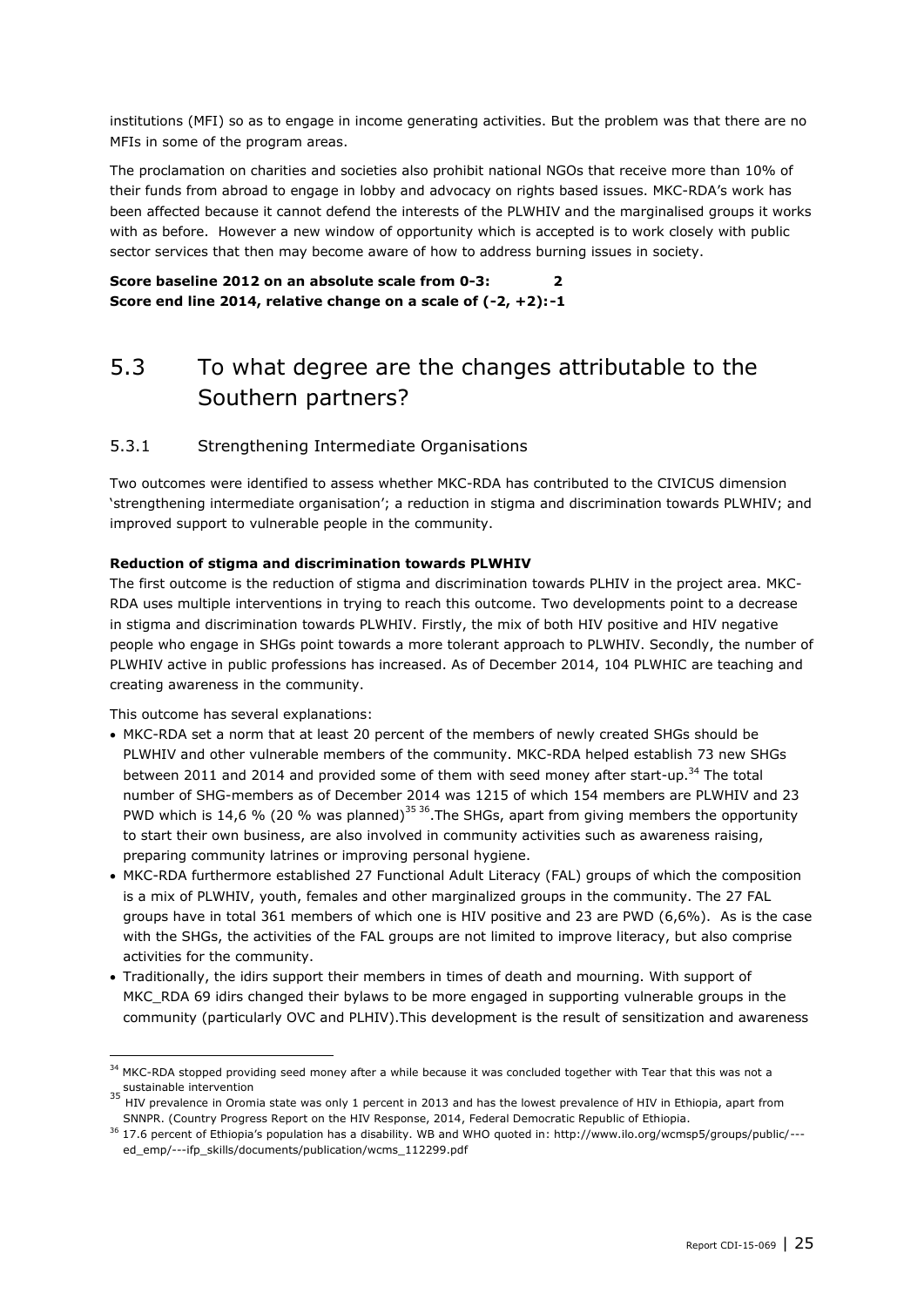creation activities. The data available show that two PLWHIV and 45 OVC have received support from the idirs, however no clear performance assessment has been done on the outcomes of the change of their bylaws.<sup>37</sup>

 MKC-RDA organises meetings with community members and district representatives to increase the awareness on HIV/AIDS. These discussion meetings also serve the purpose of introducing the SHG concept and the possibility to join the FAL program. MKC-RDA works together with local government representatives and various CBOs to organise these meetings.

An important actor involved in the reduction of stigma and discrimination is the government. Not only are the health office and the women and youth office involved in the delivery of training organized by MKC-RDA, the government itself also organises community awareness meetings on awareness creation, distributes flyers and posters on the topic and endorses SHGs.

Another actor involved in efforts to reduce stigma and discrimination are the school clubs, like girls clubs and anti AIDS clubs. Many of the school clubs have stigma and discrimination campaigns to increase awareness amongst youth.

A factor influencing the outcome is the free availability of ART drugs. PLWHIV can live with effective ART treatment and as a result they are able to work and can engage with community members in a normal way.

The main contributions by MKC-RDA to reach this outcome consist of their efforts to form SHGs and the FAL groups that are mixed which enhance social integration. Its intention to organise people in SHGs helps to create relations of mutual support amongst PLWHIV also with members which are not HIV positive. Additionally, this creation of mutual support and social capital is a natural process as the groups are not formed with the aim of reducing stigma and discrimination, but it is more a natural result that emerges around other aims (i.e. generating an income or learning to read) and activities (i.e. building community latrines). This can be seen as strength of this approach.

Other actors and factors that explain the outcome are: awareness raising campaigns of the government; community meetings organised by the government, and the awareness campaigns of school clubs. These factors and actors provide a necessary, but not sufficient explanation to the reduction of stigma and discrimination towards PLWHIV. The availability of ART drugs forms a condition for PLWHIV to function in the community and be able to engage in SHGs or FAL groups.

#### **Improved community mobilization to support vulnerable groups**

Improved community mobilization to support vulnerable groups in the community is the second outcome under the strengthening of intermediate organisations dimension. The interventions of MKC-RDA in reaching this outcome focus on individual idirs and the establishment of five FBO forums in Fincha, Shambu, Sekela, Fincha Sugar Factory, and Migru.

Between 2011 and 2013, 69 idirs changed their bylaws with support of MKC-RDA to be more engaged in supporting vulnerable groups in the community. The interviewees observed a significant difference between the activities of the idirs before and after the adjustment of the bylaws and the accompanying support provided by MKC-RDA. Previously these idirs, in their traditional role, provided burial service and covered related costs when one of the idir members or a family member had died. But after the awareness creation training and sensitization discussions provided by MKC-RDA, the idirs amended their respective bylaws and started supporting not only idir members but also other vulnerable members of the community in times of sickness.

This extended support includes:

<sup>•</sup> covering education related expenses for OVC's<sup>38</sup>;

<sup>&</sup>lt;sup>37</sup> Data collected from the field office

<sup>&</sup>lt;sup>38</sup> An example was given that one Idir started covering education related expense (school uniform, pen, pencil, exercise books, etc) for 15 OVC selected by the locality.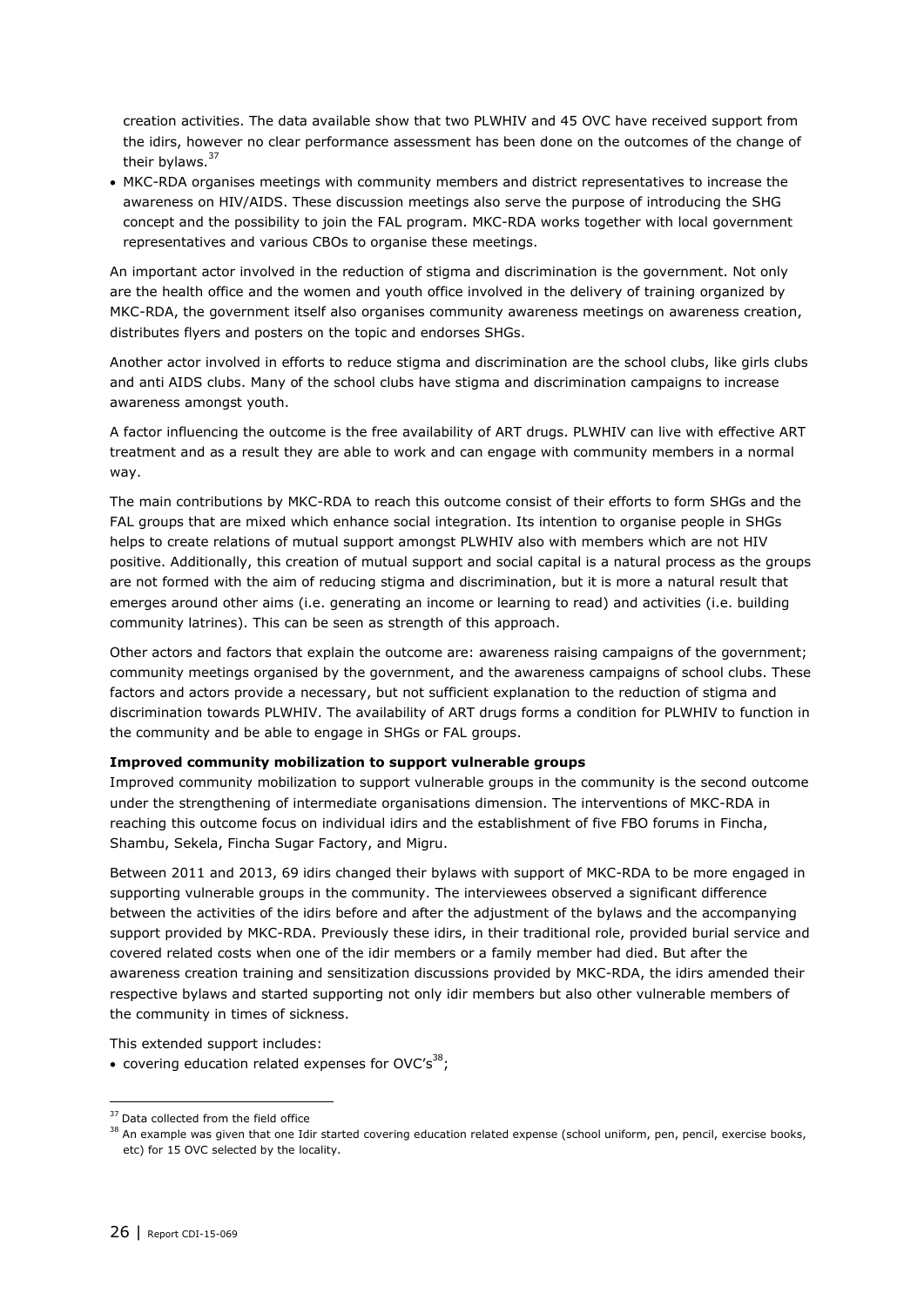- mobilize money and materials (such as clothing) from able idir members to provide support for vulnerable people of the community in the holiday period;
- the construction of homes for some destitute elders members;
- as a result of the awareness creation activity done by MKC-RDA, idir members who were HIV positive were exempted from the regular contribution when they are not able to pay; and
- HIV positive Idir members got exempted from the labor support required in times of mourning and funerals.

The support given depends on the capacity of the Idir and the amount of money it managed to mobilize. While there are idirs that expanded their care and support services exclusively to their members, others extended their support to other vulnerable groups in the community.

MKC-RDA also initiated the creation of five fora composed of different religion (faith) based organisations operating (FBOs) in the locality. The first three forums provide educational support to 168 OVC since 2011. The last two forums (located in Fincha Sugar Factory and Migru) are not engaged in extending support to the community. The fora are chaired by the mayor of Fincha town and its members meet every two weeks and discuss issues related to youth, harmful traditional practices, and conflict resolution. MKC-RDA provided material support and training on topics like providing care and support to vulnerable group, awareness creation on HIV/AIDS, stigma and discrimination, harmful traditional practices, and peace and reconciliation trainings.

One of the significant contributions of the fora is the improved relationship among the different religions and denominations. Earlier it was unthinkable for Mosque leaders to go to a church and preach the congregation about mutual issues. The same holds true for a Christian to speak in the Mosque. But with the awareness creation and sensitization effort made by the fora it is now possible. This has improved the relationship and the sense of working together among the different religions and denominations. Before the fora were established there was no regular and joint discussion among the CBOs/FBOs and the government. It was only in times of conflict that the local government initiated such meetings. But the advent of the fora resulted in more regular meeting and reduced the possibility of conflict within the society as CBOs and FBOs have a platform to discuss disagreements. The fora are financially supported by the government offices. This financial contribution is partly used to support vulnerable groups in the community.

The government contributes to the outcome by buying uniforms and school materials to support vulnerable groups in some places in the intervention zone. In places where the local government does not provide material support, they communicate to schools to allow vulnerable students to be exempted from registration fee and to get access without having (wearing) a uniform.

In relation to the performance of the idirs and the religious forum, it can be concluded that the contribution of MKC-RDA is significant. Both the interventions work with existing community structures. The use of individual idirs to increase awareness and provide care and support services is a sustainable measure, as the idirs form the structure of the community; they are institutionalized and not likely to change easily. Working via these structures therefore increases the chances for sustainable interventions.

#### 5.3.2 Civic engagement

With regards to MKC-RDA's efforts to enhancing people's engagement as well as to engaging more diverse and marginalised people into in civil society, the evaluation team looked at the extent to which MKC-RDA's interventions helped to reintegrate PLWHIV into society and improved their social and economic capital to become a full member in society. This by means of supporting the PLWHIV to increase their income via SHGs. Forming SHGs is a key strategy in MKC-RDAs policy. According to MKC-RDA, 71 new SHGs were established between 2011 and 2013. The SHGs consist of PLWHIV (targeted percentage of PLWHIV in SGHs is 20%) and other vulnerable members of the community.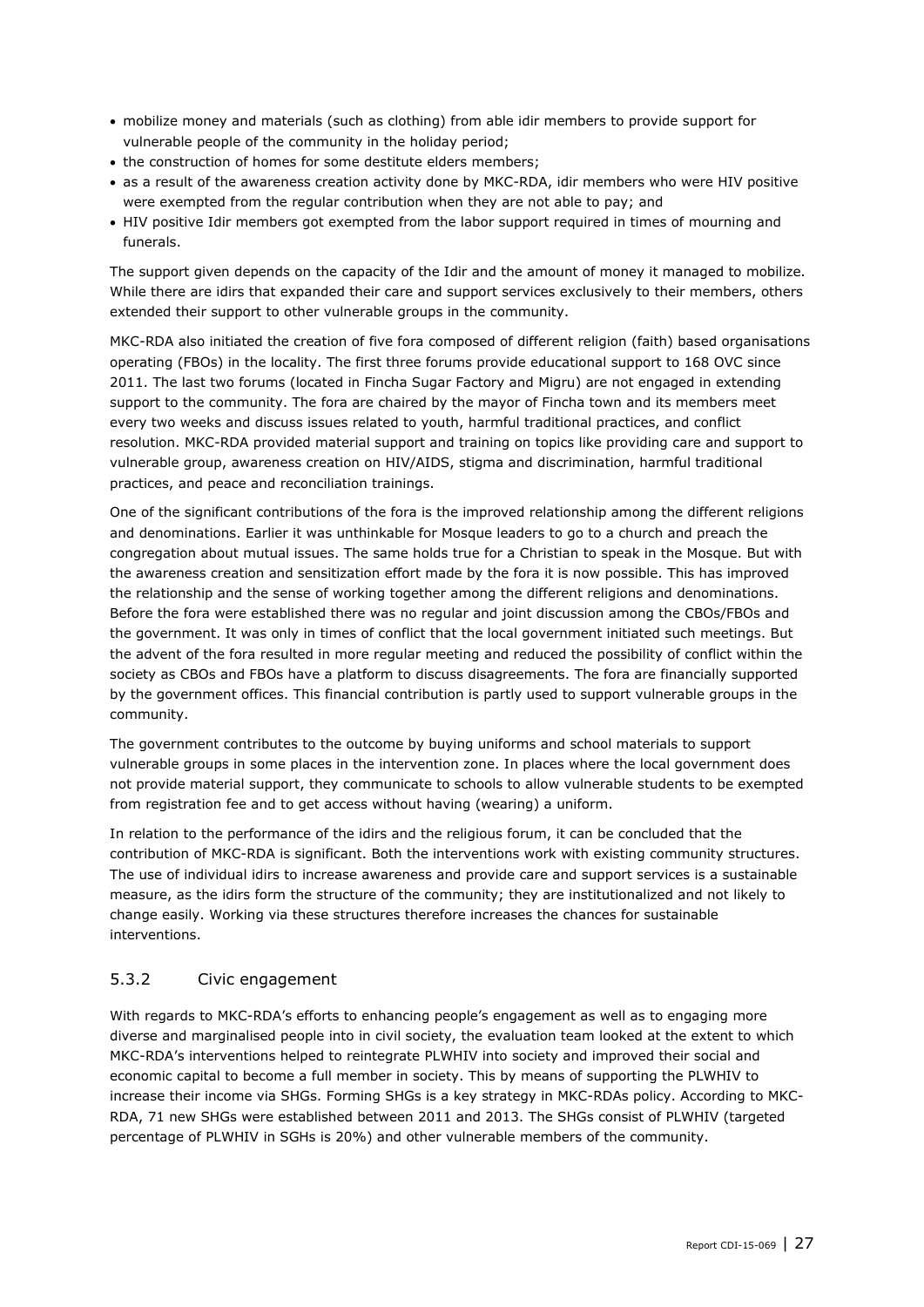#### **Improved economic status of SHG members**

The members of the SHGs are expected to improve their livelihoods through IGAs. Improved income through IGA largely depends upon how successful the group is to earn an income with petty trade which largely depends upon the use of the start-up capital given by MKC-RDA and the capacity and skills of the individuals within the group receiving this. The choice of the IGA to start the business is done by the members themselves, but MKC-RDA provides inputs for some IGA activities. MFSII funds were for example used to provide apple seedling (5 apple seedlings per person) for 30 rural SHGs and PLHIV. The field office conducted a performance evaluation on 71 SHGs based on their before and after situation (from economic and behavioural change point of view) and the level of mutual understanding among the members. The results showed that 30 SHGs are best performers, 23 are good performers (small change), and 18 performed poorly mainly due to conflicts among the group members.

Though most PLWHIV still engage in daily labour work a shift from daily labour or low-income petty trade such as roadside selling, charcoal making, and traditional alcohol making to better ventures such as processing and selling butter, grain retailing, or running a small café could be observed. An example is one SHG consisting of 17 destitute women which was established in 2012. Before joining the SHG the members were engaged in informal business activities such as wood selling, or daily labour. MKC-RDA approached the beneficiaries, provided them with training<sup>39</sup>, and advised them on how to form the SHG. Additionally, this SHG provides sensitization workshops on the benefits of forming SHG within the community. Its members initially contributed 4 birr per week and later increased it to 6 birr per week of which one birr is set aside for social purposes. When the money accumulated members started taking loans up to 1000 birr and started small level formal business activities. Currently members of the SHG are engaged on cattle fattening, grain retailing, vegetable selling, and selling home consumption item.

One of the main contributing factors for the improved economic status of the SHGs is the availability of obtaining a loan at low interest rate from the savings of the SHGs. Prior to this possibility members who would not qualify for a bank loan would borrow from individual money lenders with a 5 birr interest per day for every 100 birr borrowed. But through the SHG the members pay 5 birr interest per month for 100 birr borrowed. This enabled the members to start a business at lower cost. In some cases MKC-RDA provides SHGs with seed money to stimulate the economic possibilities. There are criteria for getting this fund in relation to the initiatives taken by the members. This approach was questioned by the CFA, as there is a risk of dependency.<sup>40</sup> It was therefore decided to no longer provide the seed money to SHGs.

#### **Improved social status of SHG members**

An additional function of the SHGs is that people find encouragement to dare to expose themselves as HIV positive.<sup>41</sup> Every week the members meet to make their weekly contribution. From this contribution, members are also supported in times of crises, for example when someone dies. Furthermore, members visit each other when a member is sick and they provide advice and morale support. An SHG member interviewed stressed that the situation of the members has shown notable change after the involvement of the SPO: it was stated that forming the group has increased the level of support among them.

When members are unable to pay their credit/loan on time due to unforeseen circumstances the members discuss on the issue and usually exempt the person from paying the interest. This shows the presence of strong social interaction amongst members, though it questions the effectiveness of economic benefits if the exemptions are made on a large scale. Bylaws of the SHGs should provide the necessary guidance for these situations (no data collected on this).

We conclude that SHGs help PLWHIV in terms of mutually supporting each other and therefore enhances their social capital. The livelihoods of PLWHIV improve in economic terms when they receive start-up capital to start IGAs, however the success of these activities depend upon personal entrepreneurial skills

<sup>&</sup>lt;sup>39</sup> MKC-RDA's provides life skill training to the SHGs on topics like time management, financial (money) management, and the importance of saving.

<sup>40</sup> Tweede beoordeling HIV MKC-RDA

<sup>41</sup> Tweede beoordeling HIV MKC-RDA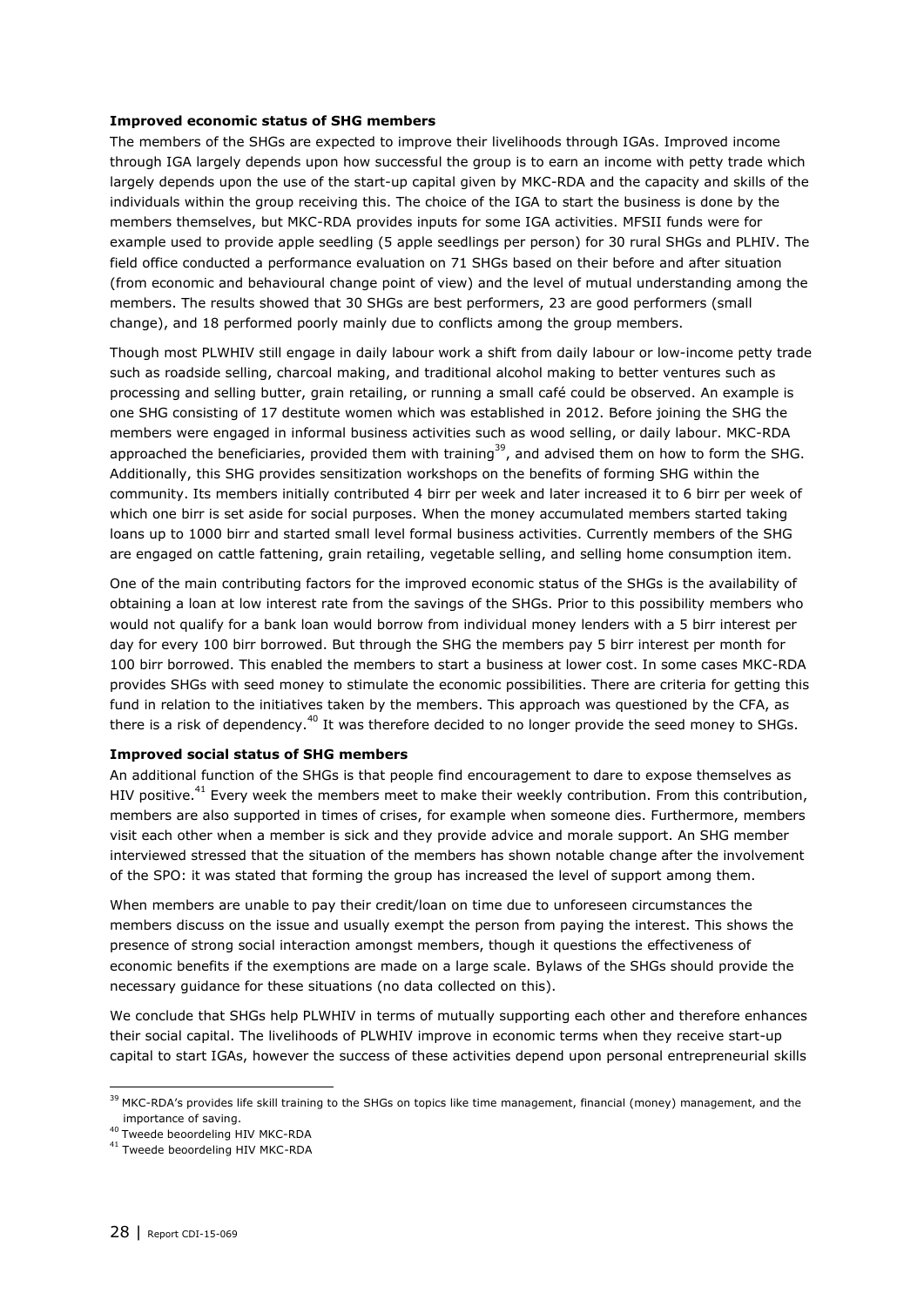of group members and the amount of the start-up capital given: though success stories are found, PLWHIV tend to switch between different forms of petty trade and daily labourers whenever the opportunity arises. Again, the availability of ART drugs forms an important condition for PLWHIV to be able to engage in SHGs*.*

## <span id="page-28-0"></span>5.4 What is the relevance of these changes?

### 5.4.1 Relevance of the changes in relation to the Theory of Change of 2012

In its 2012 ToC MKC-RDA formulated its overall goal with regards to civil society as "a holistic transformation of communities with respect to Health, HIV-AIDS and improve the quality of life of PLWHA (People Living with HIV-AIDS) or OVC (Orphans and Vulnerable Children) in Horo Gudru and Shambo Woredas." To reach this goal, MKC-RDA believed a strong civil society is needed that is effective in delivering services. To come to a strong civil society MKC-RDA strived to contribute to four conditions: 1) strong networks between civil society actors, 2) economic empowerment of CBOs and by the creation of Self Help Groups (SHG) and Functional Adult Literacy (FAL) groups, 3) a well-equipped civil society with the necessary knowledge and skills of HIV/AIDS prevention and care, and 4) the existence of peace and reconciliation within the communities.

The biggest contribution of MKC-RDA is to the second contribution as they managed to establish 71 new SHGs and 27 FAL groups. Though peace and reconciliation was not an objective formulated in the program under evaluation, the FBO fora did result in improved mutual understanding and conflict resolution.

CBOs like school clubs, idirs and FBOs form the most important civil society actors as there are not many NGOs working on HIV/AIDS related issues in Fincha Shambu. MKC-RDA organised different meetings between the CBOs, FBOs and fora<sup>42</sup> to enhance networking, but results have not been documented.

#### 5.4.2 Relevance of the changes in relation to the context in which the SPO is operating

It is reported that there are only a few other civil society organization working in MKC-RDA's intervention area.<sup>43</sup> The ones that are there do not work on the same topics and issues as MKC-RDA. In this regard, the presence of MKC-RDA is relevant.

#### 5.4.3 Relevance of the changes in relation to the policies of the MFS II alliance and the CFA

Tear believes civil society is best strengthened by using the networks of churches and SHGs. In the past, the churches did not fulfil a role in bringing people together in society next to religious gatherings. By forming and supporting NGOs and SHGs, Tear believes churches can play an important role in building civil society.

Tear Fund helped introduce the SHGs approach to Ethiopia via another partner (EKHC) in 2002. The first five SHGs were started by 100 women in Nazareth (Adama); today the number of SHGs as part of Tear Fund funded programmes has increased to well over 12,000 across Ethiopia, impacting over 1 million people. The growth in numbers of SHGs has been primarily because local churches have embraced it and replicated it using their own resources.

 $42$  The fora meet twice a year to share experiences and learn from each other

<sup>43</sup> Interview with field staff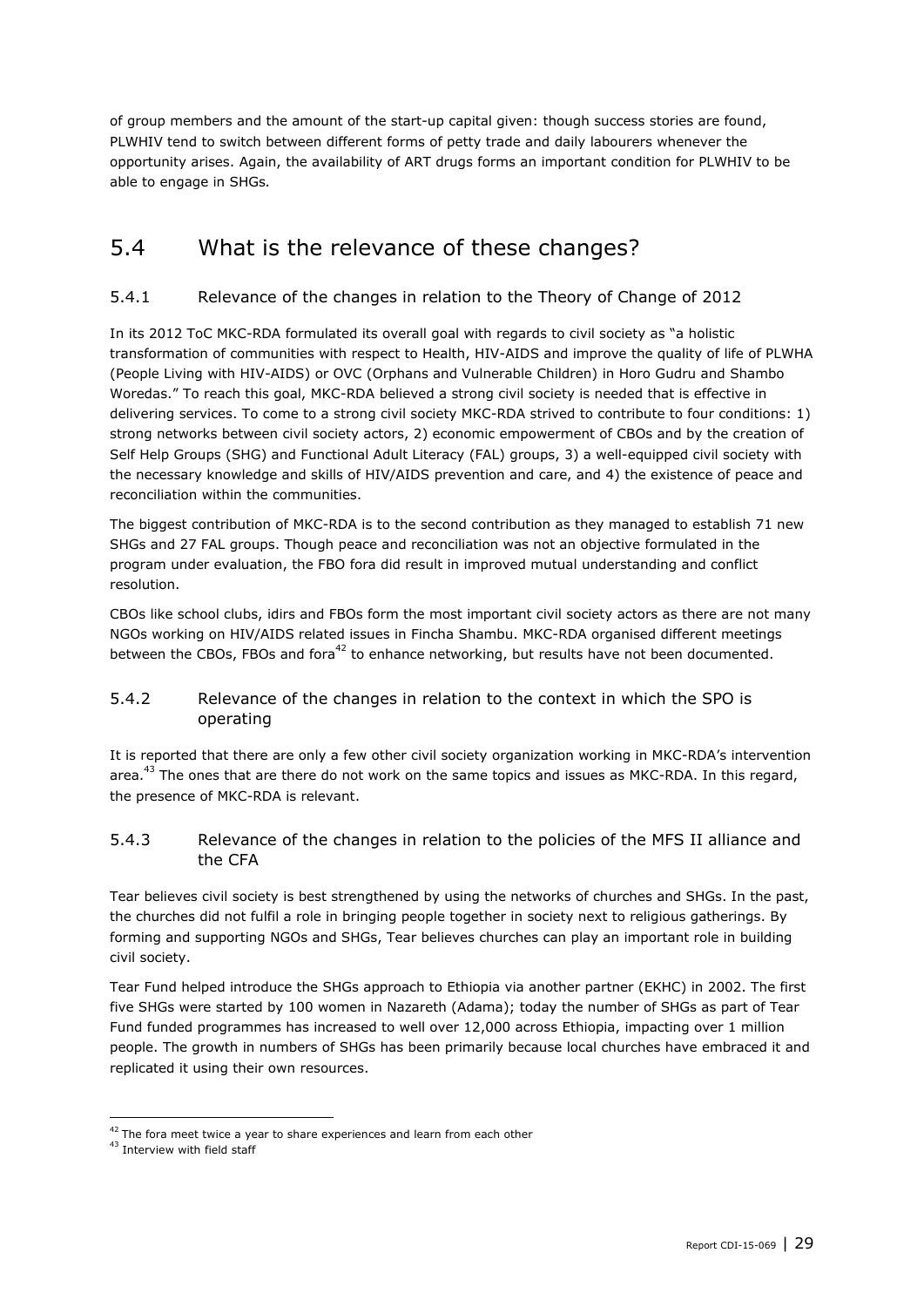In 2013 research conducted by Tear concluded that forming self-help groups is a sustainable and high return intervention<sup>44</sup>.

One of the goals formulated in the Ethiopian Thematic Country Plan 2011-2015 was the programmatic cooperation between ICCO Alliance partners. <sup>45</sup> It is believed that due to its size, the ICCO Alliance partners in Ethiopia would be able to link up with other health partners, and also identify issues which they can address together, e.g. in dealing with the government. It is furthermore stressed that since the issue of access to and quality of health care is complex, the ICCO Alliance wants to work from its strength of partnerships with large community organisations (FBOs), which have gained experience over a number of years. This will improve the local organisational strengths of communities, to make them more relevant. Within these local organisations there will be a provision that marginalised local groups will be especially targeted. By the possibilities of linking and learning, the results of different Partner Organisations can be brought to a higher level, where systemic issues can be addressed as an Alliance. The documents received do not report on collaboration between MKC-RDA and the other ICCO Alliance Partners.

## <span id="page-29-0"></span>5.5 Explaining factors

#### 5.5.1 Internal factors

One internal factor observed by Tear that influenced the work of MKC-RDA is their internal staff efficiency. Since the team in the project office seems well equipped, the 1.3 staff position at headquarters is questioned by the CFA. Especially since the communication and reporting done by headquarters was poor.<sup>46</sup>

The quarterly meetings with program staff were overspent with 25% in 2012, whereas the bi-annual meetings with stakeholders were underspent with 25%.

#### 5.5.2 External factors

MKC-RDA states that they are negatively affected by the Proclamation on Charities and Civil Societies and that aligning the programme's budget with the 70:30 legislation is difficult. Many costs are considered administrative costs like trainers fees, building rent, refreshments, transportation costs and salaries. Monitoring and evaluation efforts become especially difficult to organise because transportation costs and salaries are all considered administrative costs. For example since the program is implemented in the rather remote areas of Horo Guduru Wollega Zone in Abay Chomen and in the Horo district, the allocated budget for mileage was already finished halfway through the 2013-14 program. The implementation of the activities in these locations could however continue because the head office provided additional support and motor cycles were used as mileage only applies for vehicles. At the moment, MKC-RDA is following up the activities of the SHG and Fora, but no trainings or meetings are conducted due to unavailability of budget. $47$ 

Another problem mentioned by MKC-RDA is extreme delay of budget releasing to run the program.

<sup>44</sup> In October 2013, Tearfund UK and Tearfund Ireland funded a cost-benefit analysis of the SHGs in Ethiopia. The results of this study indicate the SHG intervention has a very high return, as much as £173 for every £1 spent, and is demonstrating transformational change. They however question the (long-term) effectiveness of peer-to-peer education, the grain banks and the FBO forum.

<sup>&</sup>lt;sup>45</sup> Ethiopia Thematic Country Plan 2011-2015, ICCO alliance, update 2013.

<sup>46</sup> 'Tweede beoordeling' HIV MKC-RDA 2013-14

<sup>&</sup>lt;sup>47</sup> Interview with the field office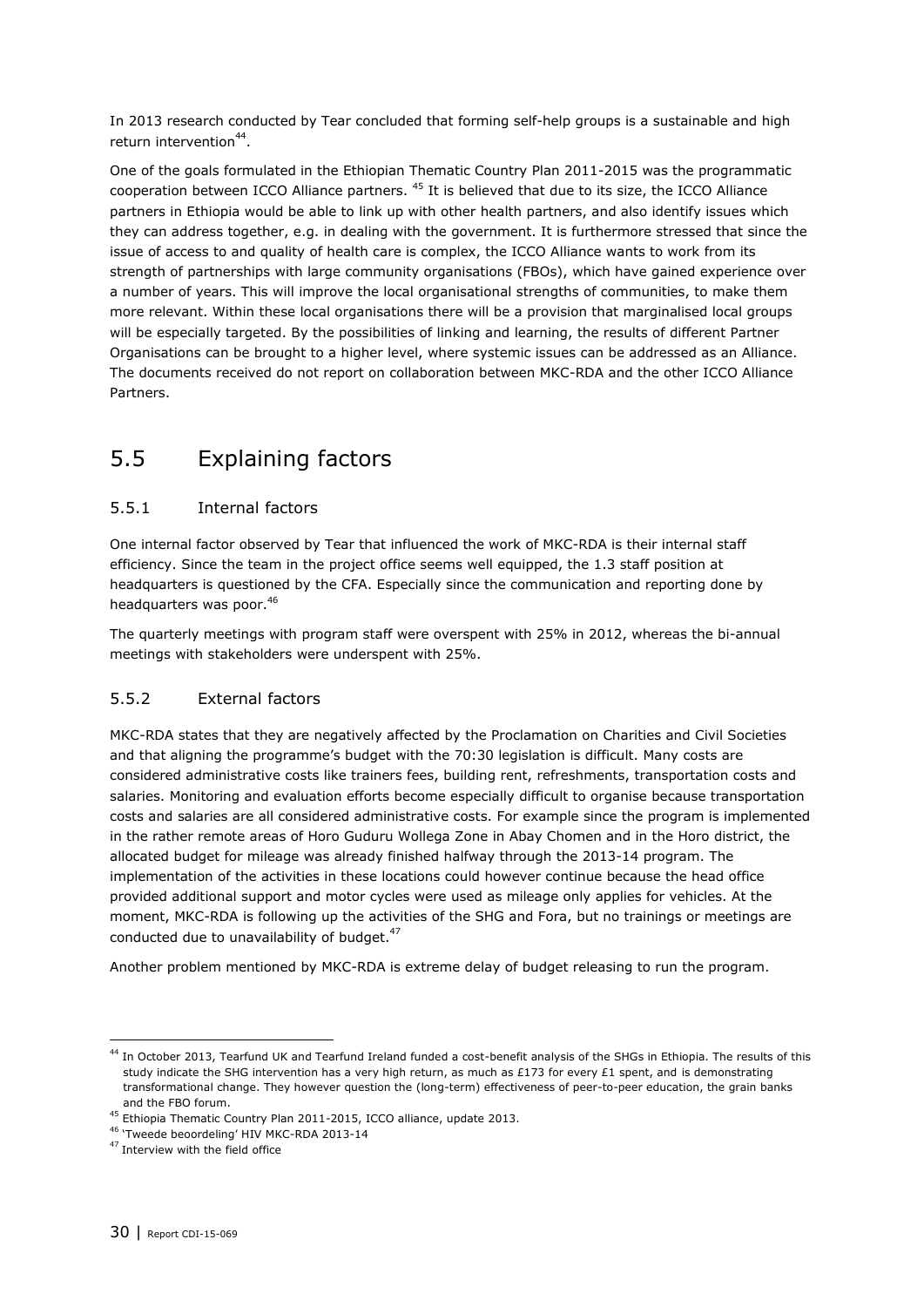#### 5.5.3 Relations CFA-SPO

Tear provides elaborated feedback on program proposals and progress reports drafted by MKC-RDA. Questions are asked on M&E choices like whether indicators really measure outcomes and how certain data will be obtained. Tear asks MKC-RDA to be clear on what it wants to measure and how it will measure results.<sup>48</sup> The responses given by MKC-RDA indicate however that some progress in M&E is still to be made in order to answer adequately to the questions raised. Additionally, Tear highlights the need for improvement in financing, both at office level as well as at central level.<sup>49</sup>

The last contract between Tear NL and MKC-RDA ended in June 2014. A new contract is currently being negotiated.

<sup>48</sup> E-mail conversation between Tear and MKC-RDA

<sup>&</sup>lt;sup>49</sup> 'Tweede beoordeling' HIV MKC-RDA 2013-14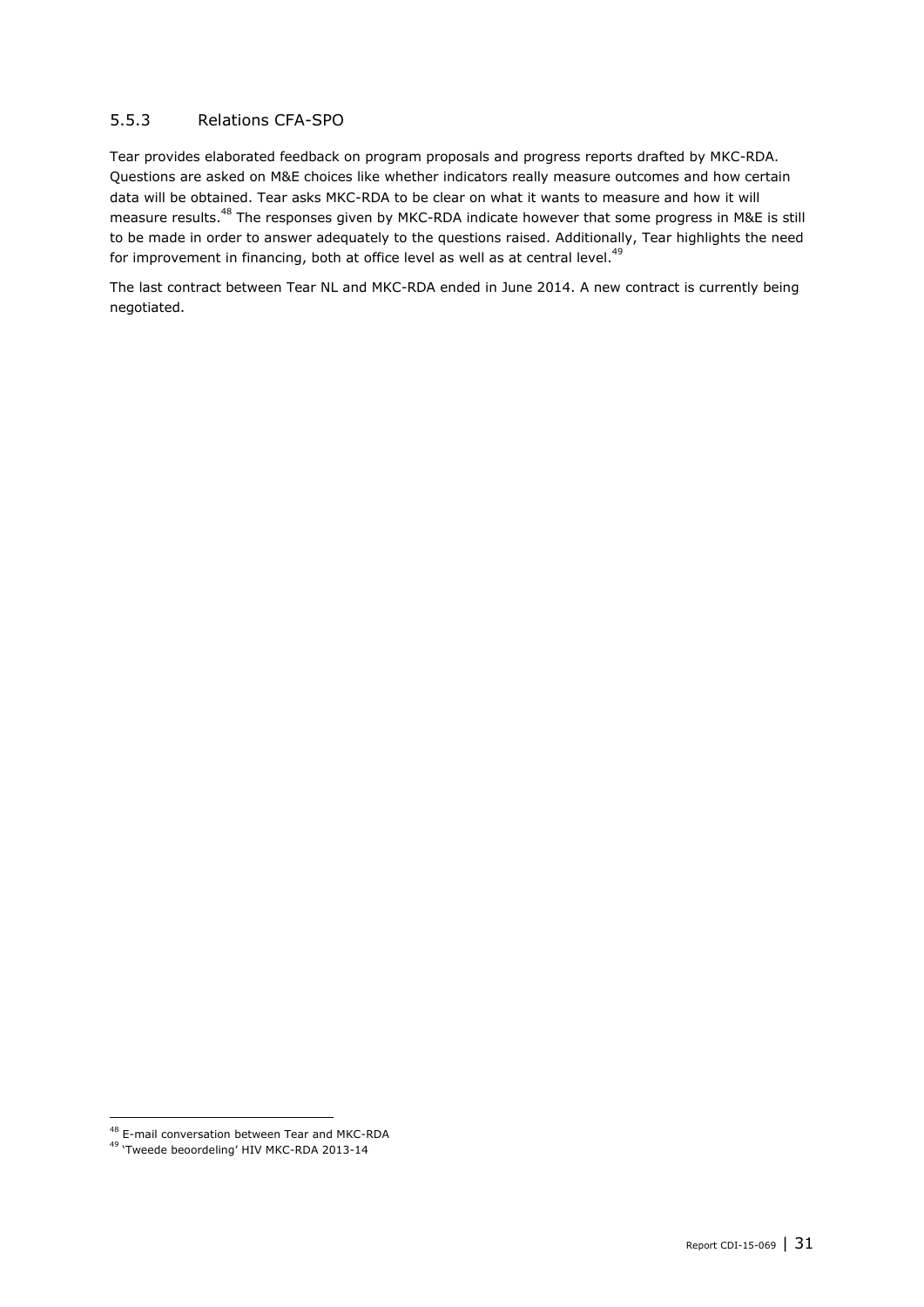## <span id="page-31-0"></span>6 Discussion

### <span id="page-31-1"></span>6.1 Design of the intervention

Community involvement is increasingly being cited as a vital precondition for creating health-enabling social contexts that enable and support people in optimizing their opportunities for health and well-being (Tawil, Verster, & O'Reilly, 1995, p. 1299). It is said to play a vital role in enabling health-related behaviours and reducing HIV transmission (van Wyk, Strebel, Peltzer, & Skinner, 2006), stigma reduction (Poku & Sandkjaer, 2007), facilitating timely and appropriate accessing of health and welfare services where these exist (Campbell & Cornish, 2010), and supporting optimal treatment adherence (Coetzee et al., 2004). Community mobilization is given a key role in international AIDS policy, due to its perceived role in tackling the challenges of ''reach'' and ''sustainability'' that plague many HIV/AIDS interventions. Policies envisage that community based organisations play a central role in taking responsibility for HIV/AIDS. The scale of the problem, as well as the social marginalization of many affected groups, make it impossible for health and welfare professionals and services to reach the vast number and variety of people vulnerable to HIV and affected by AIDS. Policy documents consistently argue that community organisations are better placed than formal public services to reach ''hard-toreach'' groups. Furthermore community organisations, drawing on local human resources, and often including the inputs of unpaid volunteers, are seen as more sustainable in the long-term than costly and donor dependent external interventions. A second reason for the international interest in community mobilisation is a pragmatic one in the light of the overall scarcity of health workers in many marginalized settings in which HIV/ AIDS flourishes. A growing number of projects rely on grassroots community members to provide HIV-prevention and AIDS-care (Ogden, Esim, & Grown, 2006; Schneider, Hlophe, & van Rensberg, 2008; van Damme, Kober, & Laga, 2006).

The above confirms MKC-RDA's project design in terms of working with the idirs, SHGs, and FAL groups to reduce stigma and discrimination within the community. Whereas the idirs play a role in awareness raising activities and extended their mandate to possibly help to integrate PLWHIV in society, the SHGs play an important role in reaching out to the most vulnerable households in society and providing them the opportunity to function as fully fledged members of the community. The availability of ART drugs forms a condition for PLWHIV to function in the community and be able to engage in SHGs or FAL groups.

In 2011, Tear supported a Master thesis on the impact of SHGs on the capacities of the people in Meta Robi, Ethiopia.<sup>50</sup> This thesis stresses that although a lot of effort and time goes to encouragement and convincement, attitude change can take place when visible impact is reached. New SHGs will emerge when husbands and other outsiders get convinced of the usefulness of the group. Therefore in newer groups more attention is to be paid to skills training rather than encouragement. It is expected that others will follow when only a few start to cooperate initially. The interviews conducted with SHGs reveal a positive stance towards the usefulness of self-help groups and their contribution. In this thesis the crucial role of a capable and committed facilitator who helps in the early formation of a cluster level association (CLA) $^{51}$  to enhance independency after one or two years is furthermore highlighted.

<sup>&</sup>lt;sup>50</sup> Thesis Klaas Evers "Many hands make light work? The impact of self-help groups on the capabilities of people in Meta Robi, Ethiopia" (2011)

<sup>51</sup> Above SHGs, Cluster Level Associations (CLAs) are formed to represent and monitor a number of SHGs on village level. Per SHG 2 members are part of the CLA. Developed CLAs monitor the groups, initiate the formation of new groups and represent the interests of the SHGs to local governments and other relevant institutions (like Micro Finance Institutions (MFIs) and Banks).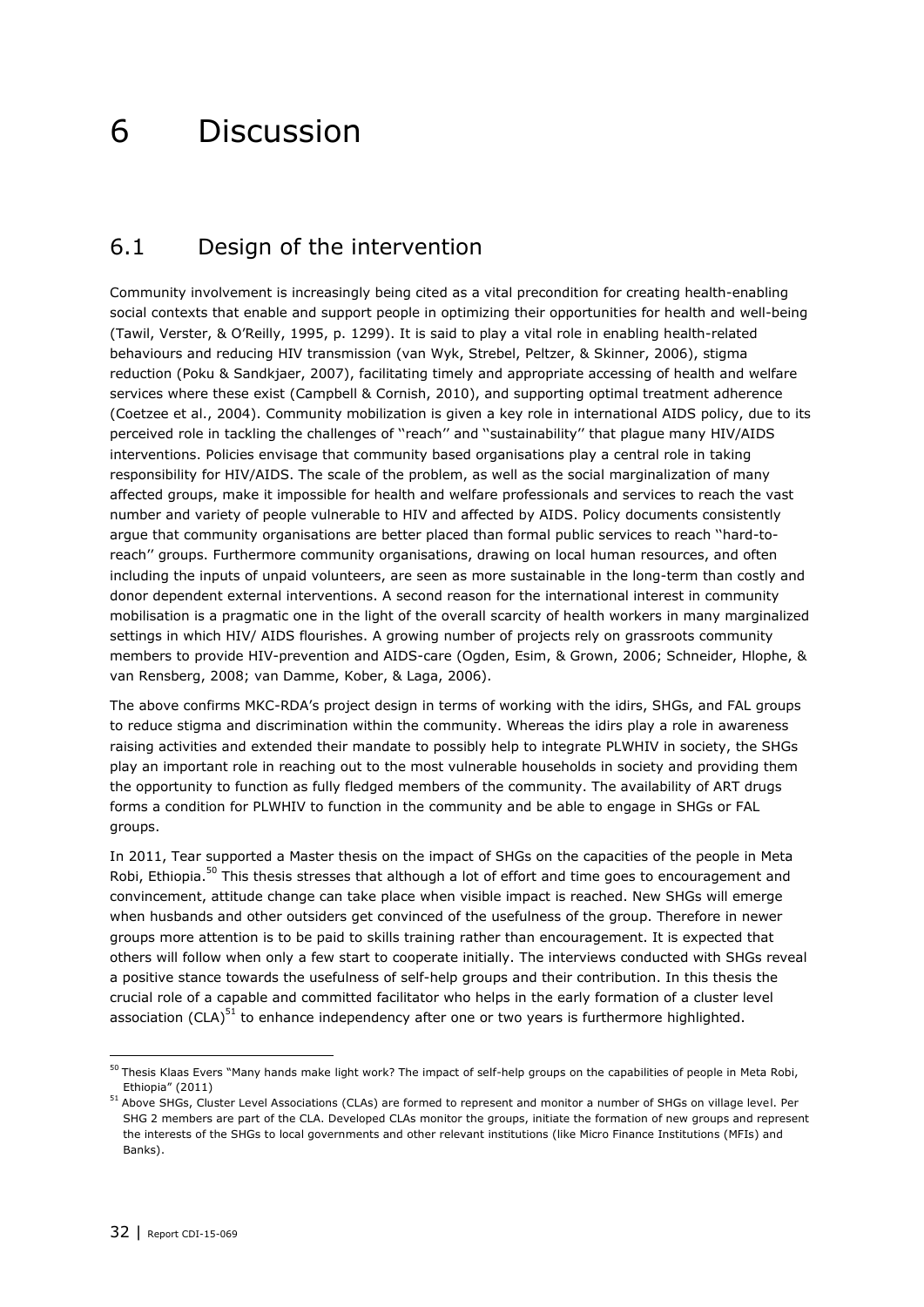Whilst comparing MKC-RDA's intervention design with that of others, we observe the following differences:

- In the first place EKHC's religious forum, apart from providing support to vulnerable people and solving conflicts at district level, is also directly engaging with the local administration to improve health services to vulnerable people. From the information available about MKC-RDA we observe that the 5 religious forums do not engage for this purpose with local administration. An interview with JeCCDO on a health project also highlighted the role of CBO forums to lobby for improved services.
- In the second place, the SHG and FAL groups established with support from MKC-RDA, apart from working on their primary focus which is earning incomes through income generating activities and stimulating adult literacy respectively, are used for community activities. This is one of the unclear aspects in the design of the project. JeCCDO for instance has clearer roles and responsibilities for SHGs and does not use these for awareness raising and community development activities.

These differences in approaches, not only amongst the partners in the ICCO cooperation, but also of other partners, provide a rich opportunity to assess what the most effective designs are.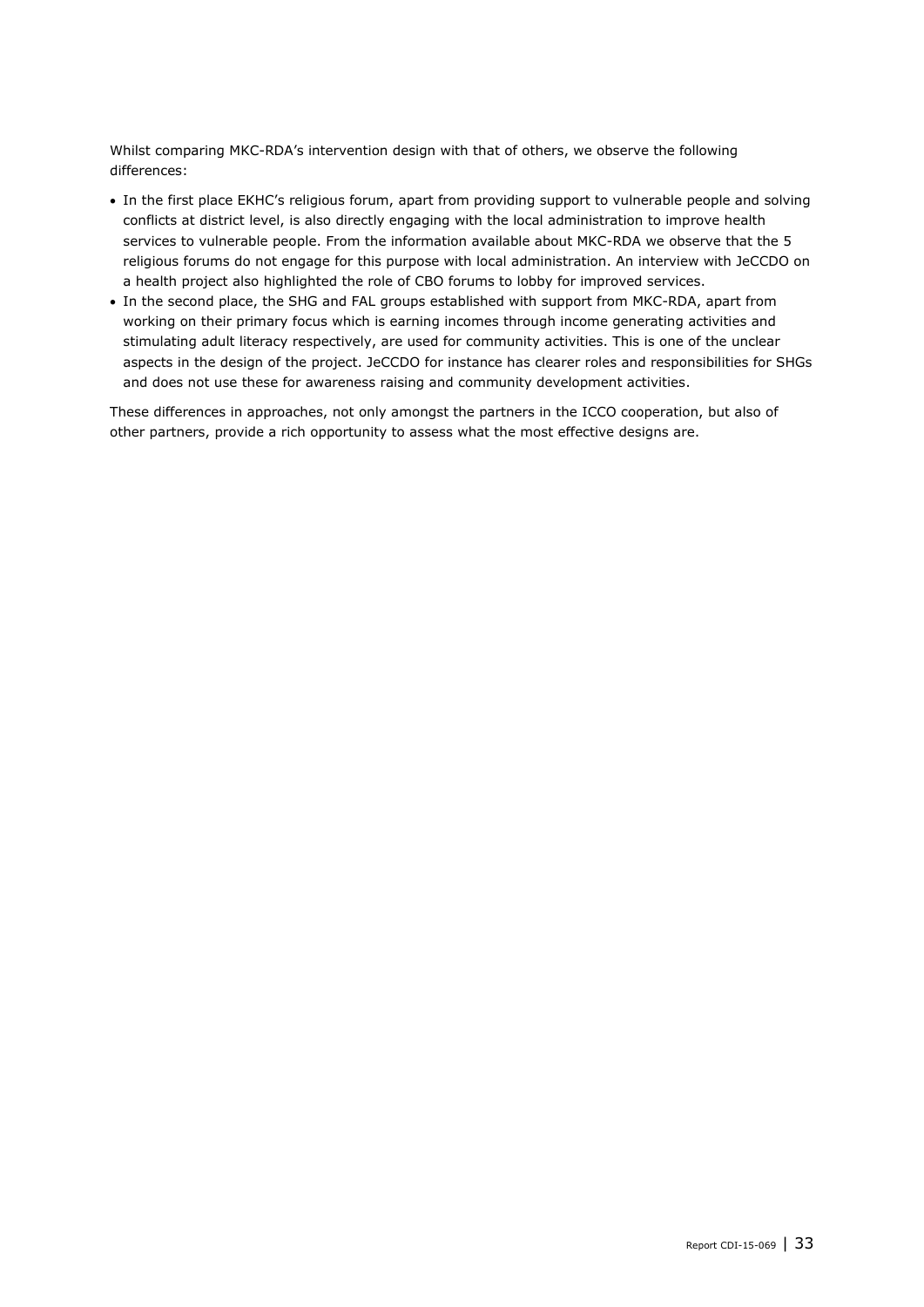## <span id="page-33-0"></span>7 Conclusion

With regards to MKC-RDA's efforts to build a vibrant civil society we conclude the following.

#### **Changes in the civil society arena of the SPO**

In the 2012 – 2014 period the two most important changes that took place in the civil society arena of MKC-RDA are related to the Civic Engagement and Perception of Impact dimension of CIVICUS. MKC-RDA managed to increase the involvement of PLHIV in society by organising PLHIV together with other community members into SHG's, which has resulted in more people mutually supporting each other and a reduction in stigma and discrimination. The involvement of PWDs increased by involving them in decision-making processes and by mainstreaming disability issues. MKC-RDA uses church and FBO leaders to identify the needs of beneficiaries and they play an important role in awareness creation activities.

Most significant changes were identified within the Perception of Impact dimension. MKC-RDA helped establish 71 new SHGs and 27 FAL groups between 2011 and 2013. Next to realising improved income for PLWHIV, the SHGs members got increasingly engaged in providing support for HIV- infected and AIDS-affected people. MKC-RDA furthermore initiated religious fora which contributed to improved religious tolerance in the community and which are engaged in a wide range of development activities. In terms of relations with the public sector, MKC-RDA increased the engagement of sector offices by inviting them for different discussions, trainings and review meetings. In some cases personnel from the sector offices provide training to the SHGs and CBOs capacity building program organized by MKC-RDA. MKC-RDA also interacts with the small and micro business offices on legalization of the SHGs and FAL groups. Given the role assigned to NGOs in Ethiopia, MKC-RDA is not engaged in advocacy activities. However, by inviting public sector representatives to participate in the general meetings it organises, the communication remains open and effective. MKC-RDA is attempting to work with private health centres and sponsors for the idir coalition, but so far no concrete progress has been made.

#### **Contribution analysis**

The first outcome identified within the Strengthening Intermediate Organisations orientation is whether MKC-RDA contributed to a reduction in stigma and discrimination towards PLWHIV. The second outcome that we looked at within this orientation is the extent to which intermediate organisations like the idir and the religious fora were able of providing improved support to vulnerable people by mobilizing the community.

The main contributions by MKC-RDA to reach the first outcome consist of their efforts to form SHGs and the FAL groups that are mixed which enhance social integration. Its intention to organise people in SHGs, helps to create relations of mutual support amongst PLWHIV. Additionally, this creation of mutual support is a natural process as the groups are not formed with the aim of reducing stigma and discrimination, but it is more a natural result that emerges around other aims (i.e. generating an income or learning to read) and activities (i.e. building community latrines). This can be seen as a strength of this approach. Other actors and factors that explain the first outcome are: awareness raising campaigns of the government; community meetings organised by the government, and the awareness campaigns of school clubs. These factors and actors provide a necessary, but not sufficient explanation to the reduction of stigma and discrimination towards PLWHIV. The availability of ART drugs forms a condition for PLWHIV to function in the community and be able to engage in SHGs or FAL groups.

In relation to the second outcome, it can be concluded that the contribution of the idirs and the religious fora is significant. MKC-RDA's interventions work with existing community structures. The use of individual idirs to increase awareness and provide care and support services is a sustainable measure, as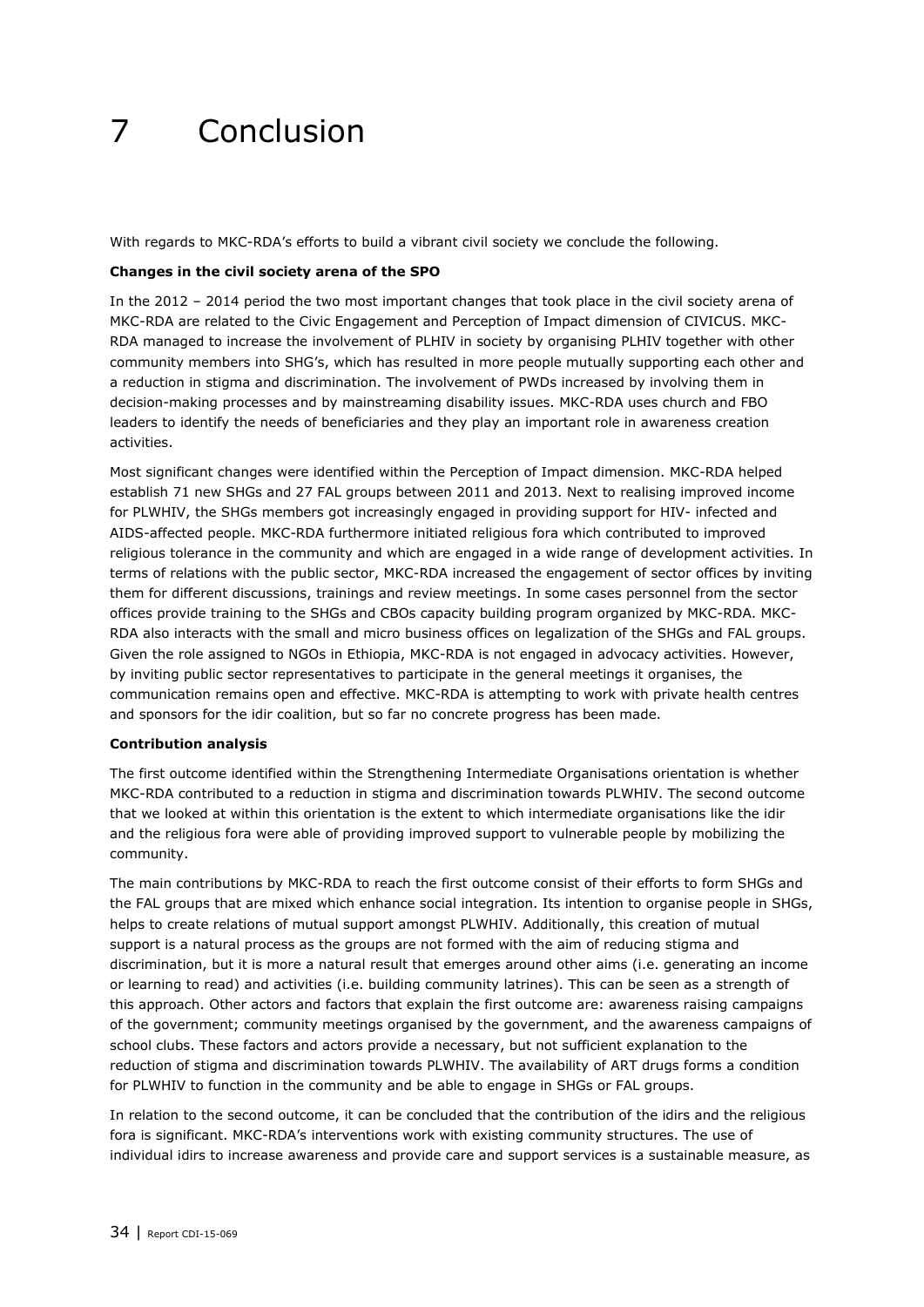the idirs form the structure of the community; they are institutionalized and not likely to change easily. Working via these structures therefore increases the chances for sustainable interventions.

Within the second orientation, Civic Engagement, we looked at the extent to which MKC-RDA's interventions helped to reintegrate PLWHIW into society and improved their social and economic capital to become a full member in society. This by means of supporting the PLWHIV to increase their income via SHGs.

We conclude that SHGs help PLWHIV in terms of mutually supporting each other and therefore enhances their social capital. The livelihoods of PLWHIV improve in economic terms when they receive start-up capital to start IGAs, however the success of these activities depend upon personal entrepreneurial skills of group members and the amount of the start-up capital given: though success stories are found, PLWHIV tend to switch between different forms of petty trade and daily labourers whenever the opportunity arises. Again, the availability of ART drugs forms an important condition for PLWHIV to be able to engage in SHGs*.*

#### **Relevance**

With regards to the baseline ToC, the interventions and outcomes achieved are partly relevant since MKC-RDA's contributions are mostly related to the second contribution formulated in their ToC, being economic empowerment of CBOs and by the creation of Self Help Groups (SHG) and Functional Adult Literacy (FAL) groups.

With regards to the context in which MKC-RDA is operating, its interventions and outcomes achieved are relevant because there are only a few other civil society organization working in MKC-RDA's intervention area. The ones that are there, are not working on the same topics and issues as MKC-RDA.

With regards to the CS policies of Tear, MKC-RDA's interventions and outcomes are relevant because the growth in numbers of SHGs fits their CS policy.

#### **Explaining factors**

Internal factors within the SPO that explain the findings are internal staff inefficiency and the overspending on program staff and underspending of stakeholder meetings. External factors that explain the findings are the difficulties encountered when trying to align the programme's budget with the Ethiopian legislation, getting the budget approved by the government, and extreme delays in budget releasing.

Factors that explain the findings that are related to the relation between the MKC-RDA and Tear are the questions raised on M&E efforts of MKC-RDA and the need for improvement in financial reporting.

#### **Design**

With regards to the design of the intervention, we visited different partner organisations each working to address HIVAIDS, access to health services and addressing the social and economic inclusion of marginalised groups in society. This variety of approaches can be seized to assess what the most effective design would be, not only within the ICCO programmatic Health Programme, but also including other Ethiopian NGOs.

#### Table 4 *Summary of findings.*

| When looking at the MFS II interventions of this SPO to strengthen civil society and/or policy Score<br>influencing, how much do you agree with the following statements? |   |
|---------------------------------------------------------------------------------------------------------------------------------------------------------------------------|---|
| The CS interventions were well designed                                                                                                                                   |   |
| The CS interventions were implemented as designed                                                                                                                         |   |
| The CS interventions reached their objectives                                                                                                                             | ь |
| The observed outcomes are attributable to the CS interventions                                                                                                            | ь |
| The observed CS outcomes are relevant to the beneficiaries of the SPO                                                                                                     |   |

Score between 1 to 10, with 1 being "not at all" and 10 being "completely".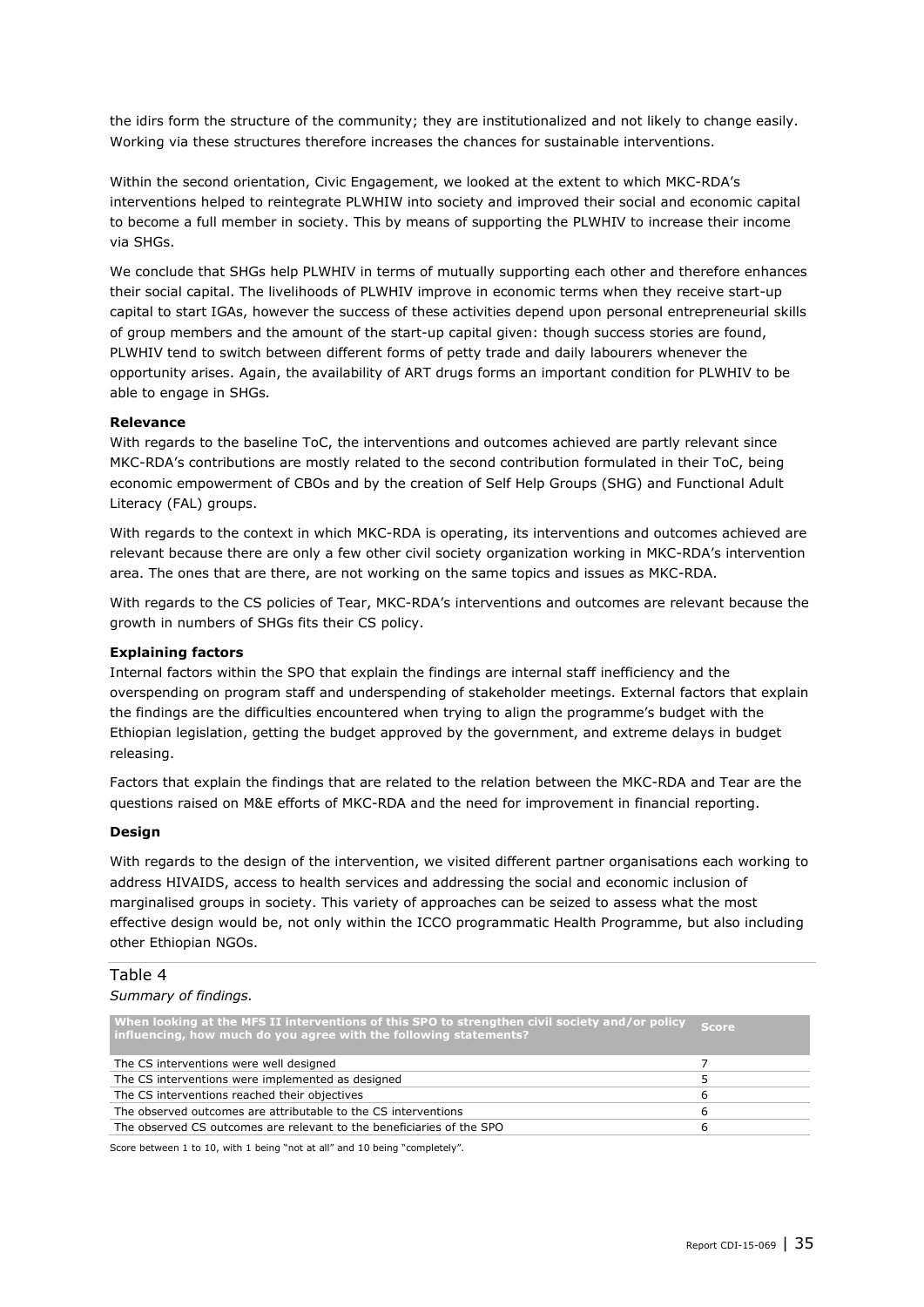## <span id="page-35-0"></span>References and resource persons

### Documents

#### *Documents by SPO Title Year* MKC-RDA Fincha-Shumbu Health and HIV/AIDS project proposal 2011 Revised Fincha Shambu Integrated Health, HIV and AIDS program proposal July 2012- June 2016 2012 Fincha Shambu Health and HIV/AIDS program bi-annual report July-December 2011 2011 Fincha Shambu Health and HIV/AIDS program annual report July 2011-June 2012 2012 Fincha Shambu Health, HIV and AIDS program  $3<sup>rd</sup>$  Quarter report January-March 2012 2012 Fincha Shambu Integrated Health, HIV and AIDS program July 2012- December 2012 2013 Fincha Shambu Health, HIV and AIDS program July – December 2013 2014 Fincha Shambu Health, and HIV and AIDS program annual operation plan July 2012-June 2013 Revised Fincha-Shambu Integrated Health and HIV & AIDS budget break down July 2013-June 2014 2013 Narration proposal for 2013-2014 budget plan 2013 Fincha Shambu Health and HIV/AIDS program financial report July-December 2011 2012 Fincha Shambu Health and HIV/AIDS program annual expense report July 2011 –June 2012 2012 Fincha Shambu Health and HIV/AIDS program financial report January - June 2012 2012 **Documents by CFA** *Title Year* Agreement MKC-RDA and Tear 2011-2012 2011 2012 2011 Tri-partite agreement MKC-RDA, Tearfund, and UK-Tear 2012-2013 2012 Tri-partite agreement MKC-RDA, Tearfund, and UK-Tear 2012-2013 2013 Assessment MKC proposal 2011 Interim Memo 2011-2012 2011 Ethiopia MKC-RDA partnersheet health August 2012 2012 Comments on MKC-RDA proposal ? Considerations MKC proposal (by JanHarmen Drost, Caspar Waalewijn, Ephraim Kahsay, and Gerard Nuwamanya) 2012 E-mail conversation between Tear and MKC-RDA (subject: 'response to mr. Caspar') ? Tweede beoordeling project proposal MKC-RDA 2013-2014 2013 **Documents by Alliance**

| Title                              | Year |
|------------------------------------|------|
| ICCO alliance progress report 2011 | 2011 |
| ICCO alliance progress report 2012 | 2012 |
| ICCO alliance progress report 2013 | 2013 |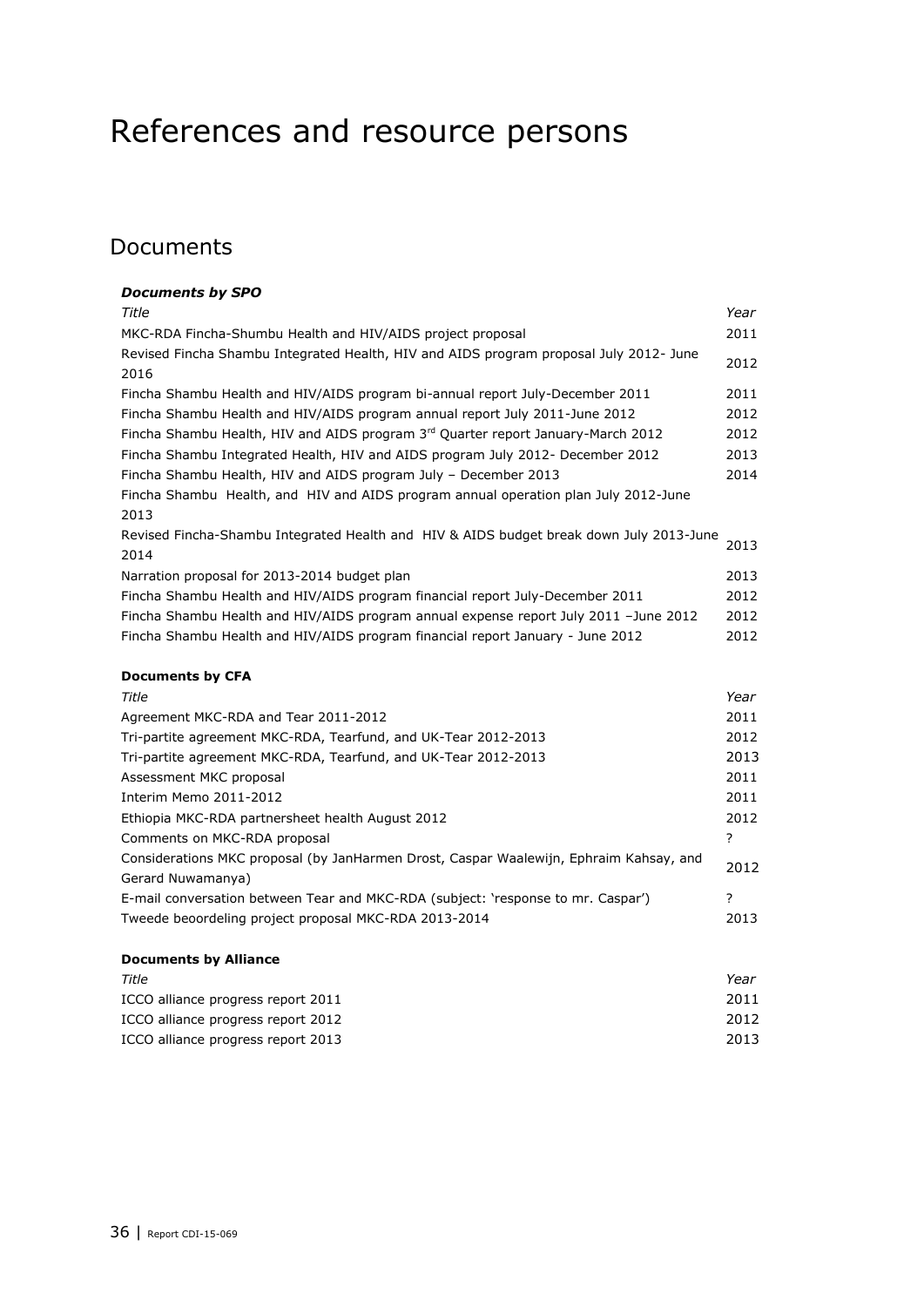#### **Other documents**

*Author Year of publication Title publisher*

- Alemu, E. September 201. Program *and Project Evaluation of Basic Health and HIV/AIDS Implemented in Ethiopia (Final Report),* Covenant Development Consult
- Campbell, C., and Cornish, F. 2010. Towards a "fourth generation" of approaches to HIV/AIDS management: creating contexts for effective community mobilisation. *Aids Care: Psychological and Socio-Medical Aspects of AIDS/HIV,* vol.22 (2): 1569-1579
- Coetzee, D., Boulle, A., Hildebrand, K. Asselman, Custum, G. van, & E. Goemaere. 2004. Promoting adherence to antiretroviral therapy: the experience from a primary care setting in Khayelitsha, South Africa. *AIDS,* Vol. 18: 27-31
- Damme, W. van, Kober, K. & M. Laga. 2006. The real challenges of scaling up for ART in sub-Saharan Africa. *Editorial Review from the Institute of Tropical Medicine.* Belgium: Antwerp
- Federal Negarit Gazeta, Federal Democratic Republic of Ethiopia.February 2009. *Charities and Societies Proclamation (proc. No. 612/2009)*
- Puddington Arch, Freedom in the World. 2013. *Democratic Breakthroughs in the Balance: Selected Data from Freedom House's Annual Survey of Political Rights and Civil Liberties.* Freedom House
- Mati J.M., Silva F., Anderson T. April 2010. *Assessing and Strengthening Civil Society Worldwide; An updated programme description of the CIVICUS Civil Society Index: Phase 2008 to 2010*. CIVICUS
- Ministry of Finance and Economic Development, Federal Democratic Republic of Ethiopia. November 2010. *Growth and Transformation Plan 2011 – 2015 [\(http://www.ethiopians.com/Ethiopia\\_GTP\\_2015.pdf\)](http://www.ethiopians.com/Ethiopia_GTP_2015.pdf)*
- Ogden, J., Esim, S. & C. Grown. 2006. Expanding the care continuum for HIV/AIDS: bringing carers into focus. *Health Policy Plan,* vol. 21(5): 333-342
- Poku, N., and Sandkjaer, B. 2007. Meeting then challenge of scaling up HIV/AIDS treatment in Africa. *Development in Practice,* vol. 17 (2): 279-290
- Schneider, H., Hlopje, H., & D. van Rensburg. 2008. Community health workers and the response to HIV/AIDS in South Africa: tensions and prospects. *Health Policy Plan,* vol.23 (3): 179-187
- Tawil, O., Vester, A. & K.R. O'Reilly. 1995. Enabling approaches for HIV/AIDS prevention: can we modify the environment and minimize the risk? *Rapid Science Publishers ISSN 0269-9370*

Thesis Klaas Evers "Many hands make light work? The impact of self-help groups on the capabilities of people in Meta Robi, Ethiopia" (2011)

- UNDP. January 2014. *Civic Engagement for Effective Service Delivery in Ethiopia: Tools, Opportunities and Challenges*, UNDP Ethiopia Working Paper Series No. 2/2014
- United Nations General Assembly, Human Rights Council. 24 April 2013. *Report of the Special Rapporteur on the Rights to Freedom of Peaceful Assembly and of Association, Maini Kiai.*
- Wyk, B. van, Strebel, A., Peltzer, K. & D. Skinner. 2006. *Community-level behavioural interventions for HIV prevention in Sub-Saharan Africa.* South-Africa, Cape Town: HSRC Press

#### **Webpages**

| Author | Title                       | Webpage link                                                                                                                                                          | date |
|--------|-----------------------------|-----------------------------------------------------------------------------------------------------------------------------------------------------------------------|------|
|        |                             | International Center for Not-For-Profit Law (ICNL), NGO Law Monitor: Ethiopia,                                                                                        |      |
|        |                             | http://www.icnl.org/research/monitor/ethiopia.html,2014                                                                                                               |      |
|        | world/2014/ethiopia-0, 2014 | Freedom House, Freedom in the World: Ethiopia, https://freedomhouse.org/report/freedom-                                                                               |      |
|        |                             | Fund for Peace, Failed States Index, http://ffp.statesindex.org/rankings-2013-sortable, 2013<br>Social Watch, Basic Capabilities Index 2011. The boom and the busted, |      |
|        |                             | http://www.socialwatch.org/sites/default/files/BCI-MeasuringProgress2012 eng.pdf, 2011                                                                                |      |
|        |                             | Social Watch, Social and Economic Rights Fulfilment Index,                                                                                                            |      |
|        |                             | http://www.socialwatch.org/sites/default/files/SERF2012 eng.pdf, 2011                                                                                                 |      |
|        |                             | Transparency International, Corruption by Country: Ethiopia, http://www.transparency.org/country/#ETH,                                                                |      |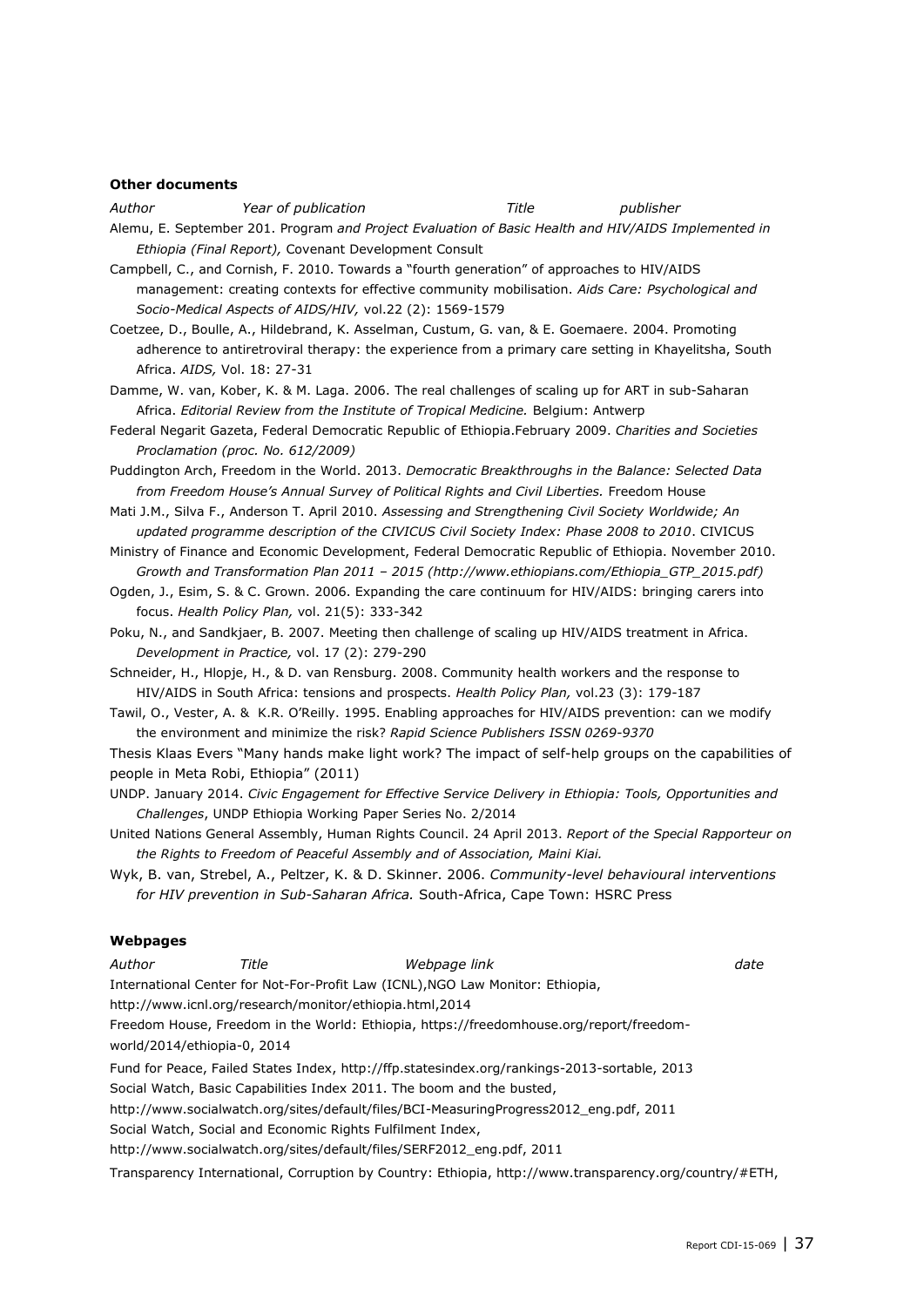#### 2014

Transparency International, Global Corruption Barometer: Ethiopia, [http://www.transparency.org/gcb2013/country//?country=ethiopia,](http://www.transparency.org/gcb2013/country/?country=ethiopia) 2014 Heritage, Economic Freedom Score: Ethiopia, [http://www.heritage.org/index/pdf/2014/countries/ethiopia.pdf,](http://www.heritage.org/index/pdf/2014/countries/ethiopia.pdf) 2014 UNDP, Human Development Indicators Ethiopia, [http://hdr.undp.org/en/countries/profiles/ETH,](http://hdr.undp.org/en/countries/profiles/ETH) 2013 University of Oslo, Students´ and guardians´ views and experiences with the Alternative Basic Education (ABE) program in the Amhara, National Regional State of Ethiopia, [https://www.duo.uio.no/handle/10852/31206,](https://www.duo.uio.no/handle/10852/31206) 2009 VNG International, GOPA &YCI, Enhancing basic delivery through social Accountability initiatives: I am accountable, are you? [http://esap2.org.et/about-us/objectives/,](http://esap2.org.et/about-us/objectives/) 2012 World Bank, Governance Indicators: Country Data report for Ethiopia 1996-2013, [http://info.worldbank.org/governance/wgi/pdf/c72.pdf,](http://info.worldbank.org/governance/wgi/pdf/c72.pdf) 2013 Institute for Future Studies, World Values Survey Wave 5: 2005-2009, [http://www.worldvaluessurvey.org/WVSOnline.jsp,](http://www.worldvaluessurvey.org/WVSOnline.jsp) 2009

<span id="page-37-0"></span>

| <b>Name of key</b><br>informant | <b>Organisation</b>                                       | <b>Function in</b><br>organisation | <b>Relation with SPO</b>                                 | <b>Contact</b><br>details<br>including e-<br>mail. |
|---------------------------------|-----------------------------------------------------------|------------------------------------|----------------------------------------------------------|----------------------------------------------------|
| Tomas Girma                     | MKC-RDA Fincha Shambu<br>Health and HIV/AIDS<br>programme | Program Officer                    |                                                          | filmonathomas@y<br>ahoo.com                        |
| Hamsale Fufa                    | MKC-RDA Fincha Shambu<br>Health and HIV/AIDS<br>programme | Health & HIV<br>program<br>manager |                                                          | hiziabe@gmail.co<br>m                              |
| Getachew<br>Dandena             | <b>MKC</b>                                                | PMEL team<br>coordinator           |                                                          | gechdan@yahoo.<br>com                              |
| Reverend Wosen<br>Zeleke        | Fincha Town forum                                         | Member                             | Receives support from<br>SPO to work on<br>beneficiaries |                                                    |
| Tilahun Admassie                | Fincha Town forum                                         | Member                             | idem                                                     | ٠                                                  |
| Debritu Gedefa                  | Wolda wolgergasa Iddir                                    | Chair person                       | idem                                                     | ٠                                                  |
| Gizaw Kebede                    | Hulegeb Idir                                              | Deputy chair<br>person             | idem                                                     | ٠                                                  |
| Debela Jaleta                   | Hulegeb Idir                                              | Store keeper                       | idem                                                     | $\overline{\phantom{a}}$                           |
| Aynalem Kassaye                 | Bikiltu Gudeta SHG                                        | Member                             | idem                                                     |                                                    |
| Ebeshi Benti                    | Bikiltu Gudeta SHG                                        | Member                             | idem                                                     |                                                    |
| Derartu Tadesse                 | Bikiltu Gudeta SHG                                        | Member                             | idem                                                     |                                                    |
| Berkie Humna                    | Bikiltu Gudeta SHG                                        | Member                             | idem                                                     | $\overline{a}$                                     |
| Alemi Burka                     | Itiyane SHG                                               | Member                             | idem                                                     | $\overline{a}$                                     |
| <b>Bogale Derese</b>            | Abay Chomen Woreda<br><b>Health Office</b>                | <b>HIV</b> focal<br>person         | Collaborating with SPO                                   |                                                    |
| Caspar Waalewijn                | Tear                                                      | SHG/Food Security Coordinator      | Horn of Africa Programme Coordinator                     | cwaalewijn@tear.<br>nl                             |

### Resource persons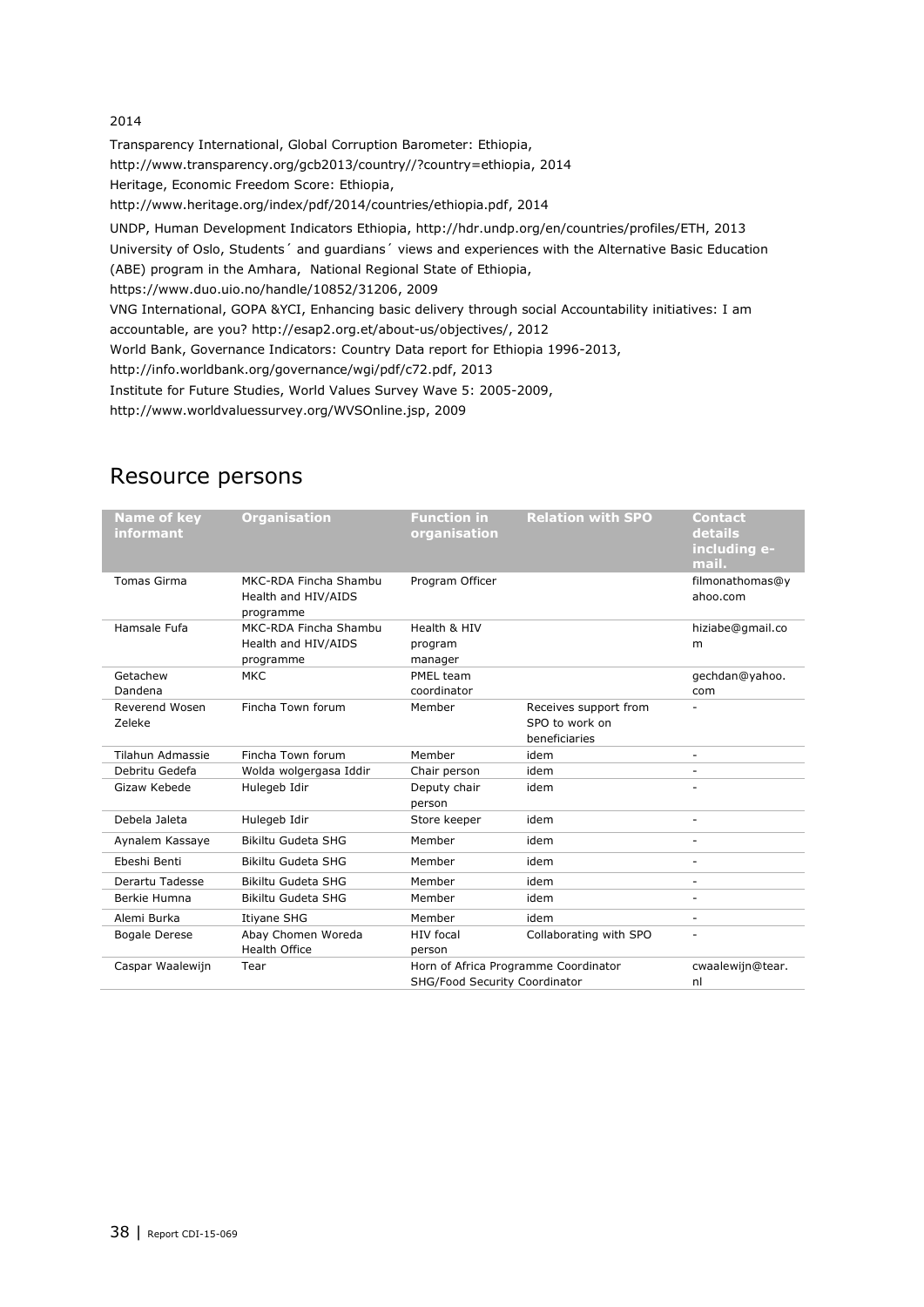## Appendix 1 CIVICUS and Civil Society Index Framework

CIVICUS, the World Alliance for Citizen Participation is an international alliance of members and partners which constitutes an influential network of organisations at the local, national, regional and international levels, and spans the spectrum of civil society. It has worked for nearly two decades to strengthen citizen action and civil society throughout the world. CIVICUS has a vision of a global community of active, engaged citizens committed to the creation of a more just and equitable world. This is based on the belief that the health of societies exists in direct proportion to the degree of balance between the state, the private sector and civil society.

One of the areas that CIVICUS works in is the Civil Society Index (CSI). Since 2000, CIVICUS has measured the state of civil society in 76 countries. In 2008, it considerably changed its CSI.

## 1.1 Guiding principles for measuring civil society

Action orientation: the principal aim of the CSI is to generate information that is of practical use to civil society practitioners and other primary stakeholders. Therefore, its framework had to identify aspects of civil society that can be changed, as well as generate knowledge relevant to action-oriented goals.

CSI implementation must be participatory by design: The CSI does not stop at the generation of knowledge alone. Rather, it also actively seeks to link knowledge-generation on civil society, with reflection and action by civil society stakeholders. The CSI has therefore continued to involve its beneficiaries, as well as various other actors, in this particular case, civil society stakeholders, in all stages of the process, from the design and implementation, through to the deliberation and dissemination stages.

This participatory cycle is relevant in that such a mechanism can foster the self-awareness of civil society actors as being part of something larger, namely, civil society itself. As a purely educational gain, it broadens the horizon of CSO representatives through a process of reflecting upon, and engaging with, civil society issues which may go beyond the more narrow foci of their respective organisations. A strong collective self-awareness among civil society actors can also function as an important catalyst for joint advocacy activities to defend civic space when under threat or to advance the common interests of civil society vis-à-vis external forces. These basic civil society issues, on which there is often more commonality than difference among such actors, are at the core of the CSI assessment.

CSI is change oriented: The participatory nature that lies at the core of the CSI methodology is an important step in the attempt to link research with action, creating a diffused sense of awareness and ownerships. However, the theory of change that the CSI is based on goes one step further, coupling this participatory principle with the creation of evidence in the form of a comparable and contextually valid assessment of the state of civil society. It is this evidence, once shared and disseminated, that ultimately constitutes a resource for action.

CSI is putting local partners in the driver's seat: CSI is to continue being a collaborative effort between a broad range of stakeholders, with most importance placed on the relationship between CIVICUS and its national partners.

## 1.2 Defining Civil Society

The 2008 CIVICUS redesign team modified the civil society definition as follows: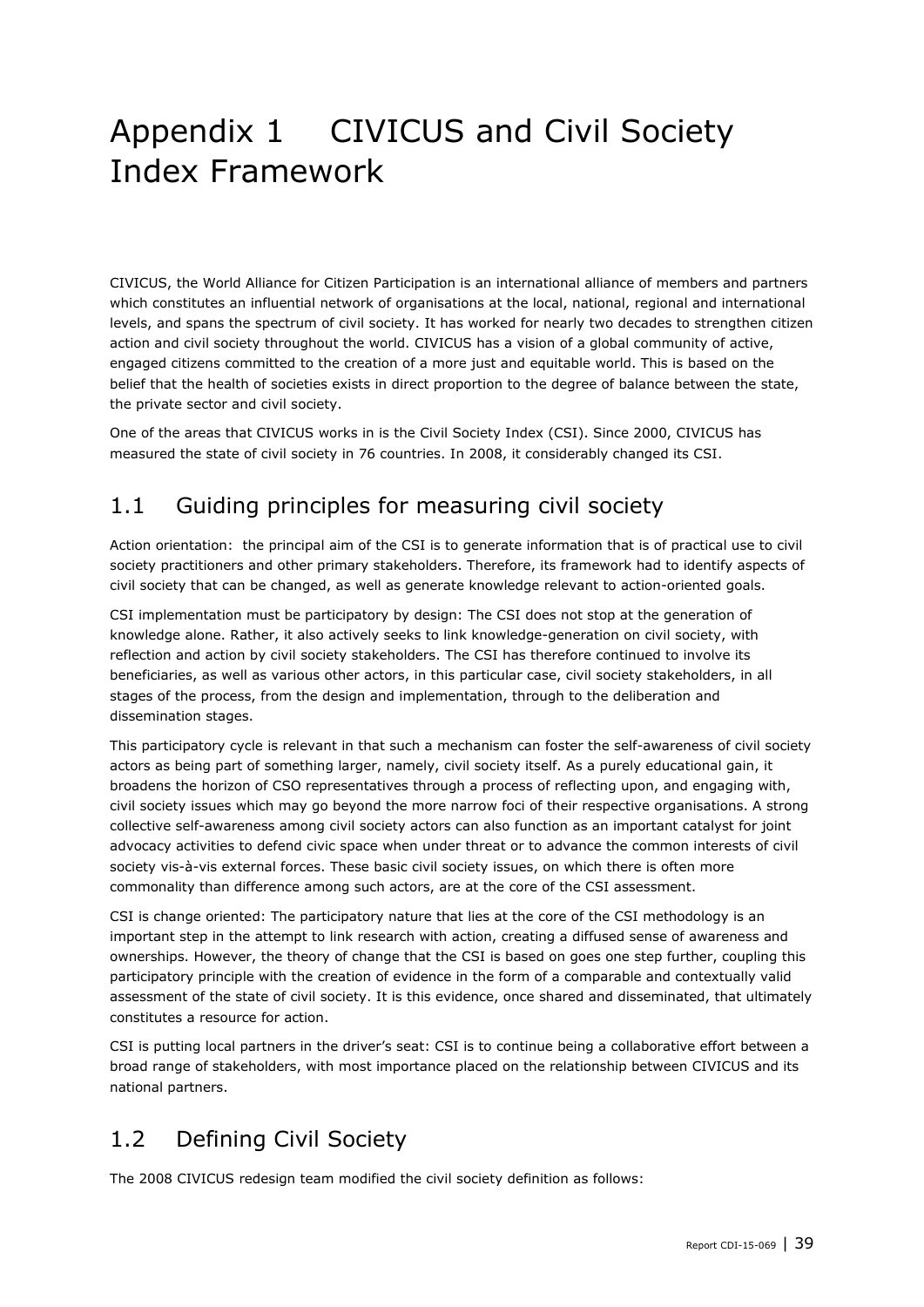*The arena, outside of the family, the state, and the market – which is created by individual and collective actions, organisations and institutions to advance shared interests.*

*Arena*: In this definition the arena refers to the importance of civil society's role in creating public spaces where diverse societal values and interests interact (Fowler 1996). CSI uses the term 'arena' to describe the particular realm or space in a society where people come together to debate, discuss, associate and seek to influence broader society. CIVICUS strongly believes that this arena is distinct from other arenas in society, such as the market, state or family.

Civil society is hence defined as a political term, rather than in economic terms that resemble more the 'non-profit sector'.

Besides the spaces created by civil society, CIVICUS defines particular spaces for the family, the state and the market.

*Individual and collective action, organisations and institutions*: Implicit in a political understanding of civil society is the notion of agency; that civil society actors have the ability to influence decisions that affect the lives of ordinary people. The CSI embraces a broad range of actions taken by both individuals and groups. Many of these actions take place within the context of non-coercive organisations or institutions ranging from small informal groups to large professionally run associations.

*Advance shared interests*: The term 'interests' should be interpreted very broadly, encompassing the promotion of values, needs, identities, norms and other aspirations.

They encompass the personal and public, and can be pursued by small informal groups, large membership organisations or formal associations. The emphasis rests however on the element of 'sharing' that interest within the public sphere.

### 1.3 Civil Society Index- Analytical Framework

The 2008 Civil Society Index distinguishes 5 dimensions of which 4 (civic engagement, level of organisation, practice of values and perception of impact), can be represented in the form of a diamond and the fifth one (external environment) as a circle that influences upon the shape of the diamond.

*Civic Engagement*, or 'active citizenship', is a crucial defining factor of civil society. It is the hub of civil society and therefore is one of the core components of the CSI's definition. Civic engagement describes the formal and informal activities and participation undertaken by individuals to advance shared interests at different levels. Participation within civil society is multi-faceted and encompasses socially-based and politically-based forms of engagement.

*Level of Organisation*. This dimension assesses the organisational development, complexity and sophistication of civil society, by looking at the relationships among the actors within the civil society arena. Key sub dimensions are:

- Internal governance of Civil Society Organisations;
- Support infrastructure, that is about the existence of supporting federations or umbrella bodies;
- Self-regulation, which is about for instance the existence of shared codes of conducts amongst Civil Society Organisations and other existing self-regulatory mechanisms;
- Peer-to-peer communication and cooperation: networking, information sharing and alliance building to assess the extent of linkages and productive relations among civil society actors;
- Human resources, that is about the sustainability and adequacy of human resources available for CSOs in order to achieve their objectives:
	- Financial and technological resources available at CSOs to achieve their objectives;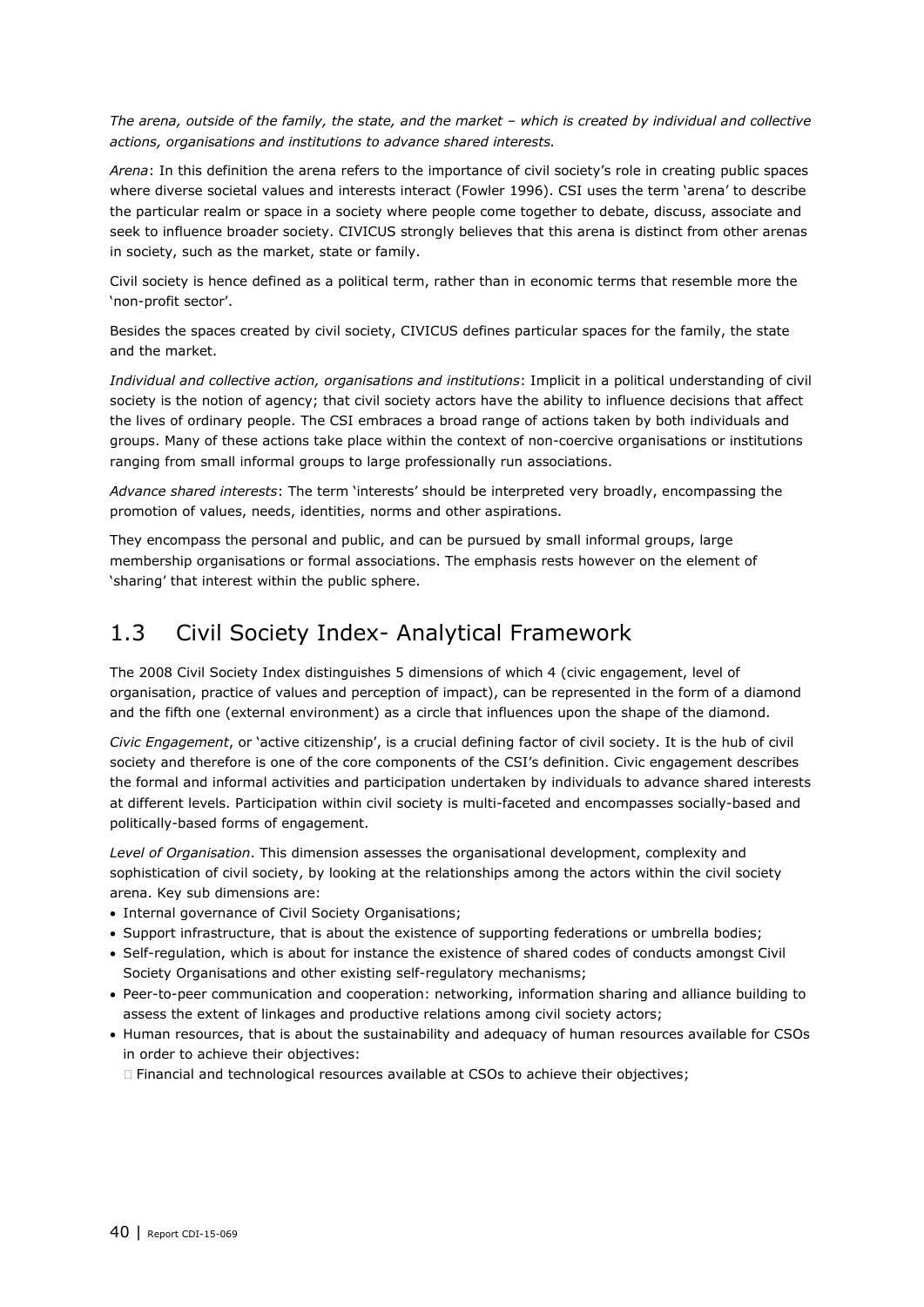-International linkages, such as CSO's membership in international networks and participation in global events.

*Practice of Values*. This dimension assesses the internal practice of values within the civil society arena. CIVICUS identified some key values that are deemed crucial to gauge not only progressiveness but also the extent to which civil society's practices are coherent with their ideals. These are:

- Democratic decision-making governance: how decisions are made within CSOs and by whom;
- Labour regulations: includes the existence of policies regarding equal opportunities, staff membership in labour unions, training in labour rights for new staff and a publicly available statement on labour standards;
- Code of conduct and transparency: measures whether a code of conduct exists and is available publicly. It also measures whether the CSO's financial information is available to the public.
- Environmental standards: examines the extent to which CSOs adopt policies upholding environmental standards of operation;
- Perception of values within civil society: looks at how CSOs perceive the practice of values, such as non-violence. This includes the existence or absence of forces within civil society that use violence, aggression, hostility, brutality and/or fighting, tolerance, democracy, transparency, trustworthiness and tolerance in the civil society within which they operate.

*Perception of Impact.* This is about the perceived impact of civil society actors on politics and society as a whole as the consequences of collective action. In this, the perception of both civil society actors (internal) as actors outside civil society (outsiders) is taken into account. Specific sub dimensions are

- Responsiveness in terms of civil society's impact on the most important social concerns within the country. "Responsive" types of civil society are effectively taking up and voicing societal concerns.
- Social impact measures civil society's impact on society in general. An essential role of civil society is its contribution to meet pressing societal needs;
- Policy impact: covers civil society's impact on policy in general. It also looks at the impact of CSO activism on selected policy issues;
- Impact on attitudes: includes trust, public spiritedness and tolerance. The sub dimensions reflect a set of universally accepted social and political norms. These are drawn, for example, from sources such as the Universal Declaration of Human Rights, as well as CIVICUS' own core values. This dimension measures the extent to which these values are practised within civil society, compared to the extent to which they are practised in society at large.

*Context Dimension*: *External Environment*. It is crucial to give consideration to the social, political and economic environments in which it exists, as the environment both directly and indirectly affects civil society. Some features of the environment may enable the growth of civil society. Conversely, other features of the environment hamper the development of civil society. Three elements of the external environment are captured by the CSI:

 Socio-economic context: The Social Watch's basic capabilities index and measures of corruption, inequality and macro-economic health are used portray the socioeconomic context that can have marked consequences



for civil society, and perhaps most significantly at the lower levels of social development;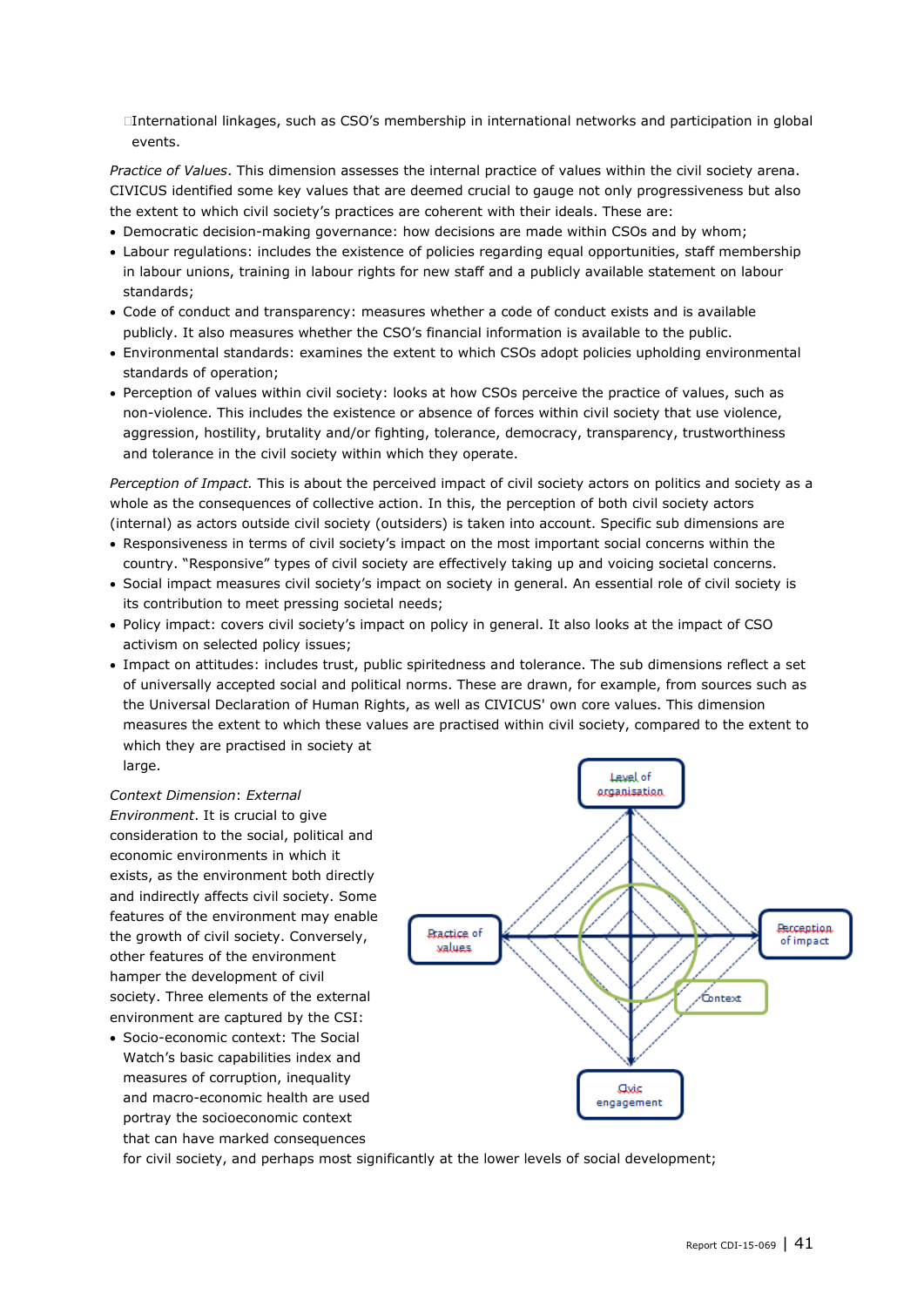- Socio-political context: This is assessed using five indicators. Three of these are adapted from the Freedom House indices of political and civil rights and freedoms, including political rights and freedoms, personal rights and freedoms within the law and associational and organisational rights and freedoms. Information about CSO experience with the country's legal framework and state effectiveness round out the picture of the socio-political context;
- Socio-cultural context: utilises interpersonal trust, which examines the level of trust hat ordinary people feel for other ordinary people, as a broad measure of the social psychological climate for association and cooperation. Even though everyone experiences relationships of varying trust and distrust with different people, this measure provides a simple indication of the prevalence of a world view that can support and strengthen civil society. Similarly, the extent of tolerance and public spiritedness also offers indication of the context in which civil society unfolds.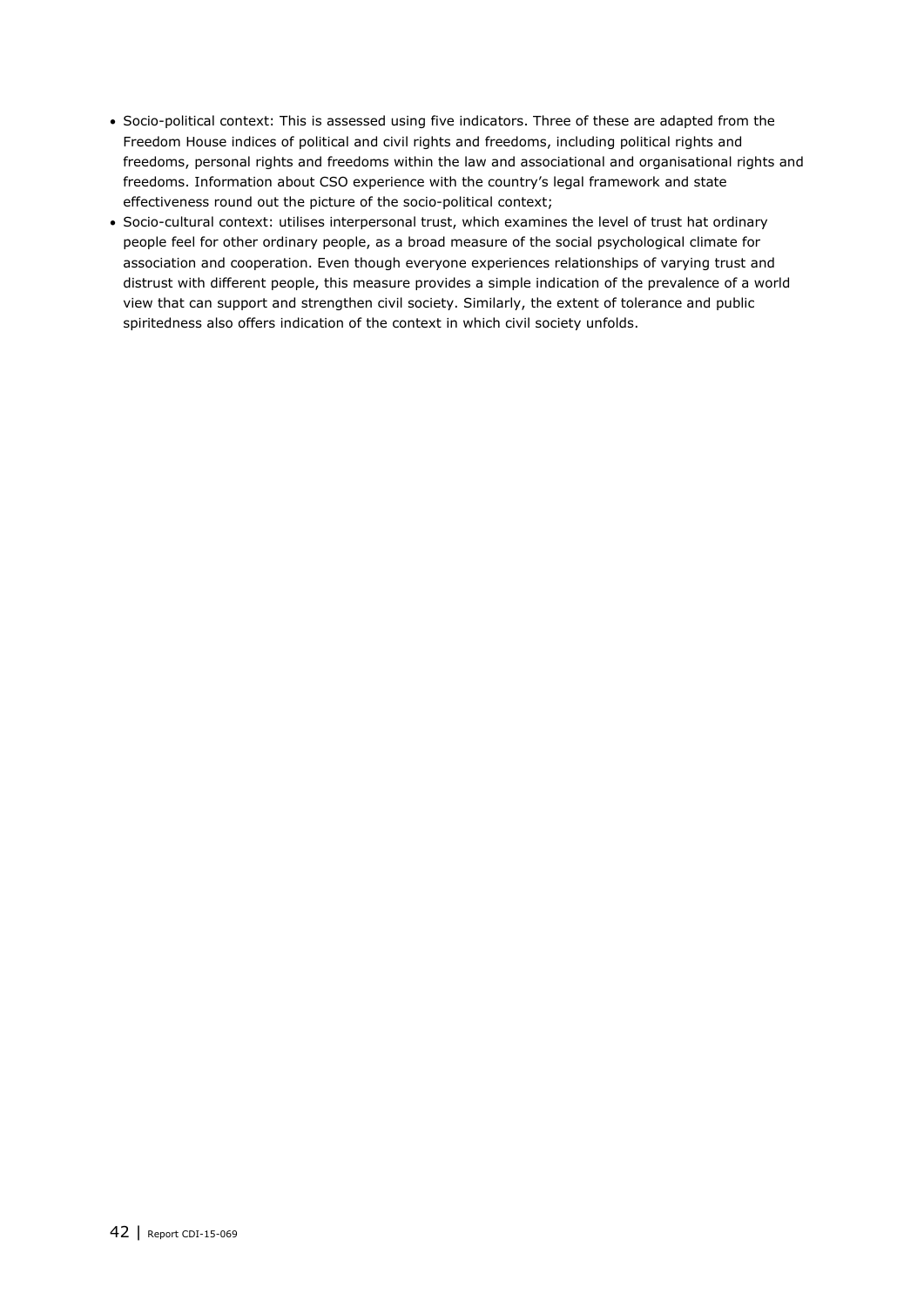## Appendix 2 Methodology

This appendix describes the evaluation methodology that was developed to evaluate the efforts of Dutch NGOs and their Southern Partner Organisations (SPO) to strengthen Civil Society in India, Ethiopia and Indonesia. The first paragraph introduces the terms of reference for the evaluation and the second discusses design issues, including sampling procedures and changes in the terms of reference that occurred between the 2012 and 2014 assessment. The third paragraph presents the methodologies developed to answer each of the evaluation questions.

### 2.1 Introduction

#### 2.1.1 Terms of reference for the evaluation

The Netherlands has a long tradition of public support for civil bi-lateral development cooperation, going back to the 1960s. The Co-Financing System ('MFS) is its most recent expression. MFS II is the 2011- 2015 grant programme which meant to achieve sustainable reduction in poverty. A total of 20 consortia of Dutch Co Financing Agencies have been awarded €1.9 billion in MFS II grants by the Dutch Ministry of Foreign Affairs (MoFA).

One component of the MFS II programme addresses the extent to which the Southern Partners of the Dutch Consortia are contributing towards strengthening civil society and this evaluation assesses this contribution for Southern Partner countries in Indonesia, India and Ethiopia. The evaluation comprised a baseline study, carried out in 2012, followed by an end line study in 2014.

The entire MFS II evaluation comprises assessments in eight countries where apart from a civil society component, also assessments towards achieving MDGs and strengthening the capacity of the southern partner organisations by the CFAs. A synthesis team is in place to aggregate findings of all eight countries. This team convened three synthesis team meetings, one in 2012, one in 2013 and one in 2014. All three meetings aimed at harmonising evaluation methodologies for each component across countries. CDI has been playing a leading role in harmonising its Civil Society and Organisational Capacity assessment with the other organisations in charge for those components in the other countries.

This appendix describes the methodology that has been developed for the evaluation of the efforts to strengthen civil society priority result area. We will first explain the purpose and scope of this evaluation and then present the overall evaluation design. We will conclude with describing methodological adaptations, limitations and implications.

#### 2.1.2 Civil Society assessment – purpose and scope

The overall purpose of the joint MFS II evaluations is to account for results of MFS II-funded or –cofunded development interventions implemented by Dutch CFAs and/or their Southern partners and to contribute to the improvement of future development interventions.

The civil society evaluation is organised around 5 key questions:

- What are the changes in civil society in the 2012-2014 period, with particular focus on the relevant MDGs & themes in the selected country?
- To what degree are the changes identified attributable to the development interventions of the Southern partners of the MFS II consortia (i.e. measuring effectiveness)?
- What is the relevance of these changes?
- Were the development interventions of the MFS II consortia efficient?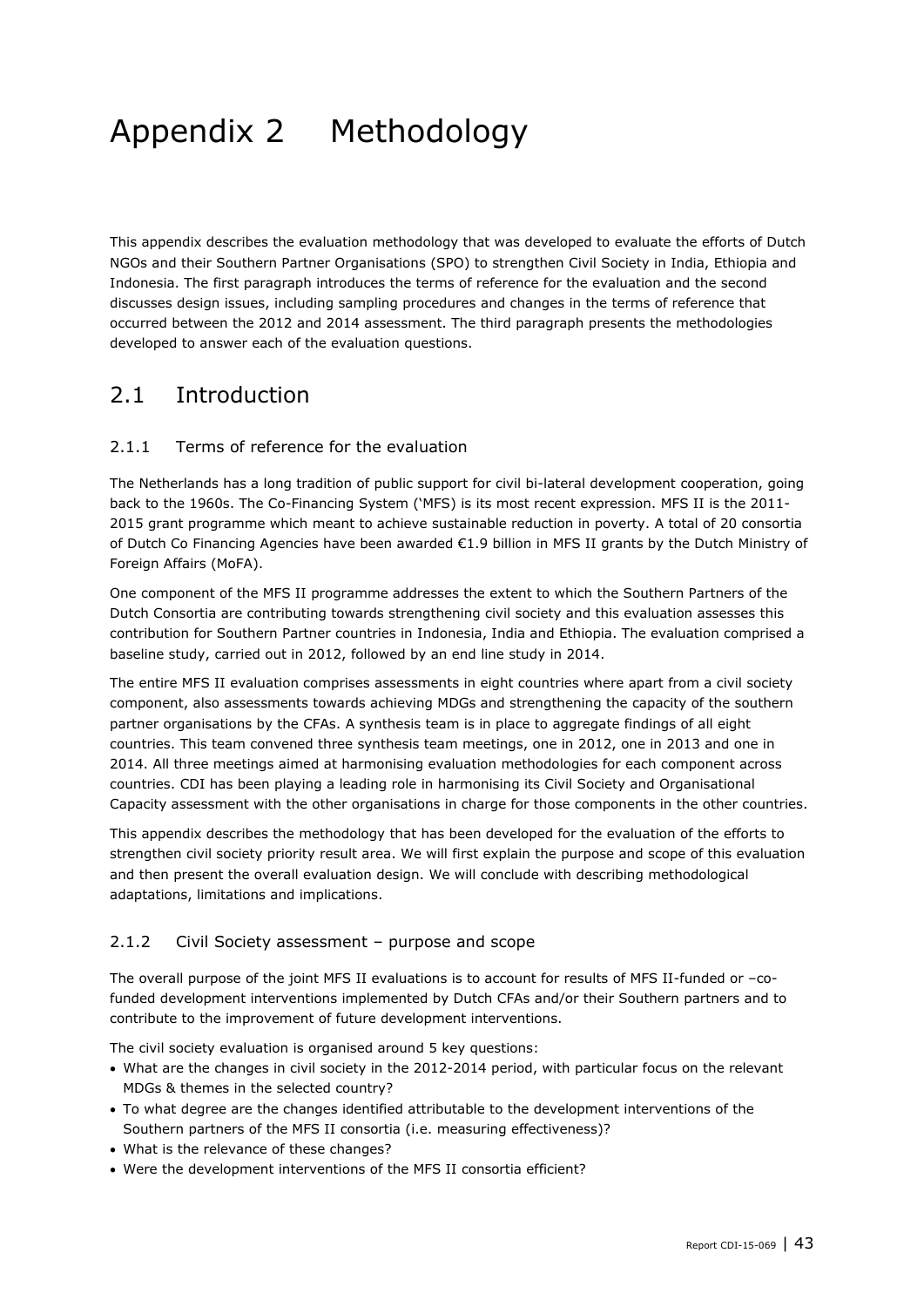What factors explain the findings drawn from the questions above?

Furthermore, the evaluation methodology for efforts to strengthen civil society should:

- Describe how a representative sample of Southern partner organisations of the Dutch CFAs in the country will be taken
- Focus on five priority result areas that correspond with dimensions of the Civil Society Index (CSI) developed by CIVICUS (see paragraph 6.4 - Call for proposal). For each of those dimensions the call for proposal formulated key evaluation questions.
- Should compare results with available reference data (i.e. a CSI report or other relevant data from the country in question).

The results of this evaluation are to be used by the Dutch Ministry of Foreign Affairs, the Dutch Consortia and their partner organisations. The evaluation methodology has to be participatory in the sense that Dutch Consortia and their partner organisation would be asked to give their own perception on a range of indicators of the adjusted CIVICUS analytical framework in 2012 and in 2014.

## 2.2 Designing the methodology

#### 2.2.1 Evaluation principles and standards

The overall approach selected is a participatory, theory-based evaluation through a before and after comparison. This paragraph briefly describes these principles and how these have been translated into data collection principles. It also describes how a 'representative sample' of Southern Partner Organisations was selected and how the initial terms of references were adjusted with the consent of the commissioner of the evaluation, given the nature of the evaluation component and the resources available for the evaluation.

#### *Recognition of complexity*

The issues at stake and the interventions in civil society and policy influence are complex in nature, meaning that cause and effect relations can sometimes only be understood in retrospect and cannot be repeated. The evaluation methods should therefore focus on recurring patterns of practice, using different perspectives to understand changes and to acknowledge that the evaluation means to draw conclusions about complex adaptive systems (Kurtz and Snowden, 2003)52.

Changes in the values of the Civil Society Indicators in the 2012-2014 period are then the result of conflict management processes, interactive learning events, new incentives (carrots and sticks) that mobilise or demobilise civil society, rather than the result of a change process that can be predicted from A to Z (a linear or logical framework approach) $^{53}$ .

#### *A theory-based evaluation*

Theory-based evaluation has the advantage of situating the evaluation findings in an analysis that includes both what happened over the life of the project as well as the how and why of what happened (Rogers 2004). It demonstrates its capacity to help understand why a program works or fails to work, going further than knowing only outcomes by trying to systematically enter the black box (Weiss 2004).

Theory-based evaluations can provide a framework to judge effectiveness in context of high levels of complexity, uncertainty, and changeability when traditional (impact) evaluation methods are not suitable: the use of control groups for the civil society evaluation is problematic since comparable organizations with comparable networks and operating in a similar external environment would be quite difficult to identify and statistical techniques of matching cannot be used because of a small n.

 $52$  C. F. Kurtz, D. J. Snowden, The new dynamics of strategy: Sense-making in a complex and complicated world, in IBM Systems Journal vol 42, no 3, 2003)

<sup>53</sup> Caluwe de, L & Vermaak H. (2003) "Learning to Change. A Guide for Organization Change Agents" Sage Publications.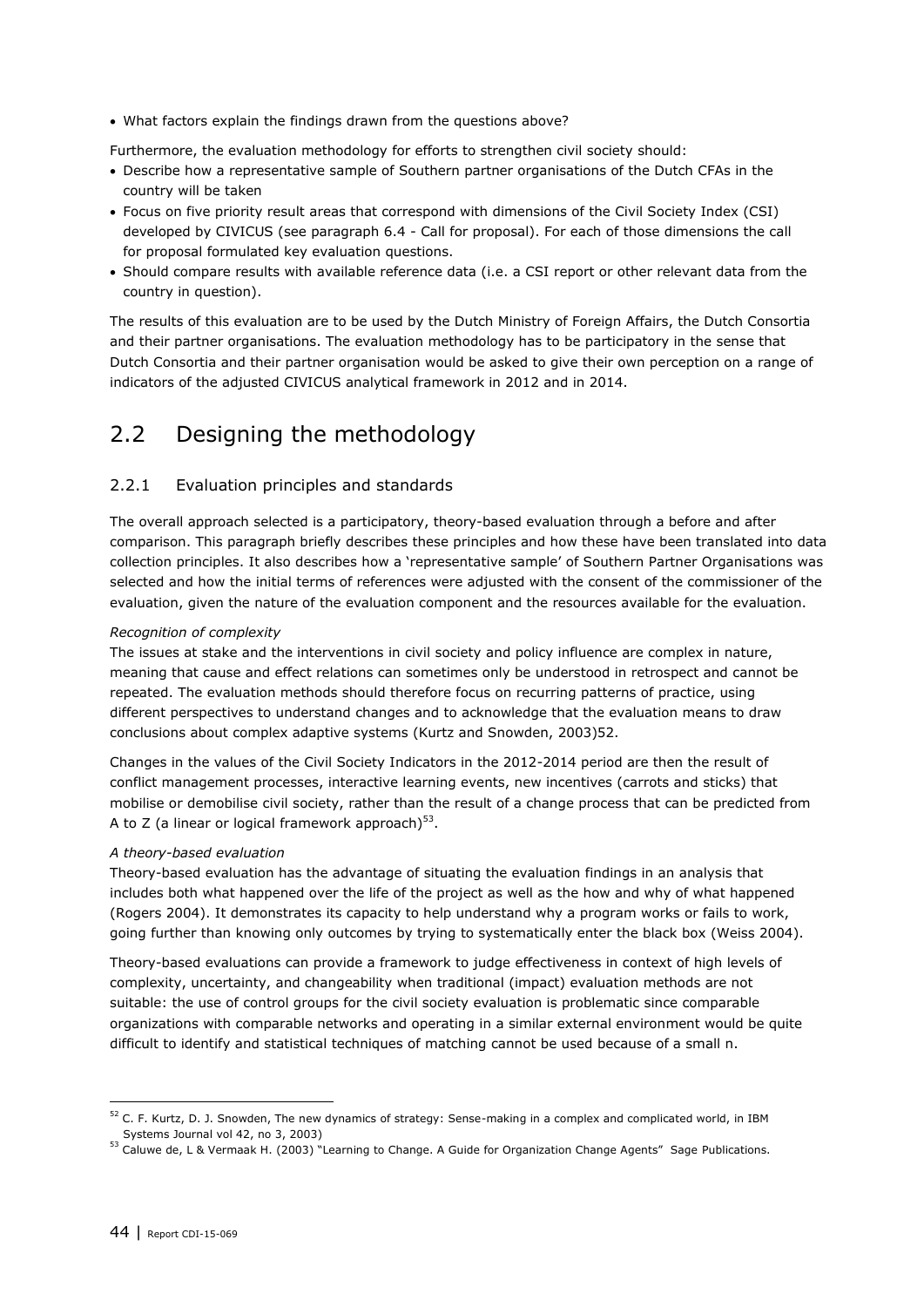Because SPO's theories of change regarding their efforts to build civil society or to influence policies may alter during the 2012-2014 period, it requires us to develop a deep understanding of the change process and the dynamics that affect civil society and policies. It is important to understand what has led to specific (non-) changes and (un)-expected changes. These external factors and actors, as well as the SPO's agency need to be taken into account for the attribution question. Linear input-activities-outputsoutcomes-impact chains do not suffice for complex issues where change is both the result of SPOs' interventions as those by other actors and/or factors.

Therefore, the most reasonable counterfactual that can be used for this evaluation is that of considering alternative causal explanations of change (White and Philips, 2012). Therefore the SPOs' Theory of Change constructed in 2012 is also related to a Model of Change constructed in 2014 that tries to find the ultimate explanations of what happened in reality, including other actors and factors that might possibly explain the outcomes achieved.

#### *Triangulation of methods and sources of information*

For purposes of triangulation to improve the robustness, validity or credibility of the findings of the evaluation we used different types of data collection and analysis methods as well as different sources of information. The CIVICUS analytical framework was adjusted for this evaluation in terms of providing standard impact outcome indicators to be taken into account. Data collection methods used consisted of workshops with the SPO, interviews with key resource persons, focus group discussions, social network analysis (during the baseline), consultation of project documents; MFS II consortia documents and other documents relevant to assess general trends in civil society.

#### *Participatory evaluation*

The evaluation is participatory in that both baseline and end line started with a workshop with SPO staff, decision makers and where possible board members. The baseline workshop helped SPOs to construct their own theory of change with regards to civil society. . Detailed guidelines and tools have been developed by CDI for both baseline and follow-up, and these have been piloted in each of the countries CDI is involved in. Country based evaluators have had a critical input in reviewing and adapting these detailed guidelines and tools. This enhanced a rigorous data collection process. Additionally, the process of data analysis has been participatory where both CDI and in-country teams took part in the process and cross-check each other's inputs for improved quality. Rigorous analysis of the qualitative data was done with the assistance of the NVivo software program.

#### *Using the evaluation standards as a starting point*

As much as possible within the boundaries of this accountability driven evaluation, the evaluation teams tried to respect the following internationally agreed upon standards for program evaluation (Yarbrough et al, 2011). These are, in order of priority: Utility; Feasibility; Propriety; Accuracy; Accountability. However, given the entire set-up of the evaluation, the evaluation team cannot fully ensure the extent to which the evaluation is utile for the SPO and their CFAs; and cannot ensure that the evaluation findings are used in a proper way and not for political reasons;

#### 2.2.2 Sample selection

The terms of reference for this evaluation stipulate that the evaluators draw a sample of southern partner organisations to include in the assessment. Given the fact that the first evaluation questions intends to draw conclusions for the MDGs or the themes (governance or fragile states) for each countries a sample was drawn for the two or three most frequent MDGs or themes that the SPOs are working in.

The Dutch MFS II consortia were asked to provide information for each SPO regarding the MDG/theme it is working on, if it has an explicit agenda in the area of civil society strengthening and/or policy influence. The database then give an insight into the most important MDG/themes covered by the partner organisations, how many of these have an explicit agenda regarding civil society strengthening and/or policy influence. For Indonesia, 5 partner organisations were randomly selected for respectively MDG 7 (natural resources) and 5 for the governance theme. For India 5 SPOs were selected for MDG 1(economic or agricultural development) and 5 others for the theme governance. The sample in Ethiopia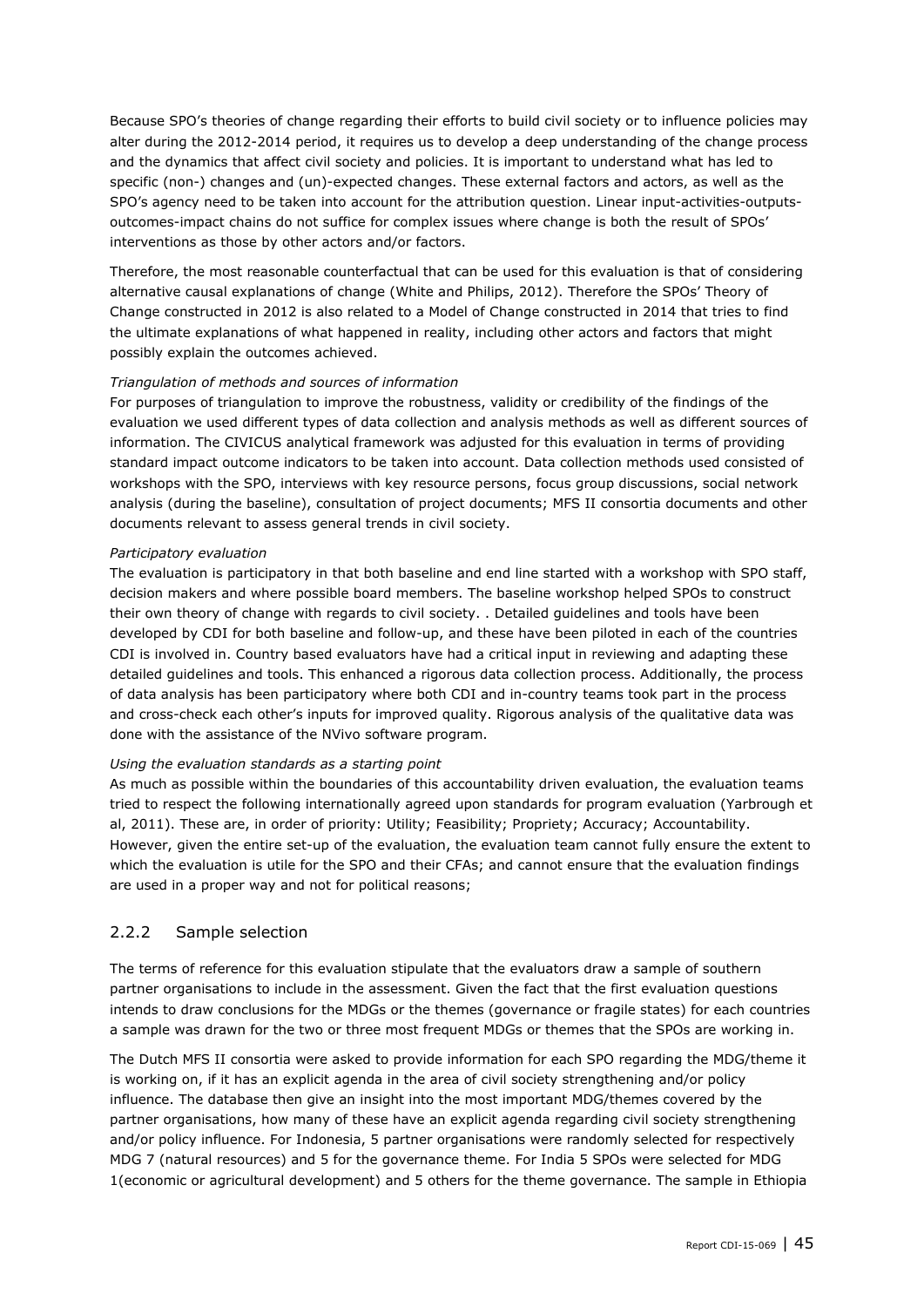consists of 3 SPOs working on MDG 4,5 and 6 (Health); 3 SPOs for MDG 2 (education) and 3 SPOs for MDG 1 (economic or agricultural development).

#### 2.2.3 Changes in the original terms of reference

Two major changes have been introduced during this evaluation and accepted by the commissioner of the MFS II evaluation. These changes were agreed upon during the 2013 and the 2014 synthesis team meetings.

#### *The efficiency evaluation question:*

During the June 2013 synthesis meeting the following decision was made with regards to measuring how efficient MFS II interventions for organisational capacity and civil society are:

*[...] it was stressed that it is difficult to disentangle budgets for capacity development and civil society strengthening. SPOs usually don't keep track of these activities separately; they are included in general project budgets. Therefore, teams agreed to assess efficiency of CD [capacity development] and CS activities in terms of the outcomes and/or outputs of the MDG projects. This implies no efficiency assessment will be held for those SPOs without a sampled MDG project. Moreover, the efficiency assessment of MDG projects needs to take into account CD and CS budgets (in case these are specified separately). Teams will evaluate efficiency in terms of outcomes if possible. If project outcomes are unlikely to be observed already in 2014, efficiency will be judged in terms of outputs or intermediate results (e-mail quotation from Gerton Rongen at February 6, 2014).*

#### *Attribution/contribution evaluation question*

During the June 2013 NWO-WOTRO workshop strategies were discussed to fit the amount of evaluation work to be done with the available resources. Therefore,

- 1. The number of SPOs that will undergo a full-fledged analysis to answer the attribution question, were to be reduced to 50 percent of all SPOs. Therefore the evaluation team used the following selection criteria:
	- An estimation of the annual amount of MFS II funding allocated to interventions that have a more or less direct relation with the civil society component. This implies the following steps to be followed for the inventory:
	- Covering all MDGs/themes in the original sample
	- Covering a variety of Dutch alliances and CFAs
- 2. The focus of the attribution question will be on two impact outcome areas, those most commonly present in the SPO sample for each country. The evaluation team distinguishes four different impact outcome areas:
	- The extent to which the SPO, with MFS II funding, engages more and diverse categories of society in the 2011-2014 period (Civicus dimensions "Civic engagement" and "perception of impact")
	- The extent to which the SPOs supports its intermediate organisations to make a valuable contribution to civil society in the 2011 -2014 period (Civicus dimension "Level of organisation" and "perception of impact")
	- The extent to which the SPO itself engages with other civil society organisations to make a valuable contribution to civil society in the 2011-2014 period (Civicus dimension "level of organisation")
	- The extent to which the SPO contributes to changing public and private sector policies and practices in the 2011-2014 period (Civicus dimension "perception of impact")
- 3. The CS dimension 'Practice of Values' has been excluded, because this dimension is similar to issues dealt with for the organisational capacity assessment.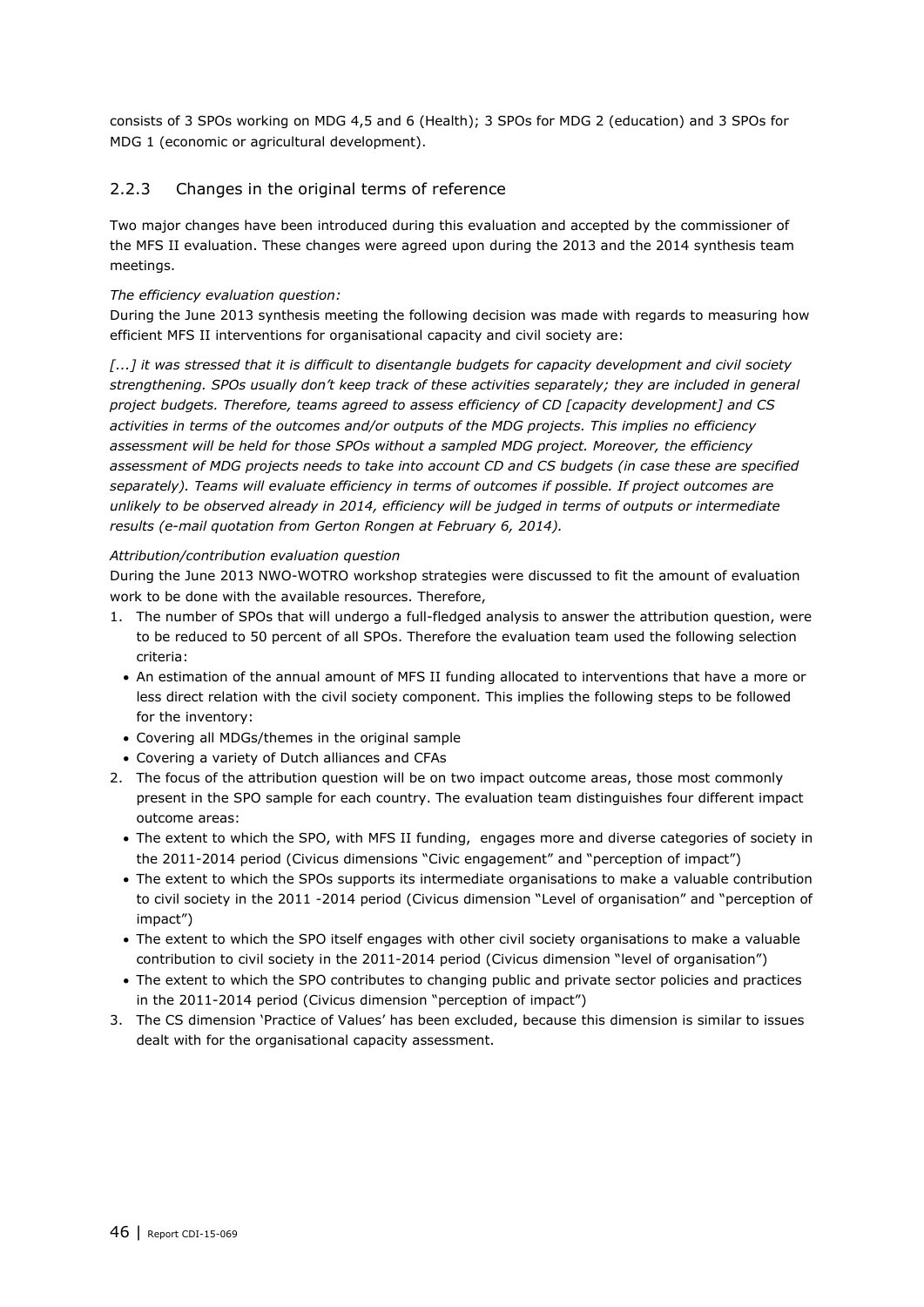The aforementioned analysis drew the following conclusions:

#### Table 5

|  |  | SPOs to be included for full-fledged process tracinganalysis. |  |  |
|--|--|---------------------------------------------------------------|--|--|
|  |  |                                                               |  |  |

| <b>Country</b> | SPO in the in-depth<br>analysis               |          | <b>Strategic CS orientation to include</b>                                                                                                                                                                                          |
|----------------|-----------------------------------------------|----------|-------------------------------------------------------------------------------------------------------------------------------------------------------------------------------------------------------------------------------------|
| Indonesia      | Elsam, WARSI, CRI,<br>NTFP-EP, LPPSLH         | 2.       | Strengthening intermediate organisations AND influencing policies<br>and practices<br>If only one of the two above mentioned is applicable, then select<br>another appropriate impact outcome area to look at.                      |
| India          | NNET, CWM,<br>CECOEDECON, Reds<br>Tumkur, CSA | 1.<br>2. | Enhancing civic engagement AND strengthening intermediate<br>organisations<br>If only one of the two above mentioned is applicable then select<br>another appropriate impact outcome area to look at.                               |
| Ethiopia       | OSSA, EKHC,<br>CCGG&SO, JeCCDO and<br>ADAA    | 2.       | Strengthening the capacities of intermediate organisations AND<br>SPO's engagement in the wider CS arena<br>If only one of the two above mentioned is applicable then select<br>another appropriate impact outcome area to look at. |

Source: Consultation of project documents

## 2.3 Answering the evaluation questions

#### 2.3.1 Evaluation question 1 - Changes in civil society for the relevant MDGs/topics

Evaluation question 1: *What are the changes in civil society in the 2012-2014 period, with particular focus on the relevant MDGs & themes in the selected country*?

#### *Indicators and tools used*

In line with the CIVICUS Civil Society Index, a scoring tool was developed in 2012 which comprises 17 indicators. The selection was inspired by those suggested in the terms of reference of the commissioner. Each indicator was, also in line with the CIVICUS index accompanied by an open evaluation question to be used for data collection in 2012 and 2014. In 2012 the scoring tool contained four statements describing the level of achievements of the indicator and scores ranged from 0 to 3 (low score - high score).

A comparison of the scores obtained in 2012 informed the evaluation team that there was a positive bias towards high scores, mostly between 2 and 3. Therefore during the 2014 assessment, it was decided to measure relative changes for each indicator in the 2012 – 2014 period, as well as the reasons for changes or no changes and assigning a score reflecting the change between -2 (considerable deterioration of the indicator value since 2012) and +2 (considerable improvement).

In 2012 and based upon the Theory of Change constructed with the SPO, a set of *standard indicators* were identified that would ensure a relation between the standard CIVICUS indicators and the interventions of the SPO. However, these indicators were not anymore included in the 2014 assessment because of the resources available and because the methodology fine-tuned for the attribution question in 2013, made measurement of these indicators redundant.

Also in 2012, as a means to measure the 'level of organisation' dimension a *social network analysis tool*  was introduced. However this tool received very little response and was discontinued during the end line study.

#### *Key questions to be answered for this evaluation question*

In 2012, SPO staff and leaders, as well as outside resource persons were asked to provide answers to 17 questions, one per standard indicator of the scoring tool developed by CDI.

In 2012, the SPO staff and leaders were given the description of each indicator as it was in 2012 and had to answer the following questions: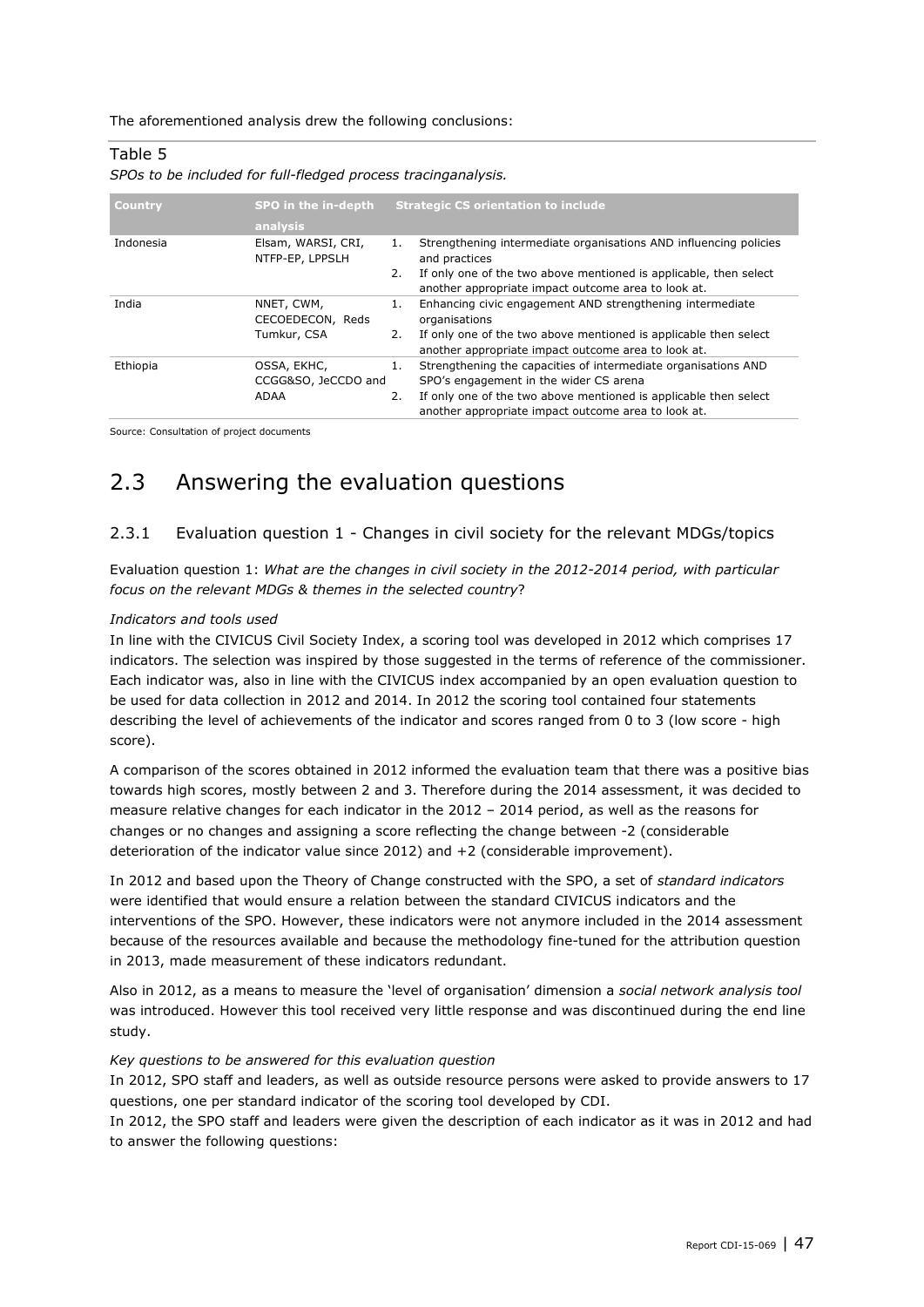- 1. How has the situation of this indicator changed compared to its description of the 2012 situation? Did it deteriorate considerably or did it improve considerably  $(-2 \rightarrow +2)$
- 2. What exactly has changed since 2012 for the civil society indicator that you are looking at? Be as specific as possible in your description.
- 3. What interventions, actors and other factors explain this change compared to the situation in 2012? Please tick and describe what happened and to what change this led. It is possible to tick and describe more than one choice.
	- Intervention by SPO, NOT financed by any of your Dutch partners ………..…..
	- Intervention SPO, financed by your Dutch partner organisation ………(In case you receive funding from two Dutch partners, please specify which partner is meant here)
	- Other actor NOT the SPO, please specify…….
	- Other factor, NOT actor related, please specify……
	- A combination of actors and factors, INCLUDING the SPO, but NOT with Dutch funding, please specify…
	- A combination of actors and factors, INCLUDING the SPO, but WITH Dutch funding, please specify…
	- Don't know
- 4. Generally speaking, which two of the five CIVICUS dimensions (civic engagement, level of organisation, practice of values, perception of impact, environment) changed considerably between 2012 – 2014? For each of these changes, please describe:
	- Nature of the change
	- Key interventions, actors and factors (MFS II or non-MFS II related) that explain each change (entirely or partially).

#### *Sources for data collection*

During the baseline and the end line and for purposes of triangulation, several methods were used to collect data on each (standard) indicator:

- Self-assessment per category of staff within the SPO: where possible, three subgroups were made to assess the scores: field staff/programme staff, executive leadership and representatives of the board,, general assembly, and internal auditing groups if applicable completed with separate interviews;
- Interviews with external resource persons. These consisted of three categories: key actors that are knowledgeable about the MDG/theme the SPO is working on and who know the civil society arena around these topics; civil society organisations that are being affected by the programme through support or CSOs with which the SPO is collaborating on equal footing, and; representatives of public or private sector organisations with which the SPO is interacting
- Consultation and analysis of reports that relate to each of the five CIVICUS dimensions.
- Project documents, financial and narrative progress reports, as well as correspondence between the SPO and the CFA.
- Social network analysis (SNA), which was discontinued in the end line study.

During the follow-up, emphasis was put on interviewing the same staff and external persons who were involved during the baseline for purpose of continuity.

#### 2.3.2 Evaluation question 2 – "Attribution" of changes in civil society to interventions of SPOs.

#### Evaluation question 2: *To what degree are the changes identified attributable to the development interventions of the Southern partners of the MFS II consortia (i.e. measuring effectiveness)?*

#### *Adapting the evaluation question and introduction to the methodology chosen*

In line with the observation of Stern et al. (2012) that the evaluation question, the programme attributes, and the evaluation approaches all provide important elements to conclude on the evaluation design to select, the teams in charge of evaluating the civil society component concluded that given the attributes of the programmes it was impossible to answer the *attribution* question as formulated in the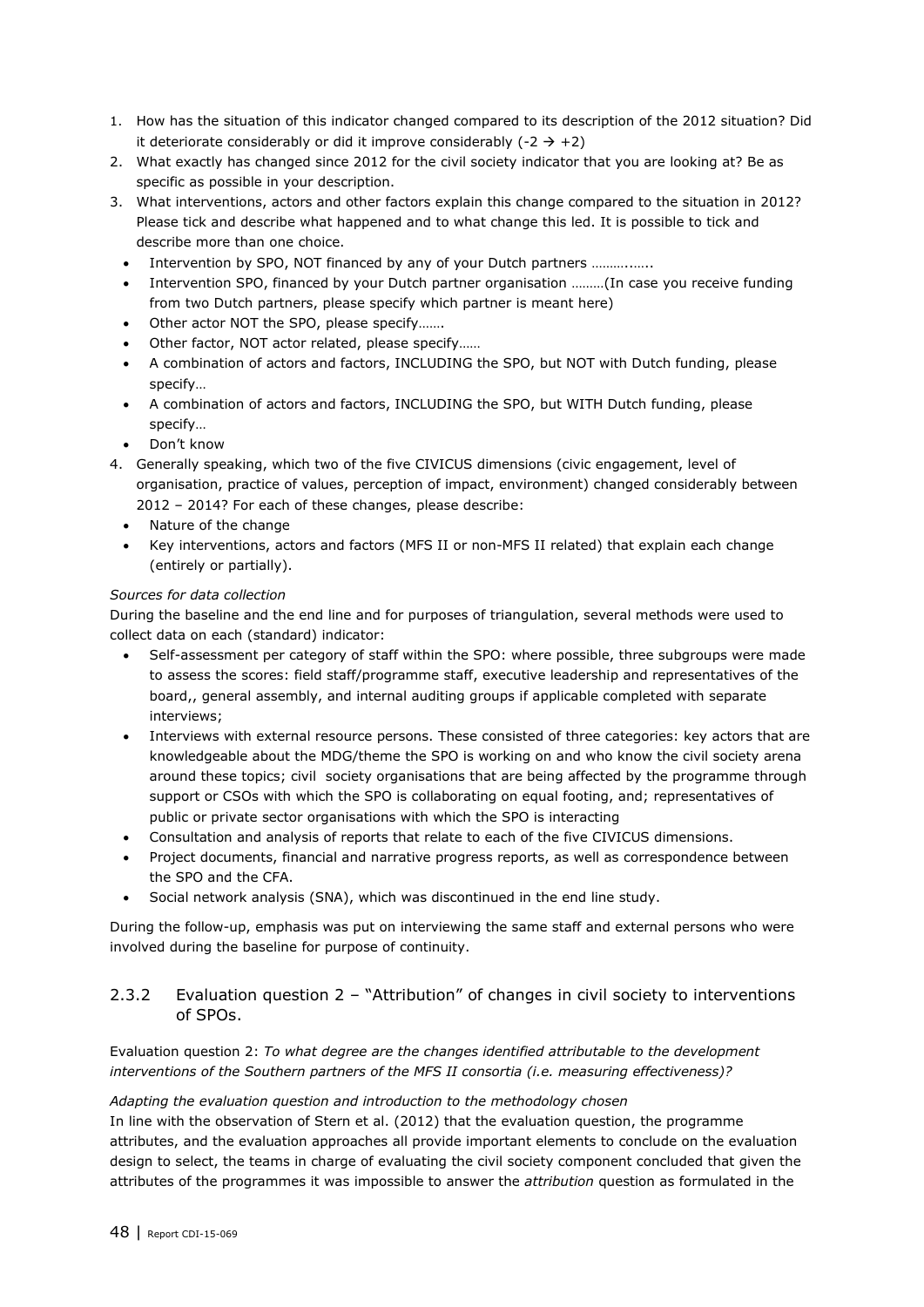Terms of References of the evaluation and mentioned above. Therefore, the evaluation teams worked towards answering the extent *to which the programme contributed towards realising the outcomes.*

For this endeavour explaining outcome process-tracing<sup>54</sup> was used. The objective of the process tracing methodology for MFS II, in particular for the civil society component is to:

- Identify what interventions, actors and factors explain selected impact outcomes for process tracing.
- Assess how the SPO with MFS II funding contributed to the changes in the selected impact outcomes and how important this contribution is given other actors and factors that possibly influence the attainment of the outcome. Ruling out rival explanations, which are other interventions, actors or factors that are not related to MFS II funding.

#### *Methodology – getting prepared*

As described before a limited number of SPOs were selected for process tracing and for each country strategic orientations were identified as a means to prevent a bias occurring towards only positive impact outcomes and as a means to support the in-country evaluation teams with the selection of outcomes to focus on a much as was possible, based upon the project documents available at CDI. These documents were used to track realised outputs and outcomes against planned outputs and outcomes. During the workshop (see evaluation question on changes in civil society) and follow-up interviews with the SPO, two impact outcomes were selected for process tracing.

#### *Steps in process tracing*

1. Construct the theoretical model of change – by in-country evaluation team

After the two impact outcomes have been selected and information has been obtained about what has actually been achieved, the in-country evaluation team constructs a visual that shows all pathways that might possibly explain the outcomes. The inventory of those possible pathways is done with the SPO, but also with external resource persons and documents consulted. This culminated in a Model of Change. A MoC of good quality includes: The causal pathways that relate interventions/parts by any actor, including the SPO to the realised impact outcome; assumptions that clarify relations between different parts in the pathway, and; case specific and/or context specific factors or risks that might influence the causal pathway, such as for instance specific attributes of the actor or socio-cultural-economic context. The Models of Change were discussed with the SPO and validated.

2. Identify information needs to confirm or reject causal pathways as well as information sources needed.

This step aims to critically reflect upon what information is needed that helps to confirm one of causal pathways and at that at same time helps to reject the other possible explanations. Reality warns that this type of evidence will hardly be available for complex development efforts. The evaluators were asked to behave as detectives of Crime Scene Investigation, ensuring that the focus of the evaluation was not only on checking if parts/interventions had taken place accordingly, but more specifically on identifying information needs that confirm or reject the relations between the parts/interventions. The key question to be answered was: "What information do we need in order to confirm or reject that one part leads to another part or, that X causes Y?". Four types of evidence were used, where appropriate: $55$ 

- *Pattern evidence* relates to predictions of statistical patterns in the evidence. This may consist of trends analysis and correlations.
- *Sequence evidence* deals with the temporal and spatial chronology of events predicted by a hypothesised causal mechanism. For example, a test of the hypothesis could involve expectations of the timing of events where we might predict that if the hypothesis is valid, we should see that the event B took place after event A. However, if we found that event B took place before event A, the test

<sup>&</sup>lt;sup>54</sup> Explaining outcome process tracing attempts to craft a minimally sufficient explanation of a puzzling outcome in a specific historical case. Here the aim is not to build or test more general theories but to craft a (minimally) sufficient explanation of the outcome of the case where the ambitions are more case centric than theory oriented. The aim of process tracing is not to verify if an intended process of interventions took place as planned in a particular situation, but that it aims at increasing our understanding about what works under what conditions and why (Beach & Pedersen, 2013).

<sup>55</sup> Beach and Pederson, 2013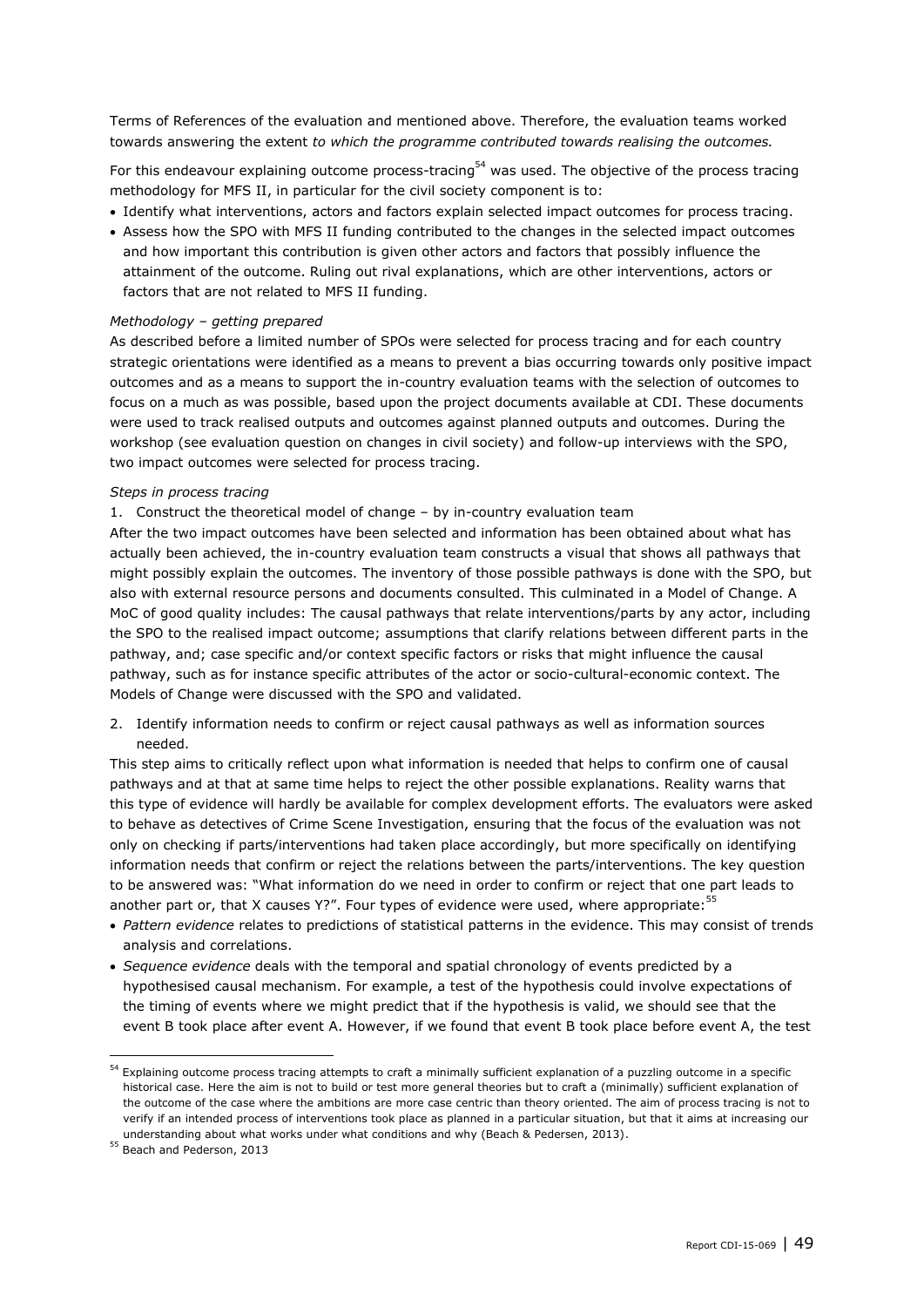would suggest that our confidence in the validity of this part of the mechanism should be reduced (disconfirmation/ falsification).

- *Trace evidence* is evidence whose mere existence provides proof that a part of a hypothesised mechanism exists. For example, the existence of meeting minutes, if authentic, provides strong proof that the meeting took place.
- *Account evidence* deals with the content of empirical material, such as meeting minutes that detail what was discussed or an oral account of what took place in the meeting.

3. Collect information necessary to confirm or reject causal pathways

Based upon the inventory of information needs the evaluation teams make their data collection plan after which data collection takes place.

4. Analyse the data collected and assessment of their quality.

This step consists of compiling all information collected in favour or against a causal pathway in a table or in a list per pathway. For all information used, the sources of information are mentioned and an assessment of the strength of the evidence takes place, making a distinction between strong, weak and moderate evidence. For this we use the traffic light system: **green letters mean strong evidence**, **red letters mean weak evidence** and **orange letter mean moderate evidence:** The following table provides the format used to assess these issues.

#### Table 6

*Organisation of information collected per causal pathway and assessing their quality*

| <b>Causal pathway</b> | pathway              | Information that confirms (parts of) this | pathway              | Information that rejects (parts of) this |
|-----------------------|----------------------|-------------------------------------------|----------------------|------------------------------------------|
| Pathway 1             | <b>Information 1</b> | Source of information                     | <b>Information 1</b> | Source of information                    |
| Part 1.1              | <b>Information 2</b> | Source of information                     | <b>Information 2</b> | Source of information                    |
| Part 1.2              | <b>Information 3</b> | Source of information                     | <b>Information 3</b> | Source of information                    |
| Etc                   | etc                  | etc                                       | etc                  | etc                                      |
| Pathway 2             | <b>Information 1</b> | Source of information                     | <b>Information 1</b> | Source of information                    |
| Part 2.1              | <b>Information 2</b> | Source of information                     | <b>Information 2</b> | Source of information                    |
| Part 2.2              | <b>Information 3</b> | Source of information                     | <b>Information 3</b> | Source of information                    |
| Etc.                  | etc                  | etc                                       | etc                  | etc                                      |
| Pathway 3             |                      |                                           |                      |                                          |

Sources: Dieuwke Klaver

5. Assessing the nature of the relations between parts in the model of change

The classification of all information collected is being followed by the identification of the pathways that most likely explain the impact outcome achieved. For this the evaluators assess the nature of the relations between different parts in the MoC. Based upon Mayne (2012) and Stern et al (2012) the following relations between parts in the MoC are mapped and the symbols inserted into the original MoC.

#### Table 7

*Nature of the relation between parts in the Model of Change*

**Nature of the relation between parts and other parts or outcome**  $\frac{1}{x}$ The part is the only causal explanation for the outcome. No other interventions or factors explain it. (necessary and sufficient) The part does not explain the outcome at all: other subcomponents explain the outcomes. The part explains the outcome but other parts explain the outcome as well: there are multiple pathways (sufficient but not necessary) The part is a condition for the outcome but won't make it happen without other factors (necessary but not sufficient) The part explains the outcome, but requires the help of other parts to explain the outcome in a sufficient and necessary way (not a sufficient cause, but necessary)  $\rightarrow$  it is part of a causal package Sources: Mayne, 2012; Stern et al, 2012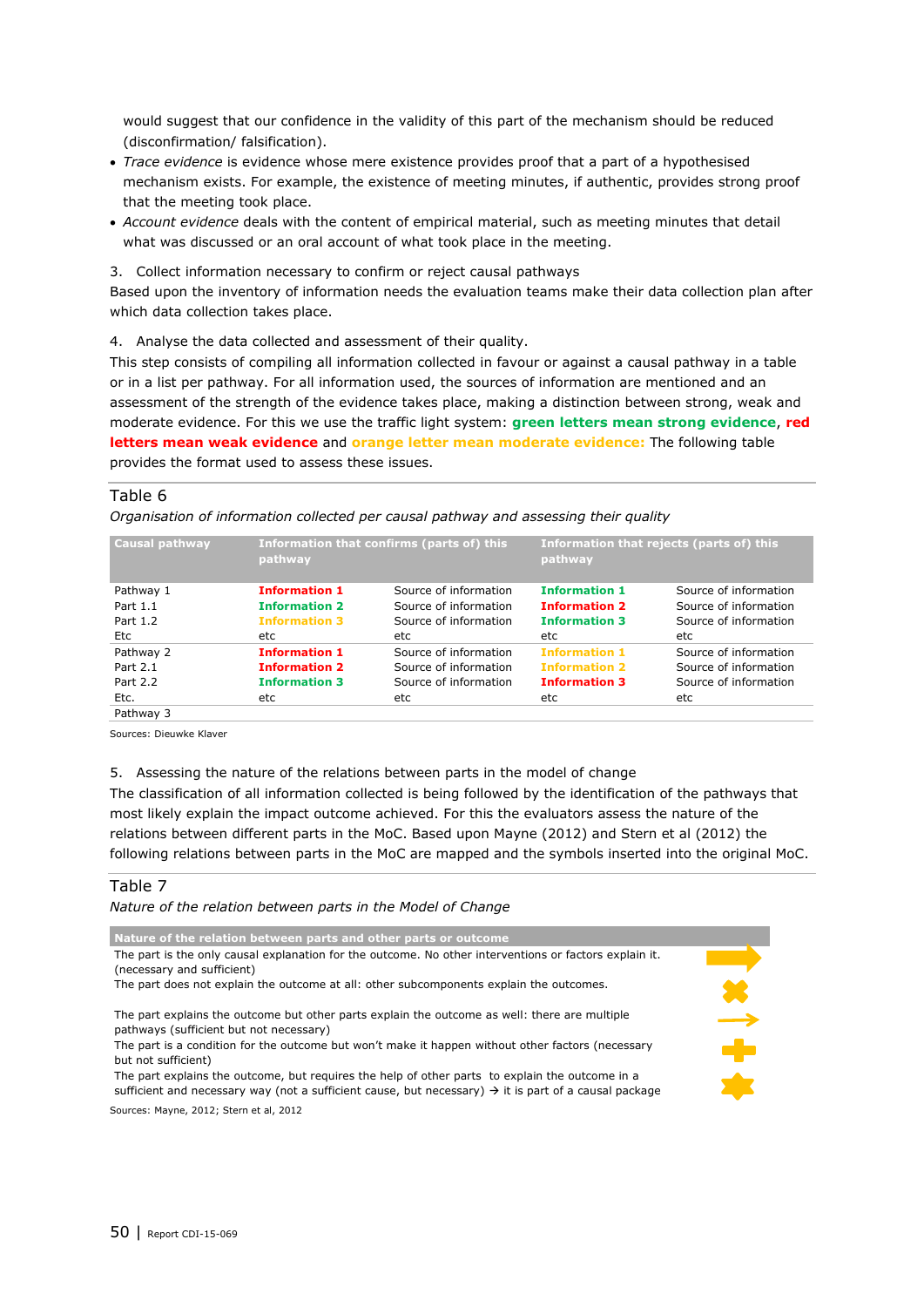6. Write down the contribution and assess the role of the SPO and MFS II funding

This final step consists of answering the following questions, as a final assessment of the contribution question:

- The first question to be answered is: What explains the impact outcome?
- The second question is: What is the role of the SPO in this explanation?
- The third question, if applicable is: what is the role of MFS II finding in this explanation?

#### *Sources for data collection*

- 1. Information necessary to answer this evaluation question is to be collected from:
- Interviews with resource persons inside and outside the SPO
- Project documents and documentation made available by other informants
- Websites that possibly confirm that an outcome is achieved and that the SPO is associated with this outcome
- Meeting minutes of meetings between officials
- Time lines to trace the historical relations between events
- Policy documents
- $e$  etc

#### 2.3.3 Evaluation question 3 – Relevance of the changes

#### Evaluation question 3: *What is the relevance of these changes?*

The following questions are to be answered in order to assess the relevance of the changes in Civil Society.

- How do the MFS II interventions and civil society outcomes align with the Theory of Change developed during the baseline in 2012? What were reasons for changing or not changing interventions and strategies?
- What is the civil society policy of the Dutch alliance that collaborates with the SPO? And how do the MFS II interventions and civil society outcomes align with the civil society policy of the Dutch alliance that collaborates with the SPO?
- How relevant are the changes achieved in relation to the context in which the SPO is operating?
- What is the further significance of these changes for building a vibrant civil society for the particular MDG/ theme in the particular context?

#### *Sources for data collection*

For this question the following sources are to be consulted:

- Review of the information collected during interviews with the SPO and outside resource persons
- The 2012 Theory of Change
- Interview with the CFA liaison officer of the SPO;
- Review of reports, i.e: the civil society policy document of the Dutch Alliance that was submitted for MFS II funding, relevant documents describing civil society for the MDG/ theme the SPO is working on in a given context.

#### 2.3.4 Evaluation question 4, previously 5 - Factors explaining the findings

#### Evaluation question 4: *What factors explain the findings drawn from the questions above?*

To answer this question we look into information available that:

- Highlight changes in the organisational capacity of the SPO
- Highlight changes in the relations between the SPO and the CFA
- Highlight changes in the context in which the SPO is operating and how this might affect positively or negatively its organisational capacity.

#### *Sources for data collection*

Sources of information to be consulted are:

• Project documents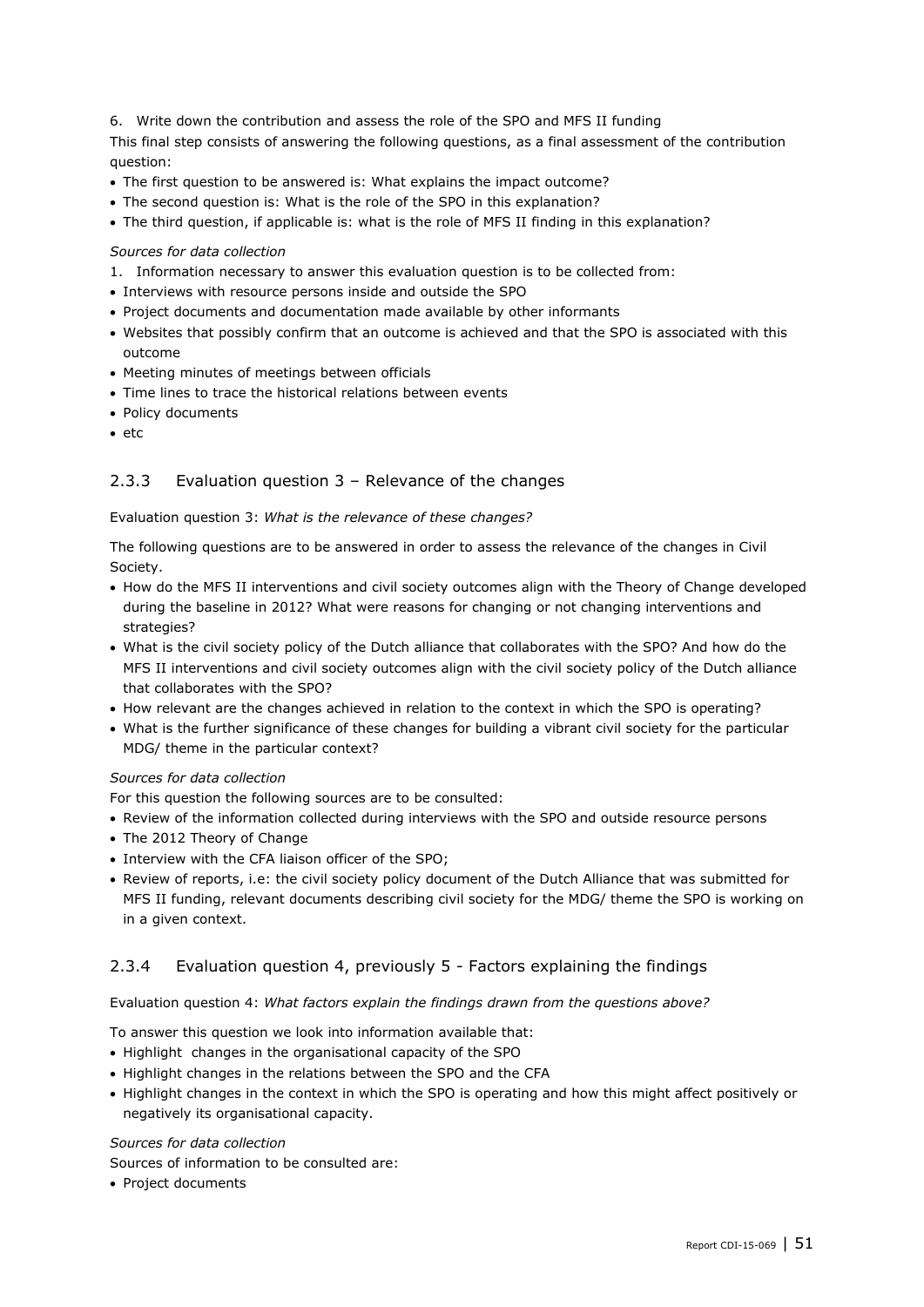- Communications between the CFA and the SPO
- Information already collected during the previous evaluation questions.

## 2.4 Analysis of findings

A qualitative software programme NVivo 10 (2010) was used to assist in organizing and making sense of all data collected. Although the software cannot take over the task of qualitative data analysis, it does 1) improve transparency by creating a record of all steps taken, 2) organize the data and allow the evaluator to conduct a systematic analysis, 3) assist in identifying important themes that might otherwise be missed, and 4) reduce the danger of bias due to human cognitive limitations, compared to "intuitive data processing" (Sadler 1981). The qualitative data in the evaluation consisted of transcripts from semi-structured interviews, focus group discussions workshops, field notes from observation, and a range of documents available at the SPO or secondary information used to collect reference data and to obtain a better understanding of the context in which the CS component evolves.

To analyse this diverse collection of data, several analytical strategies are envisioned, specifically content analysis, discourse analysis, and thematic analysis. Although each of these strategies can be understood as a different lens through which to view the data, all will require a carefully developed and executed coding plan.

Data have been coded according to: standard civil society indicator; outcome included for in-depth contribution analysis; relevance, and; explaining factors.

This qualitative analysis will be supported by a limited amount of quantitative data largely arising from the score assigned by the evaluation team to each performance indicator described in the civil society scoring tool. Other quantitative data in this study are drawn information provided in background literature and organisational documents as well as the Social Network Analysis method.

## 2.5 Limitations to the methodology

#### 2.5.1 General limitations with regards to the MFS II evaluation

#### *The MFS II programme and CIVICUS*

Although the MFS II programme stated that all proposals need to contribute to civil society strengthening in the South<sup>56</sup>, mention was made of the use of the CIVICUS framework for monitoring purposes. The fact that civil society was to be integrated as one of the priority result areas next to that of organisational capacity and MDGs became only clear when the MoFA communicated its mandatory monitoring protocol. In consequence, civil society strengthening in the MFS II programmes submitted to the ministry is mainstreamed into different sub programmes, but not addressed as a separate entity.

This late introduction of the Civil Society component also implies that project documents and progress reports to not make a distinction in MDG or theme components vs those of civil society strengthening, leaving the interpretation of what is a civil society intervention our outcome and what not to the interpretation of the evaluation team.

At the same time the evaluation team observes that SPOs and CFAs have started to incorporate the organisational capacity tool that is being used in the monitoring protocol in their own organisational assessment procedures. None of the SPOs is familiar with the CIVICUS framework and how it fits into their interventions.

<sup>56</sup> Policy Framework Dutch Cofinancing System II 2011 - 2015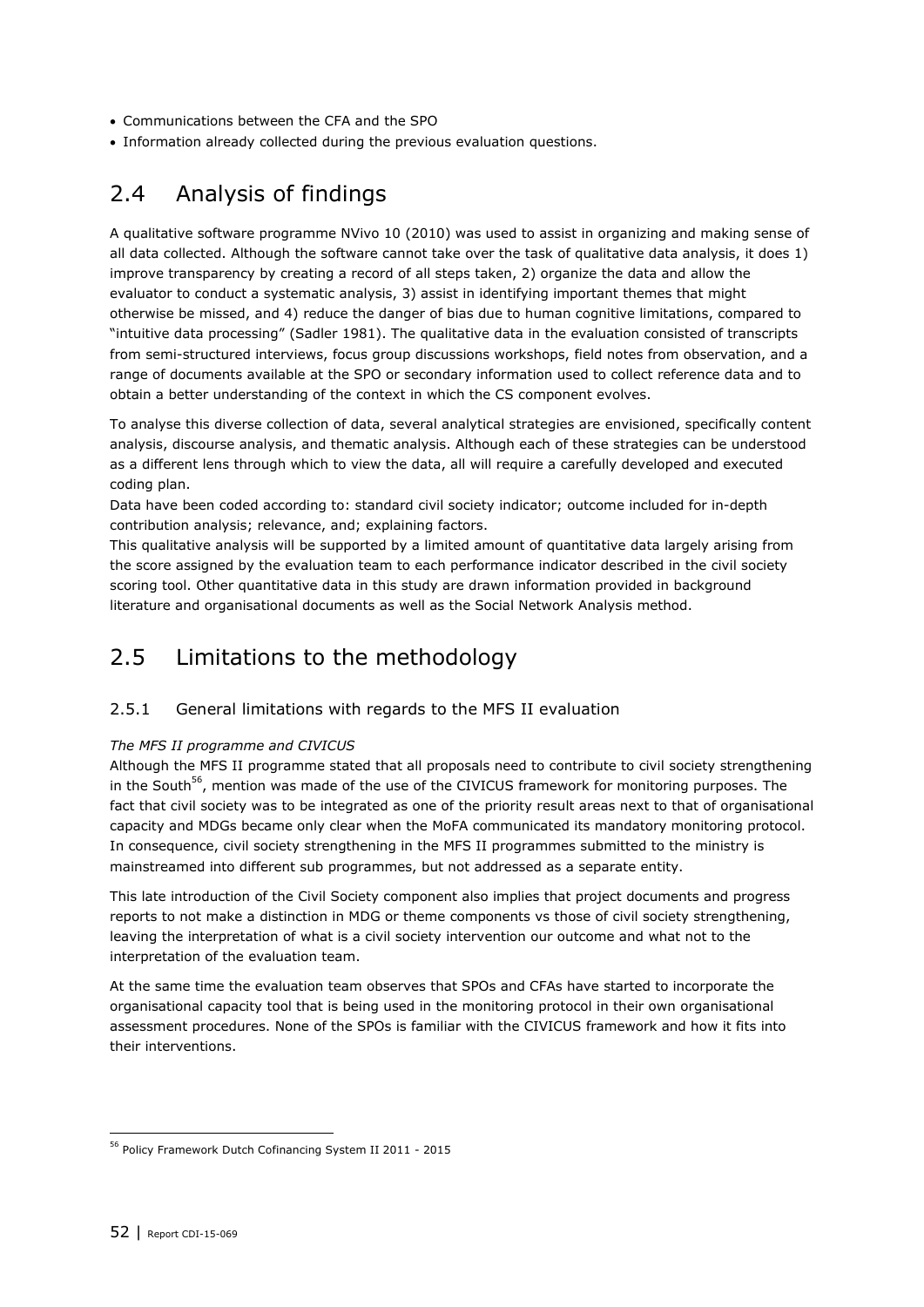#### *Differences between CIVICUS and MFS II evaluation*

CIVICUS developed a Civil Society Index that distinguishes 5 dimensions and for each of these a set of indicators has been developed. Based upon a variety of data collection methods, a validation team composed of civil society leaders provides the scores for the civil society index.

Major differences between the way the Civil Society Index is been used by CIVICUS and for this MFS II evaluation is the following:

- 1. CIVICUS defines its unit of analysis is terms of the civil society arena at national and/or subnational level and does not start from individual NGOs. The MFS II evaluation put the SPO in the middle of the civil society arena and then looked at organisations that receive support; organisations with which the SPO is collaborating. The civil society arena boundaries for the MFS II evaluation are the public or private sector organisations that the SPO relates to or whose policies and practices it aims to influence
- 2. The CIVICUS assessments are conducted by civil society members itself whereas the MFS II evaluation is by nature an external evaluation conducted by external researchers. CIVICUS assumes that its assessments, by organising them as a joint learning exercise, will introduce change that is however not planned. With the MFS II evaluation the focus was on the extent to which the interventions of the SPO impacted upon the civil society indicators.
- 3. CIVICUS has never used its civil society index as a tool to measure change over a number of years. Each assessment is a stand-alone exercise and no efforts are being made to compare indicators over time or to attribute changes in indicators to a number of organisations or external trends.

#### *Dimensions and indicator choice*

The CIVICUS dimensions in themselves are partially overlapping; the dimension 'perception of impact' for instance contains elements that relate to 'civic engagement' and to 'level of organisation'. Similar overlap is occurring in the civil society scoring tool developed for this evaluation and which was highly oriented by a list of evaluation questions set by the commissioner of the evaluation.

Apart from the overlap, we observe that some of the standard indicators used for the civil society evaluation were not meaningful for the SPOs under evaluation. This applies for instance for the political engagement indicator "How intense is your (individual staff or organisational) participation in locallynationally elected bodies and/or sectoral user groups?".

#### *Measuring change over a two-year period*

The MFS II programme started its implementation in 2011 and it will finish in 2015, whereas its evaluation started mid-2012 and will end in the beginning of 2014. The period between the baseline and the end line measurement hardly covers 2 years in some cases. Civil society building and policy influence are considered the type of interventions that requires up to 10 years to reap significant results, especially when taking into account attitudes and behaviour. Apart from the fact that the baseline was done when MFS II was already operational in the field for some 1,5 years, some SPO interventions were a continuation of programmes designed under the MFS I programme, hence illustrating that the MFS II period is not a clear boundary. Contracts with other SPOs ended already in 2012, and practically coincided with the baseline assessment being conducted at the moment the relationship with the CFA had practically ended.

#### *Aggregation of findings*

Although working with standard indicators and assigning them scores creates expectations of findings being compared and aggregated at national and international level, this may lend itself to a quick but inaccurate assessment of change. Crude comparison between programs on the basis of findings is problematic, and risks being politically abused. The evaluation team has to guard against these abuses by ensuring the necessary modesty in extrapolating findings and drawing conclusions.

#### *Linking the civil society component to the other components of the MFS II evaluation*

The Theory of Change in the terms of reference assumes that CFAs are strengthening the organisational capacity of their partners, which is evaluated in the organisational capacity components, which then leads to impact upon MDGs or upon civil society. Because the evaluation methodology designed for both the organisational capacity and the civil society evaluation require considerable time investments of the SPOs, a deliberate choice was made not to include SPOs under the organisational capacity component in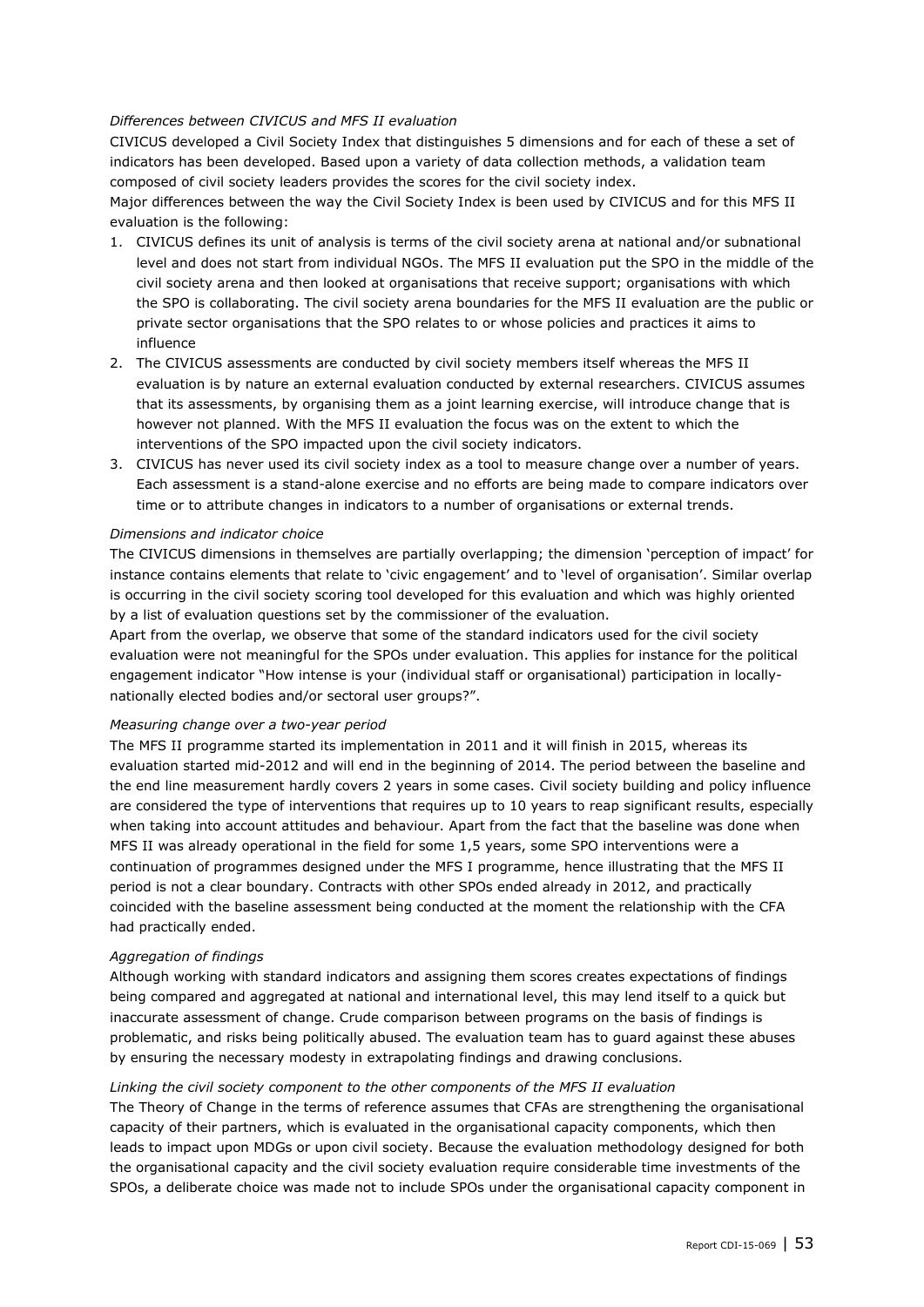that of Civil Society. This may possibly hamper conclusions regarding the assumption of capacitated SPOs being able to impact upon civil society. However, where information is available and where it is relevant, the civil society component will address organisational capacity issues.

No such limitations were made with regards to SPOs in the MDG sample, however, apart from Indonesia; none of the SPOs in the civil society sample is also in that of MDG.

#### 2.5.2 Limitations during baseline with regards to the methodology

A very important principle upon which this evaluation methodology is based is that of triangulation, which implies that different stakeholders and documents are consulted to obtain information about the same indicator from different perspectives. Based upon these multiple perspectives, a final score can be given on the same indicator which is more valid and credible.

For Ethiopia this has not always been possible:

- A Survey Monkey questionnaire was developed to assess the intensity of the interaction between stakeholders in the Basic Education Network of Ethiopia. Out of 85 actors that were invited to fill in this 5 minute questionnaire, none of them effectively filled in the questionnaire. The online Social Network Analysis aims at having both the opinion of the SPO on the intensity of the interaction with another actor, as well as the opinion of the other actor for triangulation. Important reasons for not filling in this form are that actors in the network are not technology savvy, or that they have difficulties in accessing internet.
- With regards to filling in offline interview forms or answering questions during interviews a number of civil society actors did not want to score themselves because they do not benefit from the interventions of the MFS II projects. Having the scores of their own organisations will help to assess the wider environment in which the SPO operates and possibly an impact of the SPO on other civil society organisations in 2014.
- All respondents working for CSOs are working on a voluntary basis. It has not been easy for the evaluation team to fix appointments with them. Voluntary work so high staff turn-over  $\rightarrow$  new staff is not knowledgeable about the interview topics ( loss of institutional memory)
- SPOs in Ethiopia are not influencing public sector policies but are implementing these public sector policies. This means that most often there will be no efforts to influence those policies, but efforts are made to make those policies operational at local level and to revitalise them.

#### 2.5.3 Limitations during end line with regards to the methodology

#### *Project documentation*

The methodology assumed that project documents and progress reports would be helpful in linking project interventions to the CIVICUS framework and obtaining an overview of outputs-outcomes achieved versus planned. These overviews would then be used to orient the in-country evaluation teams for the quick or in-depth contribution analysis.

In practice the most recent progress reports were hardly available with the CFAs or were made available later in the process. These reports often were not helpful in accumulating outputs towards to the planned outputs and even outcomes. Hardly any information is available at outcome or impact level and no monitoring systems are available to do so. Key information missing and relevant for civil society impact (but also to track progress being made on effects of project interventions) is for instance a comprehensive overview of the organisational performance of organisations supported by the SPO. For a number of SPOs the reality was different than the progress reports reflected which meant that constant fine-tuning with the in-country evaluation team was necessary and that CDI could not always provide them with the guidance needed for the selection of impact outcomes for contribution analysis.

A number of organisations that the evaluation team looked at for the civil society component are working in a programmatic approach with other partner organisations. In consequence reporting was organised at the programme level and to a lesser extent at the level of the individual partner, which seriously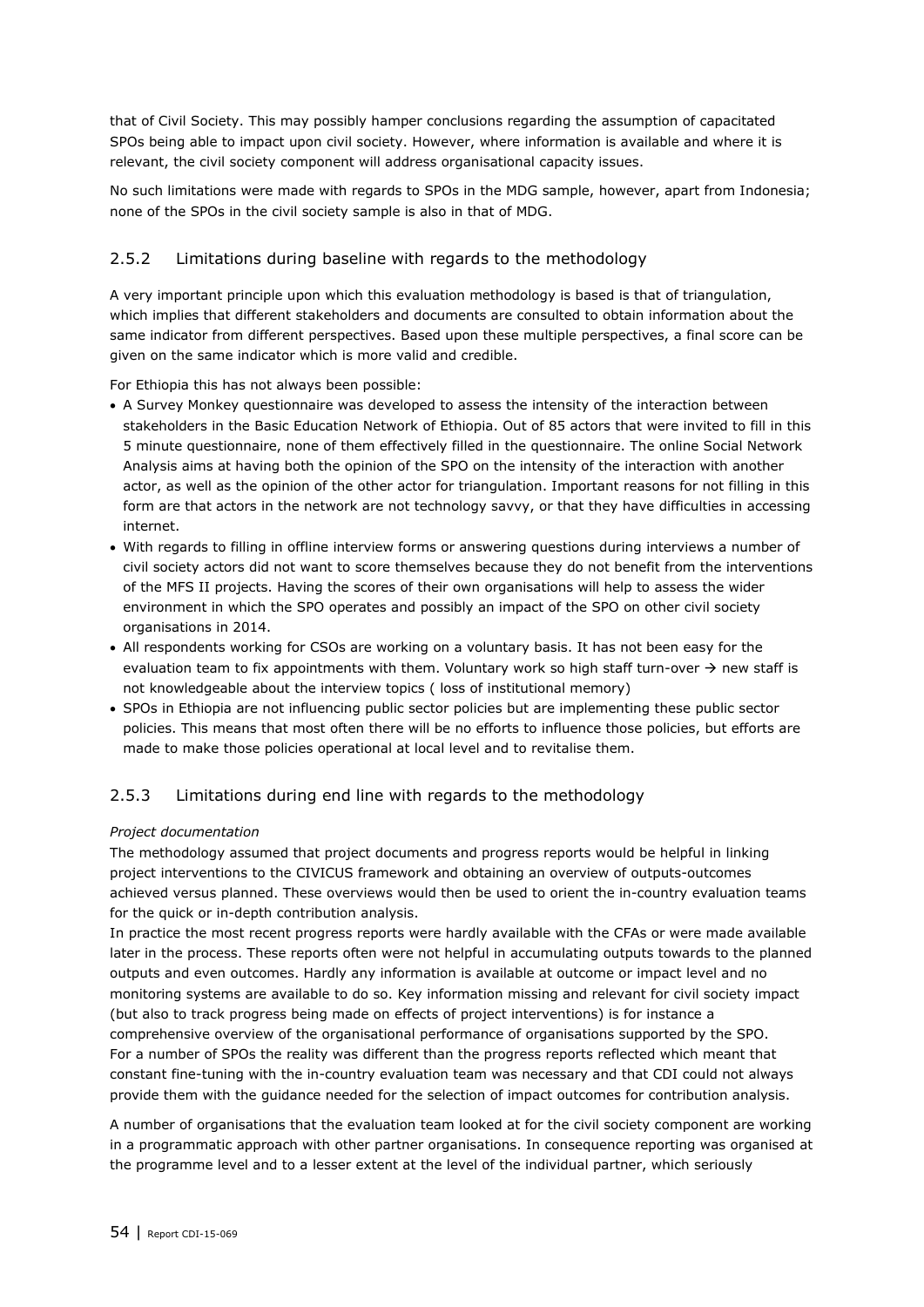hampered the possibilities to get oversight on outcomes and output achieved. This was the case with EKHC and MKC-RDA, ERSHA, EfDA and JeCCDO.

The Ethiopian evaluation team made the following evaluation remarks with regards to the methodology.

#### *1. What worked?*

The team had no difficulties in triangulating information obtained from different resource persons (Government, beneficiaries and SPOs) which helped to cross check information.

The document analysis by CDI, including providing guidance for the fieldwork has been helpful for the team.

The use of the Models of Change for process-tracing helped both the evaluation team as the SPO staff in obtaining a clear picture of the inputs, out puts and outcomes and to get a general picture of the evaluation.

#### *2. What didn't work and why?*

There was repetition in a number of questions in the evaluation methodology, such the forms used during the workshop with the SPO, the interviews with the SPO after the workshops; questions were interpreted by the SPO staff of being more or less the same and therefore made them less interested to go into detail or be specific.

The workshop form to be filled in for the CS indicators was long and therefore answers given may have been too general. Some of the questions were not clear and seemed similar to the others and therefore were misunderstood and got wrong responses.

#### *3. Challenges encountered*

The team observes that it was very difficult to obtain exact information from resource persons, including those representing the SPOs. Resource persons were able to give facts based upon general observations in most cases but were not able to provide figures. Therefore the in country team suggests to identify a number of indicators during the baseline and to ask the SPO and their headquarters to monitor those indicators since the baseline as a means to inform the end line study.

Some beneficiaries were not aware or did not keep track of numbers and figures, making it also difficult to confirm or reject quantitative information from the SPO. The in-country evaluation team suggests to incorporate quantitative analysis in the evaluation of the CS component.

The partner organisations do not keep records of progress and what they document is available in hard copy. They also keep (monthly) records but do not aggregate these.

High staff turnover within the SPOs also hampered the evaluation.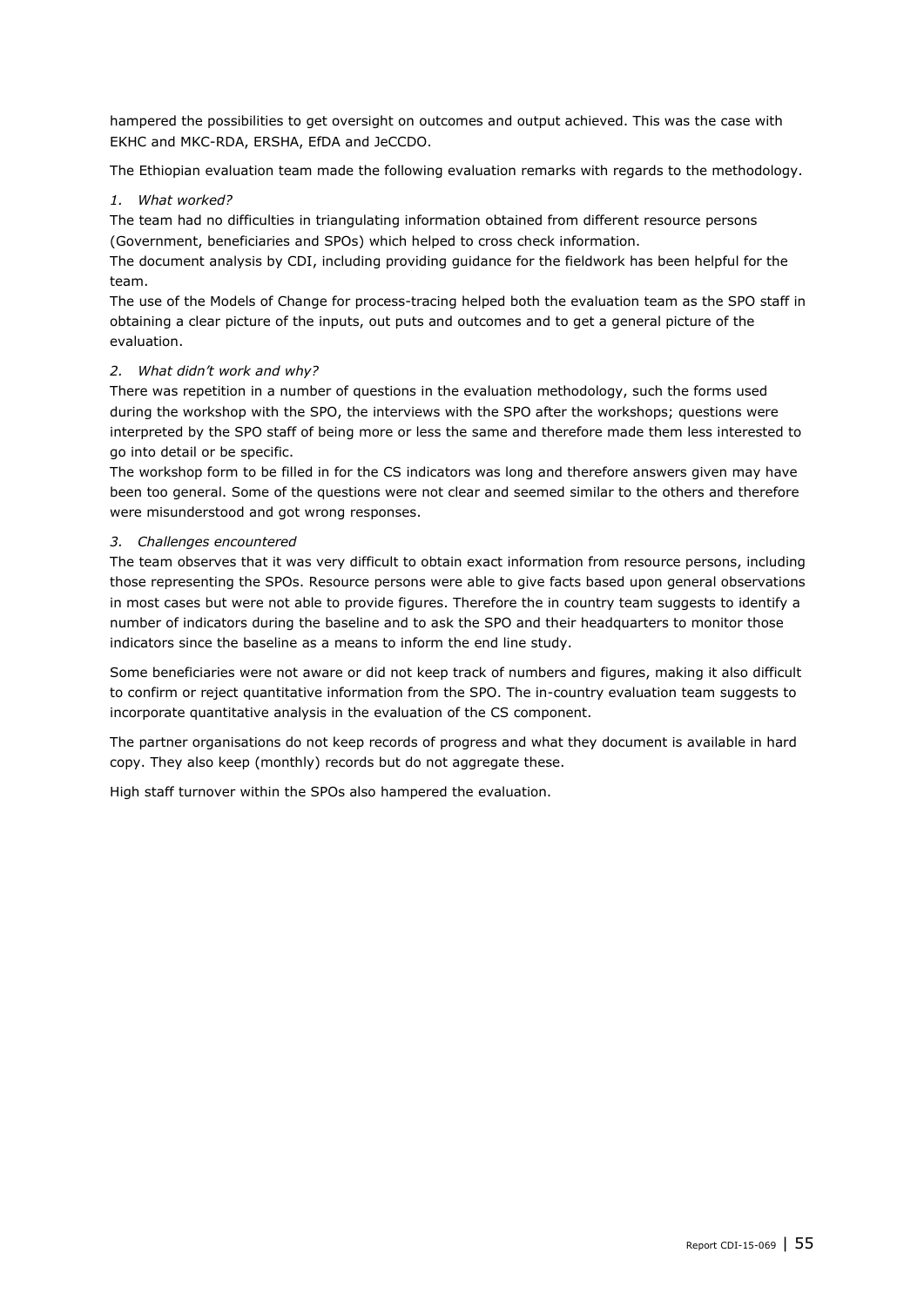## Civil Society Scoring tool - baseline

#### **Civil Society Assessment tool – Standard Indicators**

|                          |                                    |                                                                                                                                                                                                                 |                                                                                                   |                                                                                                         | <b>What are factors</b><br>(strengths,                                                                                                                                                         |                                                                                                                                                     |                                      |                                   |
|--------------------------|------------------------------------|-----------------------------------------------------------------------------------------------------------------------------------------------------------------------------------------------------------------|---------------------------------------------------------------------------------------------------|---------------------------------------------------------------------------------------------------------|------------------------------------------------------------------------------------------------------------------------------------------------------------------------------------------------|-----------------------------------------------------------------------------------------------------------------------------------------------------|--------------------------------------|-----------------------------------|
|                          |                                    |                                                                                                                                                                                                                 | <b>Statements</b>                                                                                 | weaknesses) that                                                                                        |                                                                                                                                                                                                |                                                                                                                                                     |                                      |                                   |
| <b>Dimension</b>         | <b>Outcome</b><br>domains          | <b>Question</b>                                                                                                                                                                                                 | 0                                                                                                 | 1                                                                                                       | $\overline{\mathbf{2}}$                                                                                                                                                                        | з                                                                                                                                                   | x                                    | explain the current<br>situation? |
| Civic<br>engagement<br>1 | Needs of<br>marginalised<br>groups | How does your<br>organisation take the<br>needs of your<br>beneficiaries/target<br>groups, in particular<br>marginalised groups into<br>account in your planning,<br>actions, activities, and/or<br>strategies? | Are NOT<br>taken into<br>account                                                                  | Are POORLY taken<br>into account                                                                        | Are PARTLY taken<br>into account                                                                                                                                                               | Are FULLY taken<br>into account                                                                                                                     | Question not<br>relevant,<br>because |                                   |
| $\overline{\mathbf{2}}$  | Involvement<br>of target<br>groups | What is the level of<br>participation of your<br>beneficiaries/target<br>groups, in particular<br>marginalised groups in<br>the analysis, planning<br>and evaluation of your<br>activities?                     | They are<br>INFORMED<br>about on-<br>going and/or<br>new activities<br>that you will<br>implement | They are CONSULTED<br>by your organisation.<br>You define the<br>problems and provide<br>the solutions. | They CARRY OUT<br>activities and/or form<br>groups upon your<br>request. They provide<br>resources (time, land,<br>labour) in return for<br>your assistance<br>(material and/or<br>immaterial) | They ANALYSE<br>PROBLEMS AND<br><b>FORMULATE</b><br>IDEAS together<br>with your<br>organisation<br>and/or take action<br>independently<br>from you. | Question not<br>relevant,<br>because |                                   |
| з                        | Political<br>engagement            | How intense is your<br>(individual staff or<br>organisational)<br>participation in locally-<br>nationally elected bodies<br>and/or sectoral user<br>groups?                                                     | No<br>participation                                                                               | You are occasionally<br>CONSULTED by these<br>bodies                                                    | You are a member of<br>these bodies. You<br>attend meetings as a<br>participant                                                                                                                | You are a member<br>of these bodies.<br>You are chairing<br>these bodies or<br>sub groups                                                           | Question not<br>relevant,<br>because |                                   |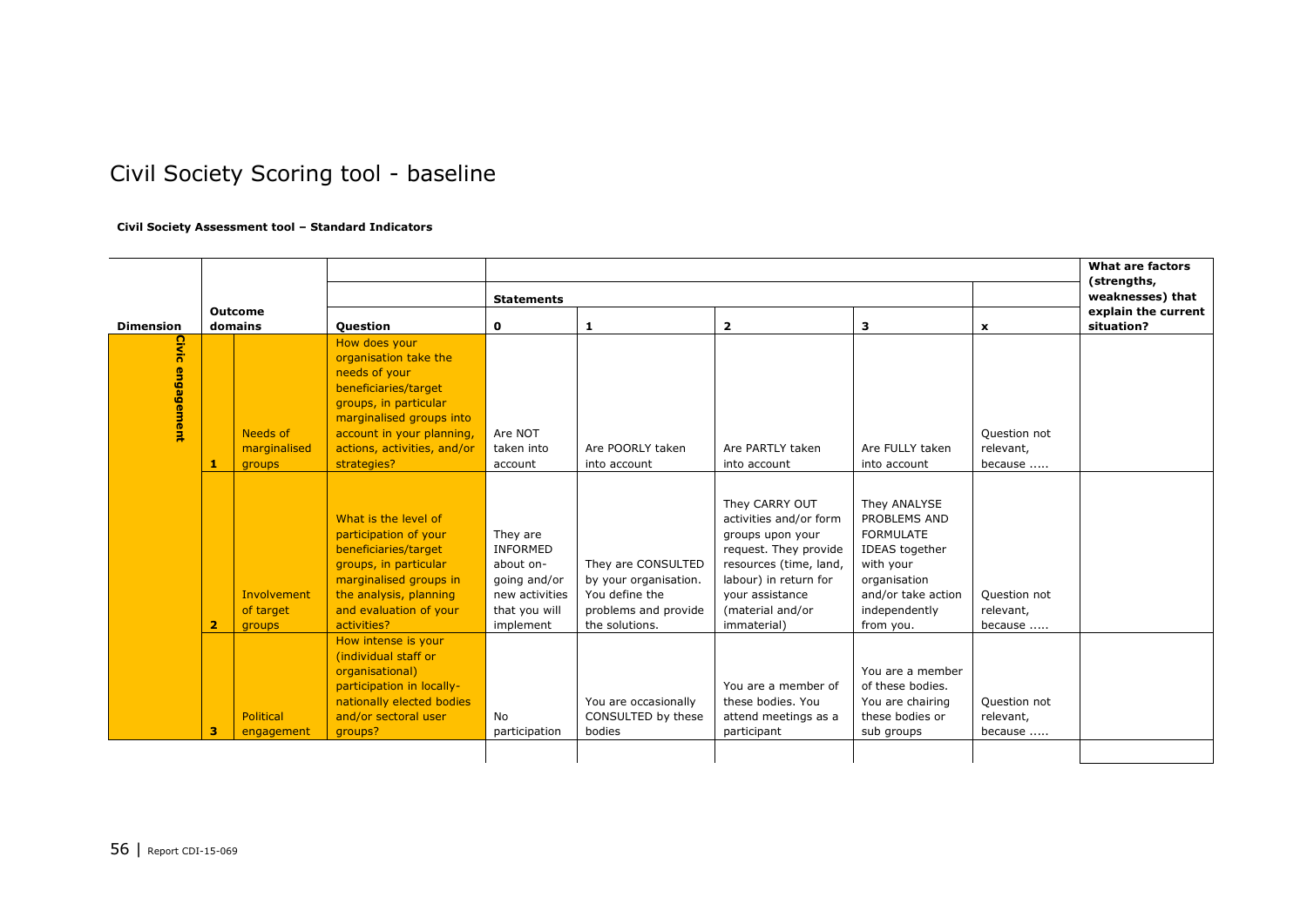| <mark>organisation</mark><br>l <mark>evel of</mark> | 5 <sub>5</sub>          | <b>Relations with</b><br>other<br>organisations             | In the past 12 months<br>what has been the most<br>intensive interaction you<br>had with other CSOs?                                                                                                                               | No<br>interaction at<br>all                                                             | Networking -<br>Cooperation: Inform<br>each other; roles<br>somewhat defined; all<br>decisions made<br>independently | Coordination -<br>Coalition: ideas and<br>resources shared;<br>roles defined and<br>divided; all have a<br>vote in decision<br>making | Collaboration:<br>organisations<br>belong to one<br>system; mutual<br>trust; consensus<br>on all decisions. | Question not<br>relevant,<br>because |  |
|-----------------------------------------------------|-------------------------|-------------------------------------------------------------|------------------------------------------------------------------------------------------------------------------------------------------------------------------------------------------------------------------------------------|-----------------------------------------------------------------------------------------|----------------------------------------------------------------------------------------------------------------------|---------------------------------------------------------------------------------------------------------------------------------------|-------------------------------------------------------------------------------------------------------------|--------------------------------------|--|
|                                                     | 5 <sub>5</sub>          | <b>Frequency of</b><br>dialogue with<br>closest CSO         | In the past 12 months<br>how many meetings did<br>you have with the CSO<br>that you have most<br>intensive interaction<br>with?                                                                                                    | No<br>interaction at<br>all                                                             | Less thatn 2 times a<br>year                                                                                         | Between 2 and 3<br>times a year                                                                                                       | More than 4 times<br>a year                                                                                 | Question not<br>relevant,<br>because |  |
|                                                     | 6                       | Defending the<br>interests of<br>marginalised<br>groups:    | <b>Which CSO are most</b><br>effective in defending the<br>interests of your target<br>groups? In the past 12<br>months, how did you<br>relate to those CSOs?                                                                      | No<br>interaction at<br>all                                                             | Networking -<br>Cooperation: Inform<br>each other; roles<br>somewhat defined; all<br>decisions made<br>independently | Coordination -<br>Coalition: ideas and<br>resources shared;<br>roles defined and<br>divided; all have a<br>vote in decision<br>making | Collaboration:<br>organisations<br>belong to one<br>system; mutual<br>trust; consensus<br>on all decisions. | Question not<br>relevant,<br>because |  |
|                                                     | $\overline{\mathbf{z}}$ | <b>Composition</b><br>current<br>financial<br>resource base | How does your<br>organisation finance<br>institutional costs such as<br>workshops of the General<br>Assembly (if applicable);<br>attendans to workshops<br>of other CSOs; costs for<br>organisational growth<br>and/or networking? | Depends on<br>$\mathbf{1}$<br>indernational<br>donor                                    | Depends on few<br>financial sources: one<br>fund cover(s) more<br>than 75% of all costs.                             | Depends on a variety<br>of financial sources;<br>one fund cover(s)<br>more than 50% of all<br>costs.                                  | Depends on a<br>variety of sources<br>of equal<br>importance. Wide<br>network of<br>domestic funds          | Question not<br>relevant,<br>because |  |
| <b>Practice of Values</b>                           | 8                       | Downward<br>accountability                                  | To what extent can<br>mandatory social organs<br>(steering committee,<br>general assembly,<br>internal auditing group)<br>ask your executive<br>leaders to be accountable<br>to them?                                              | (financial)<br>information<br>is made<br>available and<br>decisions are<br>taken openly | They fulfil their<br>formal obligation to<br>explain strategic<br>decisions and actions                              | They react to<br>requests of social<br>organs to<br>justify/explain actions<br>and decisions made                                     | Social organs use<br>their power to<br>sanction<br>management in<br>case of<br>misconduct or<br>abuse       | Question not<br>relevant,<br>because |  |
|                                                     | $\mathbf{9}$            | Composition<br>of social<br>organs                          | What % of members of<br>your mandatory social<br>organs belong to the<br>marginalised target<br>groups you are working<br>with/for?                                                                                                | Between 0-<br>10 % of all<br>members of<br>the social<br>organs                         | Between 11-30 % of<br>all members of the<br>social organs                                                            | Between 31-65 % of<br>all members of the<br>social organs                                                                             | More than 65% of<br>all members of<br>the social organs                                                     | Question not<br>relevant,<br>because |  |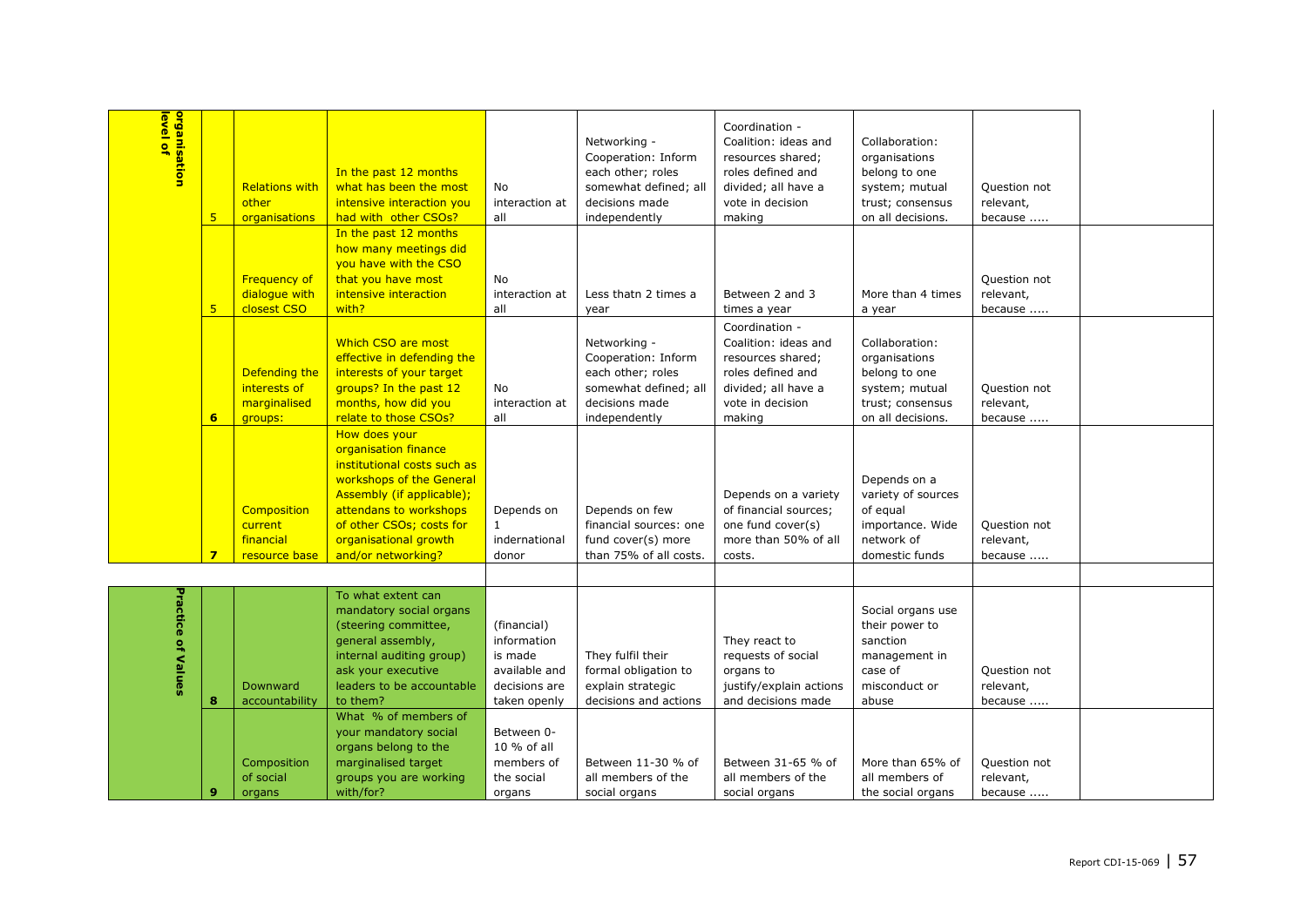|                     | 10  | External<br>financial<br>auditing                              | How regularly is your<br>organisation audited<br>externally?                                                                                                       | Never                                                        | Occasionally, upon<br>request of funders                                                  | Periodically and<br>regularly, because<br>our external funder<br>asks for it                                               | Periodically and<br>regularly, because<br>it is part of our<br>code of conduct                     | Question not<br>relevant,<br>because |  |
|---------------------|-----|----------------------------------------------------------------|--------------------------------------------------------------------------------------------------------------------------------------------------------------------|--------------------------------------------------------------|-------------------------------------------------------------------------------------------|----------------------------------------------------------------------------------------------------------------------------|----------------------------------------------------------------------------------------------------|--------------------------------------|--|
|                     |     |                                                                |                                                                                                                                                                    |                                                              |                                                                                           |                                                                                                                            |                                                                                                    |                                      |  |
| erception of impact | -11 | <b>Client</b><br>satisfaction                                  | What are the most<br>important concerns of<br>your target groups? How<br>do your services take<br>into account those<br>important concerns?                        | Majority of<br>target groups<br>are NOT<br>satisfied         | Majority of target<br>groups are POORLY<br>satisfied                                      | Majority of target<br>groups are PARTLY<br>satisfied                                                                       | Majority of target<br>groups are<br><b>MOSTLY satisfied</b>                                        | Ouestion not<br>relevant,<br>because |  |
|                     | -12 | Civil society<br>impact.                                       | In the past 12 months,<br>what impact did you<br>have on building a strong<br>civil society?                                                                       | You have not<br>undertaken<br>any activities<br>of this kind | You have undertaken<br>activities of this kind<br>but there is no<br>discernible impact   | You have undertaken<br>activities of this kind<br>but impact is limited                                                    | You have<br>undertaken<br>activities and<br>examples of<br>significant success<br>can be detected. | Question not<br>relevant,<br>because |  |
|                     | -13 | <b>Relation with</b><br>public sector<br>organisations.        | In the past 12 months,<br>what interaction did you<br>have with public sector<br>organisations to realise<br>your programme and<br>organisations' objectives?      | No direct<br>interaction                                     | You have been invited<br>by public sector<br>organisations for<br>sharing of information  | You have been invited<br>by public sector<br>organisations for<br>regular consultations<br>(but public sector<br>decides)  | Formal and<br>regular meetings<br>as a multi-<br>stakeholder task<br>force.                        | Question not<br>relevant,<br>because |  |
|                     | -14 | <b>Relation with</b><br>private sector<br>organisations        | In the past 12 months,<br>what interaction did you<br>have with private sector<br>organisations to realise<br>your programme and<br>organisations'<br>perspective? | No direct<br>interaction                                     | You have been invited<br>by private sector<br>organisations for<br>sharing of information | You have been invited<br>by private sector<br>organisations for<br>regular consultations<br>(but public sector<br>decides) | Formal and<br>regular meetings<br>as a multi-<br>stakeholder task<br>force.                        | Question not<br>relevant,<br>because |  |
|                     | 15  | Influence<br>upon public<br>policies,<br>rules,<br>regulations | How successful have you<br>been in influencing public<br>policies and practices in<br>the past 2 years?                                                            | No activities<br>developed in<br>this area                   | Some activities<br>developed but<br>without discernible<br>impact                         | Many activities<br>developed in this<br>area, but impact until<br>so far has been<br>limited                               | Many activities<br>developed in this<br>area and<br>examples of<br>success can be<br>detected      | Question not<br>relevant,<br>because |  |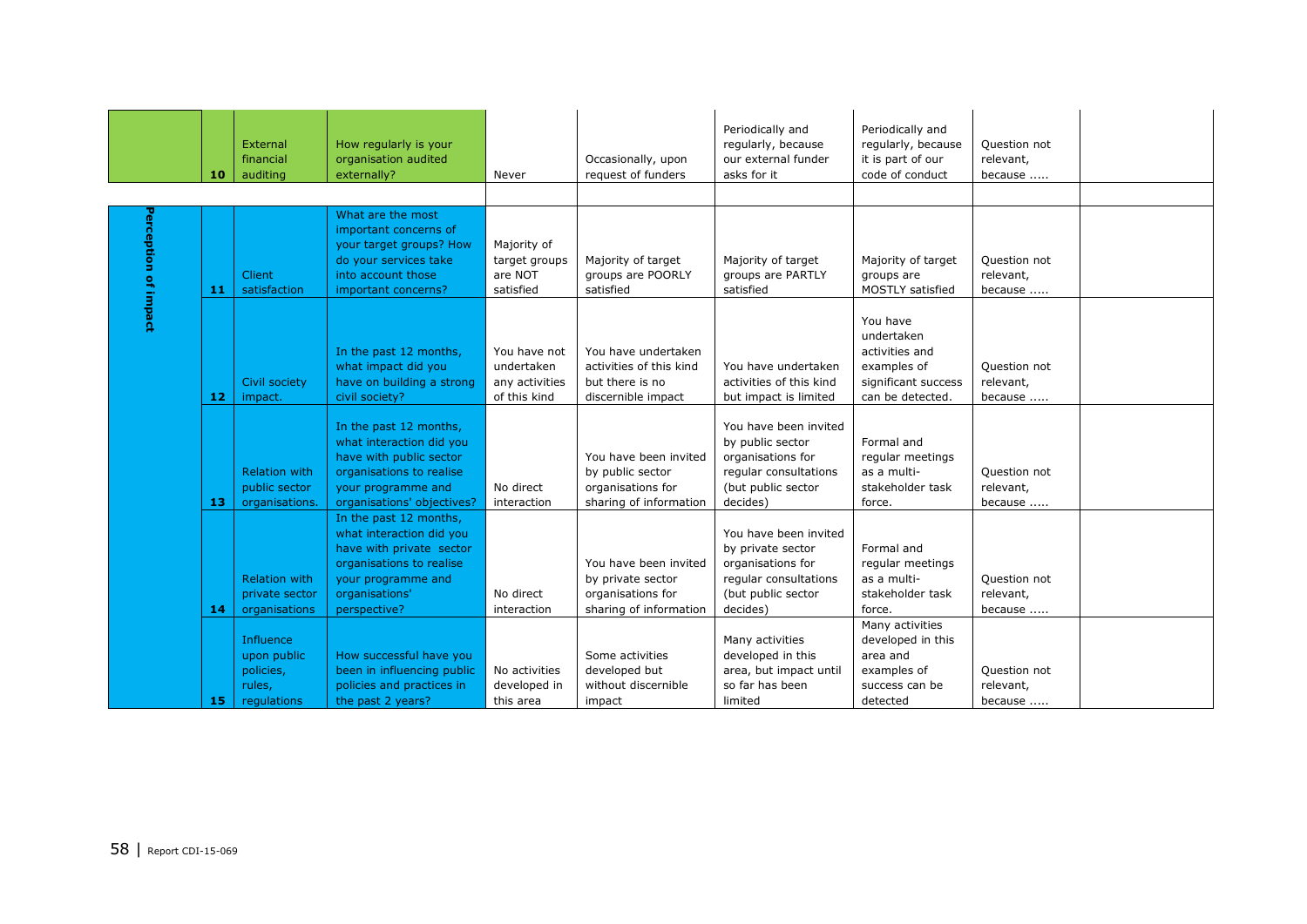|                          | 16 | Influence<br>upon private<br>sector<br>agencies'<br>policies,<br>rules,<br>regulations. | How successful have you<br>been in influencing<br>private sector policies<br>and practices in the past<br>2 years?                                                              | No activities<br>developed in<br>this area                                       | Some activities<br>developed but<br>without discernible<br>impact                                                 | Many activities<br>developed in this<br>area, but impact until<br>so far has been<br>limited                                                                                             | Many activities<br>developed in this<br>area and<br>examples of<br>success can be<br>detected            | Question not<br>relevant,<br>because |  |
|--------------------------|----|-----------------------------------------------------------------------------------------|---------------------------------------------------------------------------------------------------------------------------------------------------------------------------------|----------------------------------------------------------------------------------|-------------------------------------------------------------------------------------------------------------------|------------------------------------------------------------------------------------------------------------------------------------------------------------------------------------------|----------------------------------------------------------------------------------------------------------|--------------------------------------|--|
| context<br>Environmental | 17 | Coping<br>strategies                                                                    | In the past 2 years, how<br>did your organisation<br>cope with these changes<br>in the context that may<br>have been positive or<br>negative consequences<br>for civil society. | No analysis<br>of the space<br>and role of<br>civil society<br>has been<br>done. | You are collecting<br>information of the<br>space and role of civil<br>society but not<br>regularly analysing it. | You are monitoring<br>the space and role of<br>civil society and<br>analysing the<br>consequences of<br>changes in the<br>context for your own<br>activities. Examples<br>are available. | You are involved<br>in joint action to<br>make context<br>more favourable.<br>Examples are<br>available. | Question not<br>relevant,<br>because |  |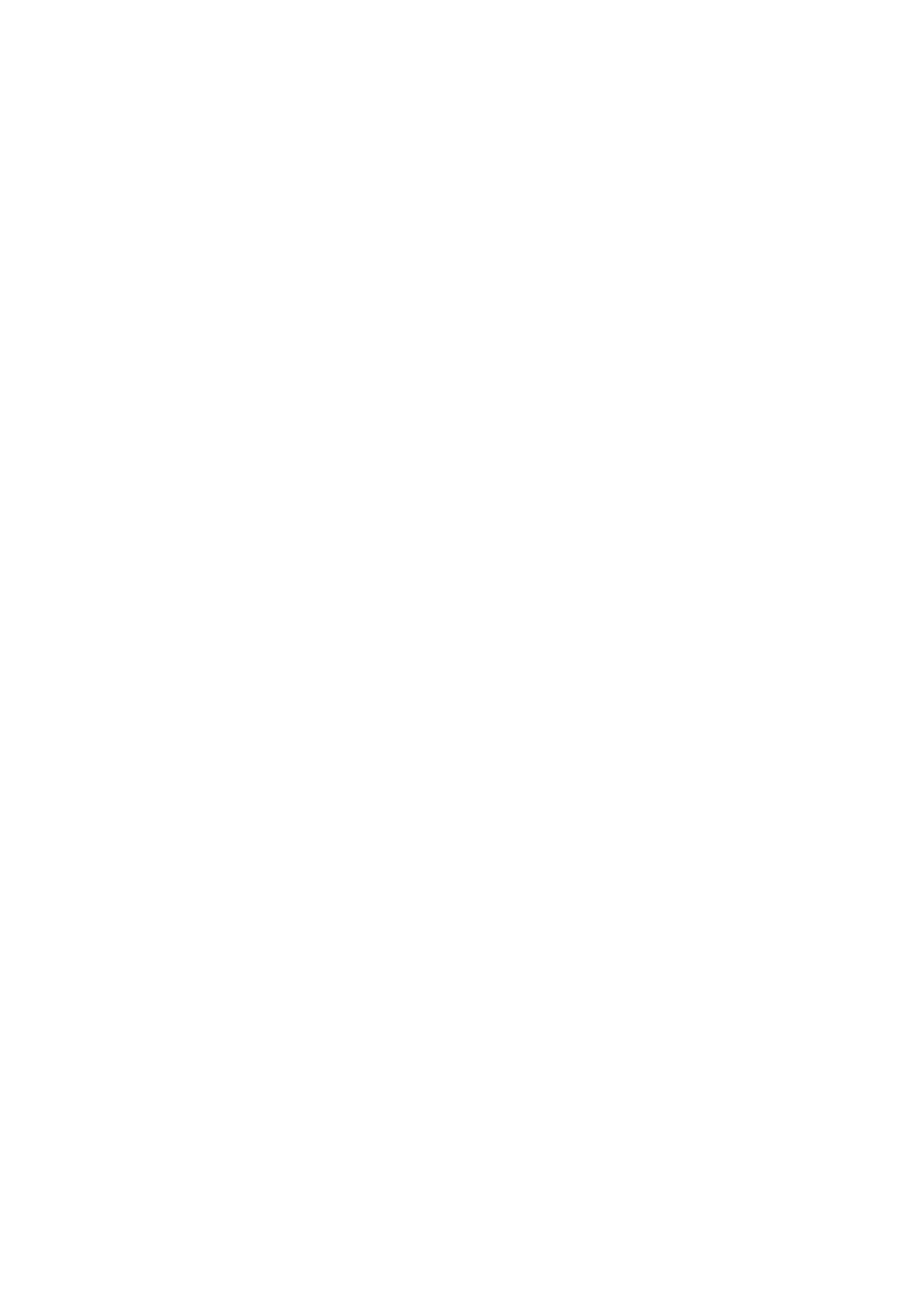## Appendix 3 Civil Society Scores

This table presents the appreciation of the evaluation team regarding changes occurred for each indicator between 2012 and 2014 on a scale of  $-2$  to  $+2$ 

- 2 = Considerable deterioration
- $-1 = A$  slight deterioration
- $0 =$  no change occurred, the situation is the same as in 2012
- +1 = slight improvement
- +2 = considerable improvement

| <b>Dimension</b>     |                | <b>Indicators</b>                                        | Question                                                                                                                                                                                                                | Change in the<br>indicators in the<br>$2012 - 2014$<br>period |
|----------------------|----------------|----------------------------------------------------------|-------------------------------------------------------------------------------------------------------------------------------------------------------------------------------------------------------------------------|---------------------------------------------------------------|
|                      | $\mathbf{1}$   | Needs of<br>marginalised groups                          | How does your organisation take the needs of your<br>beneficiaries/target groups, in particular<br>marginalised groups into account in your planning,<br>actions, activities, and/or strategies?                        | $+1$                                                          |
| Civic engagement     | $\overline{2}$ | Involvement of<br>target groups                          | What is the level of participation of your<br>beneficiaries/target groups, in particular<br>marginalised groups in the analysis, planning and<br>evaluation of your activities?                                         | $+0$                                                          |
|                      | $\overline{3}$ | Political<br>engagement                                  | How intense is your (individual staff or<br>organisational) participation in locally-nationally<br>elected bodies and/or sectoral user groups?                                                                          | $+0$                                                          |
|                      |                |                                                          |                                                                                                                                                                                                                         |                                                               |
|                      | 5 <sup>1</sup> | <b>Relations with other</b><br>organisations             | In the past 12 months what has been the most<br>intensive interaction you had with other CSOs?                                                                                                                          | $+1$                                                          |
|                      | 5 <sup>5</sup> | <b>Frequency of</b><br>dialogue with<br>closest CSO      | In the past 12 months how many meetings did you<br>have with the CSO that you have most intensive<br>interaction with?                                                                                                  | $+0$                                                          |
|                      | 6              | Defending the<br>interests of<br>marginalised groups     | Which CSO are most effective in defending the<br>interests of your target groups? In the past 12<br>months, how did you relate to those CSOs?                                                                           | $-1$                                                          |
| evel of organisation | $\overline{7}$ | <b>Composition current</b><br>financial resource<br>base | How does your organisation finance institutional<br>costs such as workshops of the General Assembly<br>(if applicable); attendance to workshops of other<br>CSOs; costs for organisational growth and/or<br>networking? | $+0$                                                          |

| alues   | 8  | Downward<br>accountability            | To what extent can mandatory social organs<br>(steering committee, general assembly, internal<br>auditing group) ask your executive leaders to be<br>accountable to them? | $+0$ |
|---------|----|---------------------------------------|---------------------------------------------------------------------------------------------------------------------------------------------------------------------------|------|
| ៉ិ      | 9  | Composition of<br>social organs       | What % of members of your mandatory social<br>organs belong to the marginalised target groups<br>you are working with/for?                                                | $+0$ |
| ractice | 10 | <b>External financial</b><br>auditing | How regularly is your organisation audited<br>externally?                                                                                                                 | $+0$ |
|         |    |                                       |                                                                                                                                                                           |      |
|         | 11 | <b>Client satisfaction</b>            | What are the most important concerns of your                                                                                                                              |      |

|                   | 11 | <b>Client satisfaction</b>                       | What are the most important concerns of your<br>target groups? How do your services take into<br>account those important concerns?                     | $+1$ |
|-------------------|----|--------------------------------------------------|--------------------------------------------------------------------------------------------------------------------------------------------------------|------|
|                   | 12 | Civil society impact.                            | In the past 12 months, what impact did you have<br>on building a strong civil society?                                                                 | $+1$ |
|                   | 13 | Relation with public<br>sector<br>organisations. | In the past 12 months, what interaction did you<br>have with public sector organisations to realise your<br>programme and organisations' objectives?   | $+1$ |
| ception<br>impact | 14 | Relation with private<br>sector organisations    | In the past 12 months, what interaction did you<br>have with private sector organisations to realise<br>your programme and organisations' perspective? | $+0$ |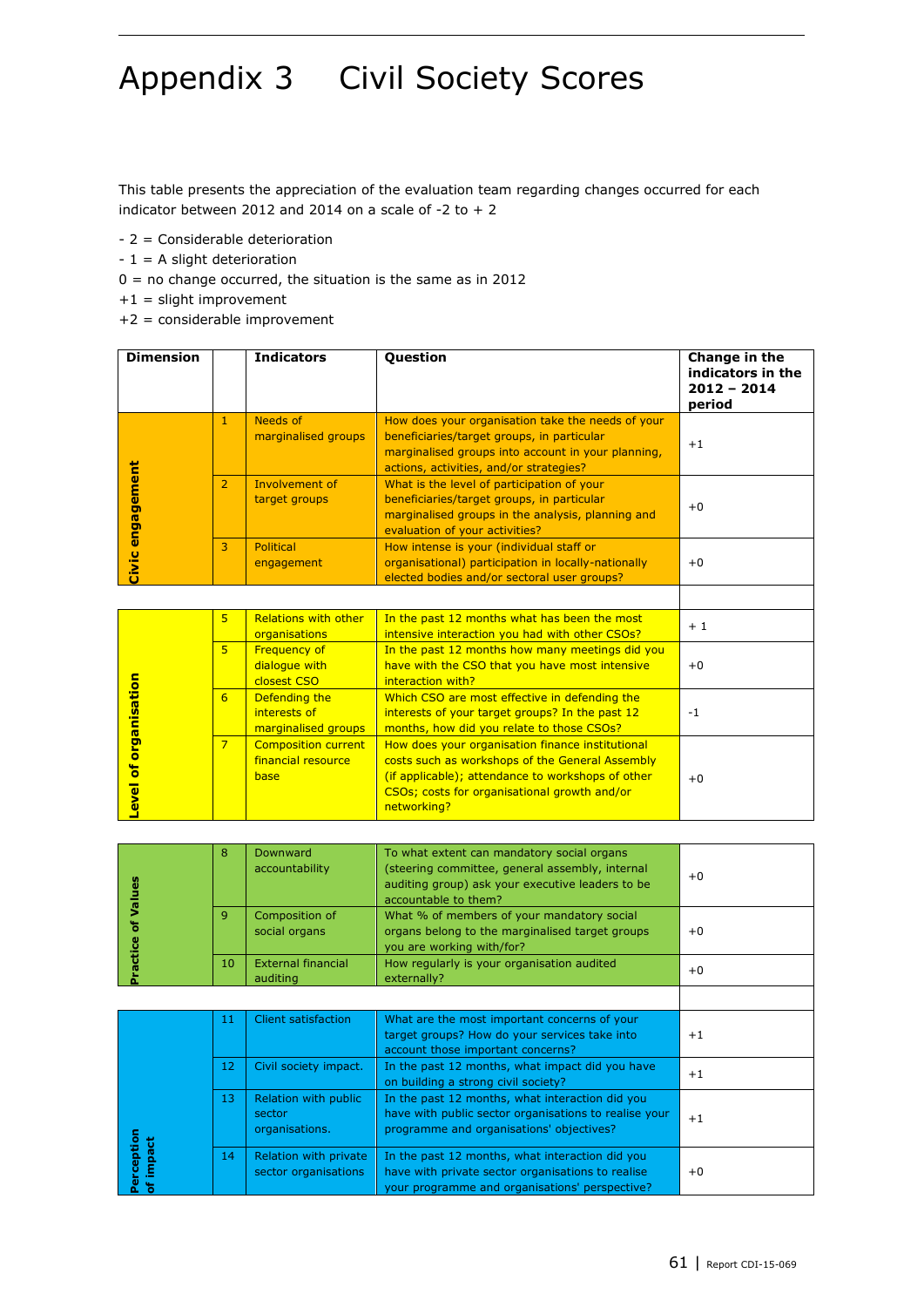|       | 15 | Influence upon<br>public policies,<br>rules, regulations                       | How successful have you been in influencing public<br>policies and practices in the past 2 years?                                                                      | $+0$ |
|-------|----|--------------------------------------------------------------------------------|------------------------------------------------------------------------------------------------------------------------------------------------------------------------|------|
|       | 16 | Influence upon<br>private sector<br>agencies' policies,<br>rules, regulations. | How successful have you been in influencing private<br>sector policies and practices in the past 2 years?                                                              | $+0$ |
|       |    |                                                                                |                                                                                                                                                                        |      |
| ntext | 17 | Coping strategies                                                              | In the past 2 years, how did your organisation cope<br>with these changes in the context that may have<br>been positive or negative consequences for civil<br>society. | -1   |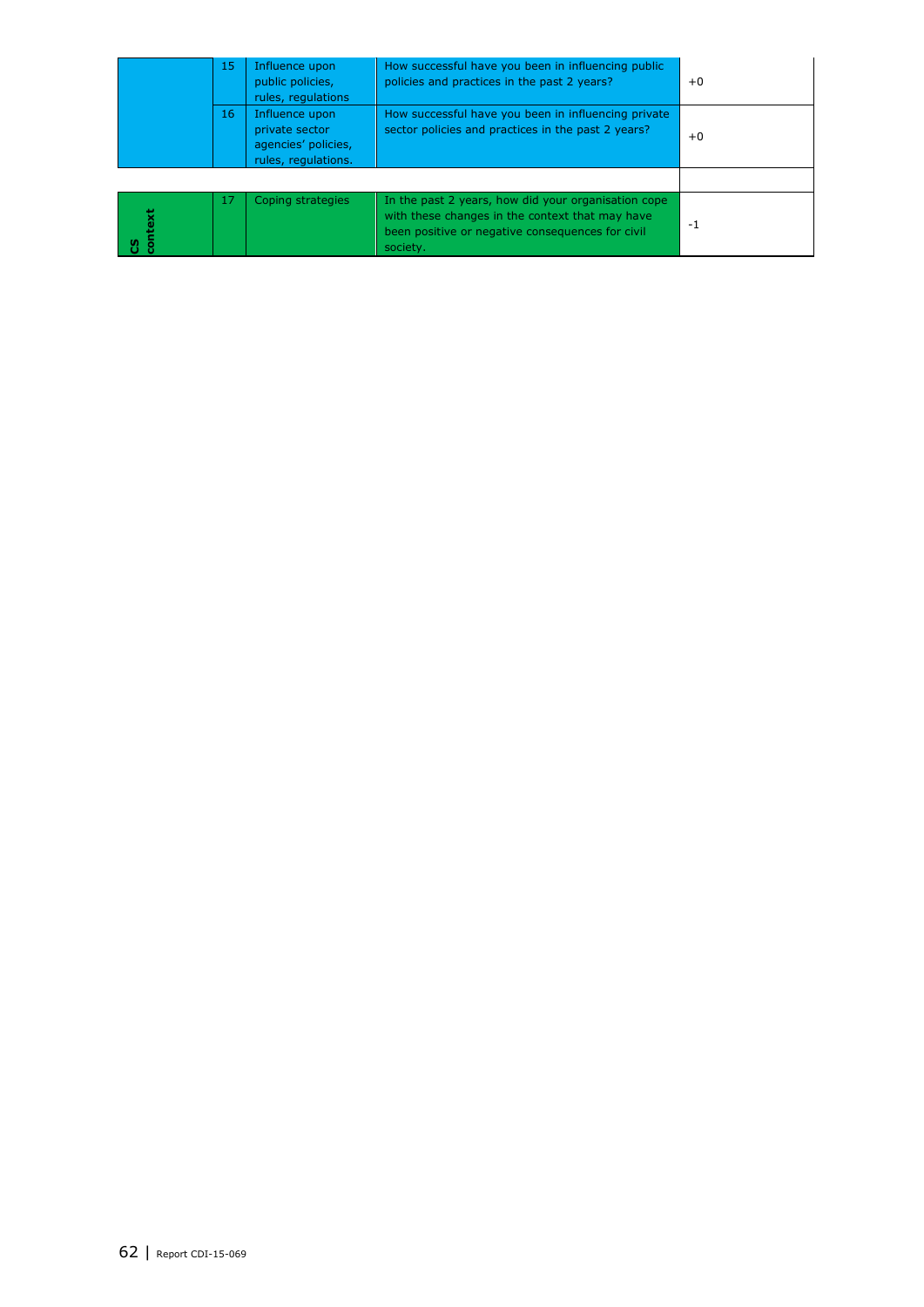## <span id="page-62-0"></span>Appendix 4 Changes in civil society indicators between 2012 and 2014

### <span id="page-62-1"></span>1. Civic Engagement

#### 1.1 Needs of marginalised groups SPO

MKC acknowledges the importance of community involvement and participation to ensure program sustainability. The SPO therefore identifies the needs of marginalized groups through various ways like community discussions, trainings and experience sharing. Furthermore, local stakeholders and line organizations participate in identifying the needs of the beneficiaries. Accordingly, change agents (such as church leaders) are capacitated to play a role in addressing stigma, denial and discrimination. Between 2011 and 2013, 48 FBO leaders and evangelists received training on community mobilization and 28 FBO leaders and evangelists were trained on gender and disability mainstreaming. Additionally, since the program mainstreamed disability<sup>57</sup> issues, 65 PWDs were involved in decision making meetings.

Other achievements in this area include:

- Discussion sessions for 4438 SHG members and 3041 vulnerable women on reproductive health, family planning, and PPTCT were conducted between 2011 and 2013.<sup>58</sup> Additionally, psychosocial support was provided for 18 OVCs and Health education provided for PLHIVs in the project sites.
- Provide apple seedling for 30 rural SHGs and PLHIV so that they can sustain their response to OVC support (5 apple seedlings per person)
- Facilitate referral and mobile HCT campaign for 3500 people/year at three towns in collaboration with government health institutions
- 36 youths trained on peer education and facilitation skills
- $\bullet$  3814 persons tested between July 2011 and December 2012<sup>59</sup>
- Health education provided for PLHIVs in the project sites. The document mentions that at least 40 PLHIVs are reached once per quarter.
- 6000 youths in the churches, schools and out of schools were reached via a cascade peer education system
- Community conversations on health and HIV with new idir CBOs were conducted once a month

#### **Score: +2**

ł

#### 1.2 Involvement of target groups SPO

It is reported that all categories of the community and local institutions participate in all programme implementation stages. The community and local institutions know the objective of the programme and they also participated in the planning and evaluation of the programme. They are planning at their village with collaboration of local institutions and volunteers. The quarterly report of 2013 mentions that 496 people from the program target groups (PWHIV, SHGs and FAL leader and forum representatives, PWD, volunteers, CC facilitators and health professional) participated in the discussions and trainings arranged. Additionally, MKC-RDA organised conversations between

<sup>57</sup> Mentioned in bi-annual report July-December 2013

 $58$  Differences in percentages could not be calculated as the total numbers of SHG members, vulnerable women and youth educated against what was planned is missing in the project documents.

<sup>59</sup> No HIV testing due to shortage testing kits in July – December 2013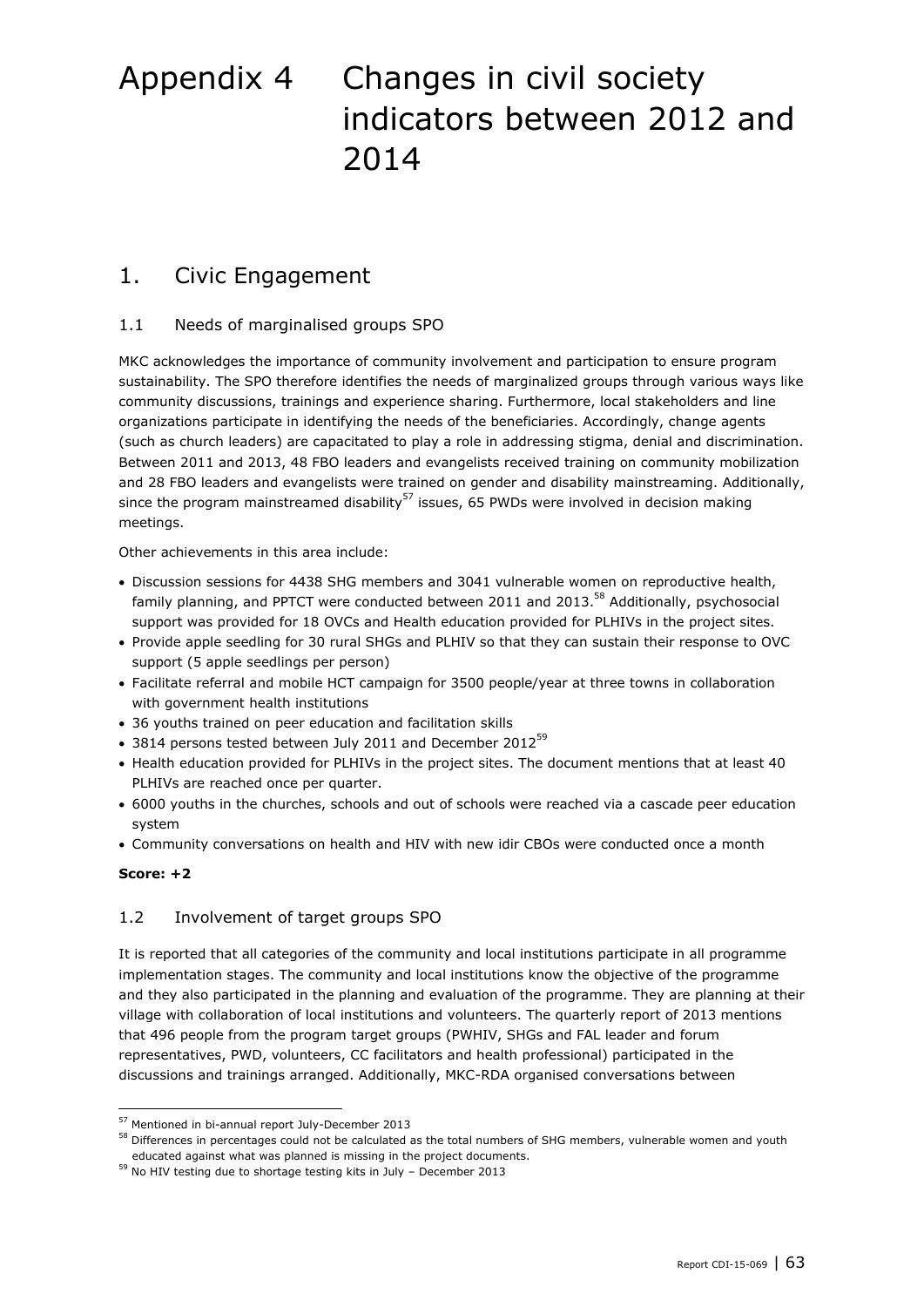community members, health service providers and vulnerable groups to increase access to basic health services.

MKC-RDA, apart from including church people also includes non-church people in its development activities by means of using CCMD and UMOJA strategies that guarantee the involvement of the whole community. Capacitating government institutions, like school health institutions and local CBOs like clubs further assured inclusion of the whole community.

#### **Score: +1**

#### 1.3 Intensity of political engagement SPO

MKC-RDA does not involve in any political activities as an NGO. However, as was mentioned in the baseline, some of the programme activities like women empowerment and gender equality might be considered political. No change was observed in this area since the baseline.

#### <span id="page-63-0"></span>**Score: 0**

### 2. Level of Organisation

#### 2.1 Relations with other organisations SPO

It is reported that there are only a few other civil society organisations working in the two districts and towns that MKC-RDA's is covering<sup>60</sup> The ones that are there are not working on the same topics and issues as MKC-RDA. This was also mentioned during the baseline evaluation, and explains the limited relations of MKC-RDA with other organisations. However, MKC did interact with CBO leaders and club leaders in the past two years during various trainings and discussions held.

#### **Score: 0**

#### 2.2 Frequency of dialogue with closest civil society organisation SPO

Though there are a limited number of other NGOs in the intervention area, different discussions were held in the past twelve months with stakeholders at different levels. At the program/ village level weekly meetings with SHGs and FAL and monthly meetings with PLHIV associations, CC groups and local churches were held. In these discussions MKC-RDA is represented by the program staff. Staff meetings were also held at organizational level. These are conducted every month, quarter and biannually, though these may be shifted or cancelled due to shortage of budget.

#### **Score: +1**

#### 2.3 Defending the interests of marginalised groups SPO

Defending the interests of marginalized groups is mainly done via local churches, CLA representatives<sup>61</sup>, SHGs and FAL groups. These groups and representatives are capacitated through various trainings and awareness creation activities about their rights and responsibilities, which increased the self-esteem among the group members. For example, discussion sessions were organised with FBO leaders and evangelists on CCMD for 2 days, and similar discussions were held with CLA representatives on resource mobilization.

Local churches are seen as important in defending the interests of marginalized groups as they are well aware about what is happening in the communities and are perceived as capable because they have received the necessary training.<sup>62</sup> Now the programme works with 36 local churches. Next to

ł

 $^{60}$  Interview with field staff

<sup>&</sup>lt;sup>61</sup> A CLA is a cluster level association formed by 8 SHGs with 16 members (2 from each SHG). The aim is experience sharing and learning among the SHGs.

<sup>&</sup>lt;sup>62</sup> Interview with field staff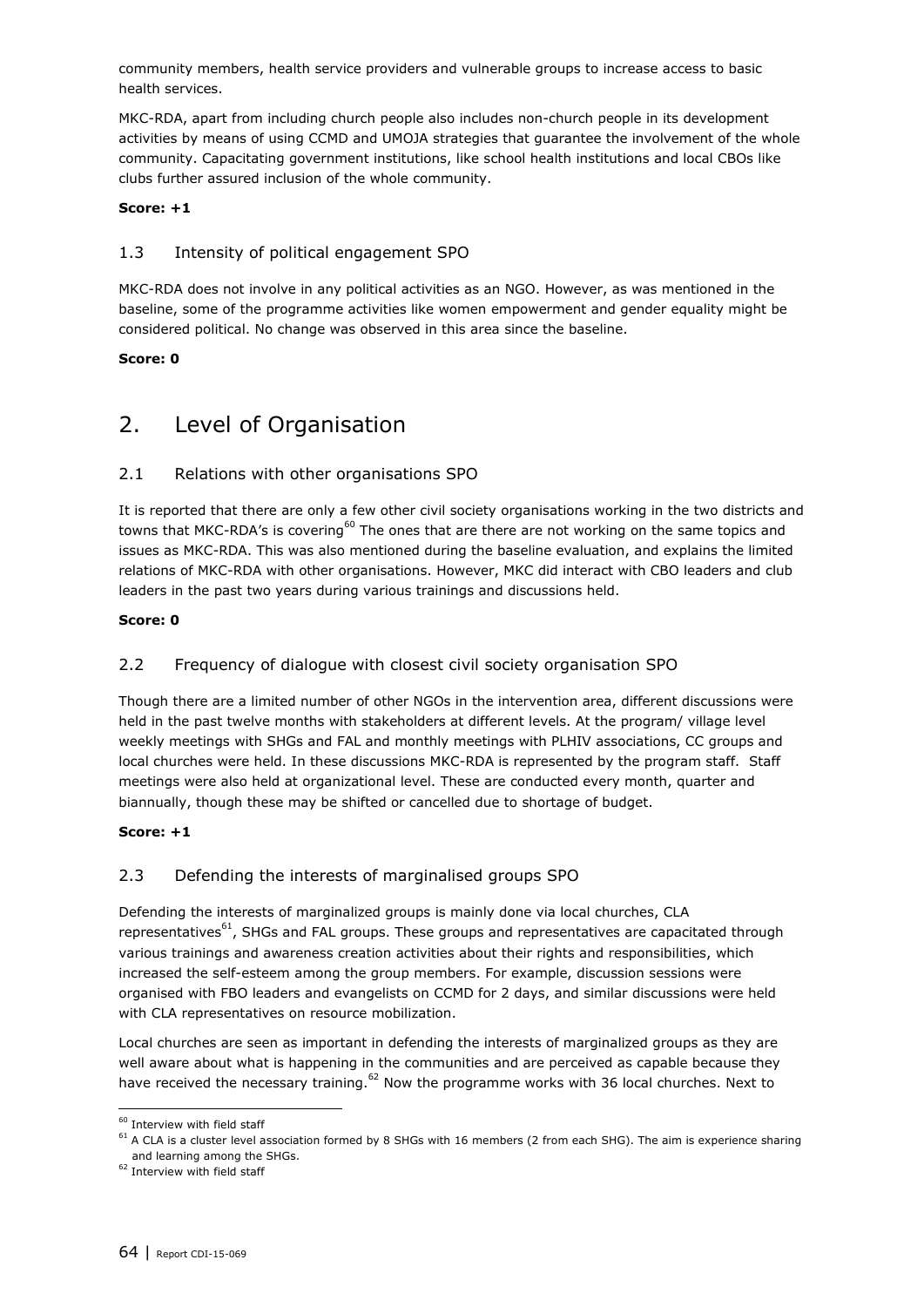churches, other faith based organizations are perceived as having the capacity to defend the marginalized groups.<sup>63</sup>

#### **Score: +1**

#### 2.4 Composition financial resource base SPO

Though no changes in the composition of the financial resource base of MKC-RDA were found, the effective implementation of the existing projects, including the one in Fincha Shambu, helped to have two new health projects<sup>64</sup>. On a different level, school clubs and fora are working on fundraising activities together with the school and church community to help needy students, OVCs and PLHIV. There are five fora established in five locations where MKC operates. Each forum is composed of representatives from various religious institutions, sector offices of the local government, and Idirs. The objective was to promote societal behavioural change for development, conflict resolution, and maintaining peace and stability in the locality. Three of the five forums provide educational support to 186 OVC through mobilizing resources from the community. 69 individual idirs support 2 PLWHIV and 45 OVC.

#### <span id="page-64-0"></span>**Score: 0**

### 3. Practice of Values

#### 3.1 Downward accountability SPO

MKC RDA does not report on any significant changes in terms of downward accountability as they still involve program staff via quarterly review meetings. Bi-annual review meetings with stakeholders are also still conducted to ensure downward accountability and to trace the project implementation progress. The quarterly meetings with program staff were overspent with 25% in 2012, whereas the bi-annual meetings with stakeholders were underspent with 25%.

The project has a small office in Shambu town, where the coordinator and the social mobilising officer are based, together with 2 finance staff. The CFA questions the need for these two finance staff to run this programme. They propose the finance employees expand their work to the SHGs because the CFA noticed that assistance in financial control is needed there. $^{65}$ 

#### **Score: 0**

#### 3.2 Composition of social organs SPO

There has no structural change in the SPO that can leads to social organs of the SPO.

#### **Score: 0**

#### 3.3 External financial auditing SPO

It is mandated by the government that any organization has to report its financial situation on a yearly basis, where the budget year ends in June. In order to report on the financial activities of an organisation the company/institution/NGO must have a stamped audit report from an external auditor after thorough evaluation of the whole organizational activities.

All finances of MKC-RDA are administered in Addis Ababa, since the previous accountant in Shambu could not handle the system. The present accountant has worked for 10 months in a government office, and is still very new in the job. The CFA comments that it seemed important that he gets

 $^{63}$  Interview with field staff

<sup>&</sup>lt;sup>64</sup> Interview with program manager

<sup>&</sup>lt;sup>65</sup> Tweede beoordeling HIV MKC-RDA (2013/14)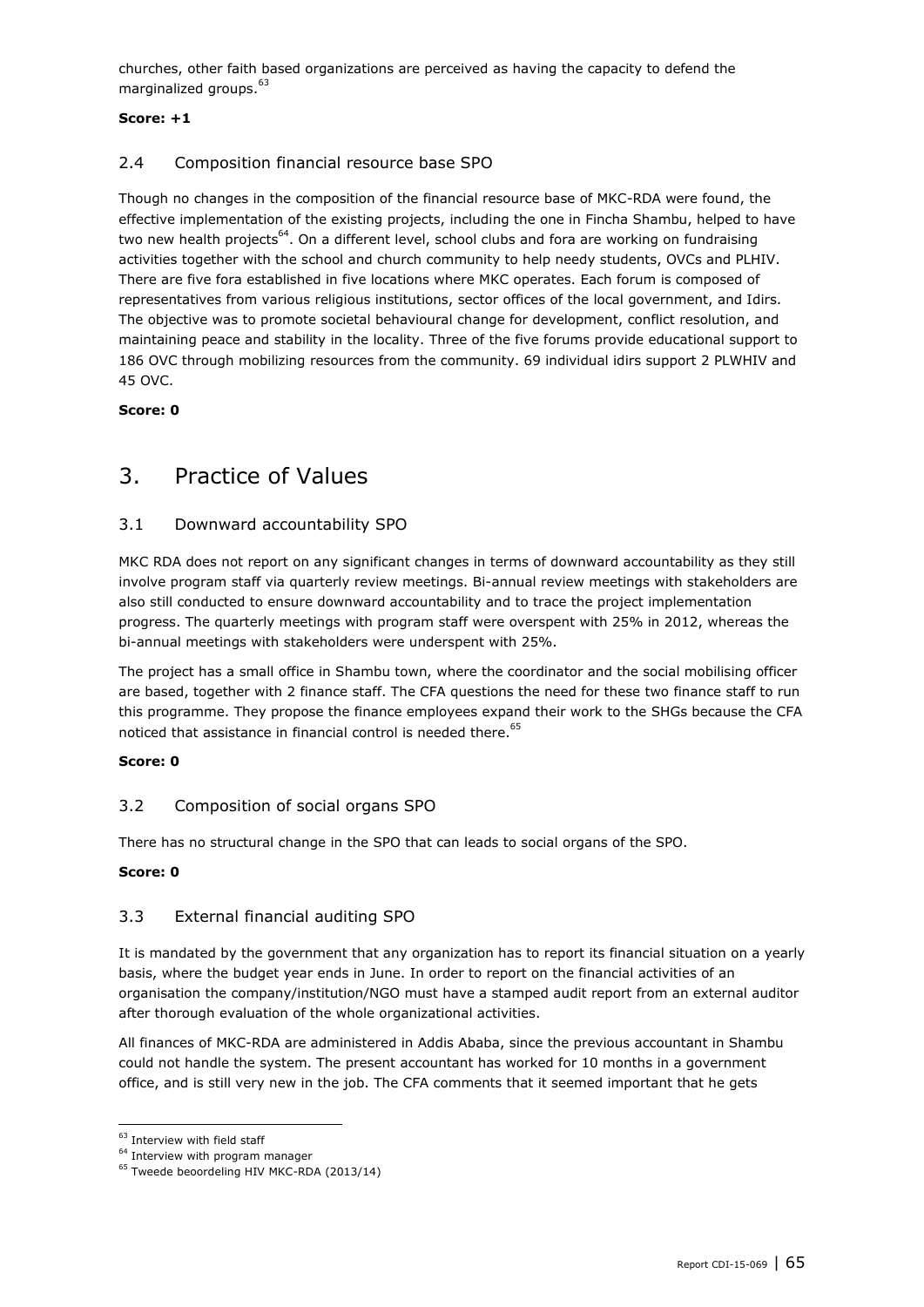enough support, so that accounts can be done in Shambu itself in order for the finance work to become more accurate.<sup>66</sup>

#### <span id="page-65-0"></span>**Score: 0**

### 4. Perception of Impact

#### 4.1 Client satisfaction SPO

Individual beneficiaries as well as intermediate organisations such as idirs, churches etc stated that they are satisfied with the activity of the SPO in the two years under review. The SPO helped establish 73 SHGs and 27 FAL groups between 2011 and 2014 and these groups got involved in different income generating activities to improve their income. The rural SHG and FAL groups were able to engage in agricultural activities and benefit from the crops they harvested. In addition some of these groups (14 SHG and 4 FAL groups) were able to get approved as a legal entity by the concerned local administration office. They have also benefited from trainings, discussions and experience sharing stages that help improve the quality and quantity of the beneficiaries. Representatives of beneficiaries that are involved in the stakeholders meeting express satisfaction on the project results. MKC-RDA furthermore initiated five religious fora. One of the benefits of the existence of the fora which was highlighted by the forum members is the improved religious tolerance in the community. The reduction in religious tolerance is seen from the willingness of church and mosque leaders to come together for common interest. That is, if the leaders showed increased mutual understanding it is believed to trickle down to the community

#### **Score: +1**

#### 4.2 Civil society impact SPO

The main achievements of MKC-RDA in this area consist of the establishment and support of SHGs, FALs, and a religious forum. In addition, MKC-RDA helped to strengthen several idirs in the locality. The discussion made with the SHG revealed the presence of increased saving and income due to the formation and support of the groups. However, given the prevailing high cost of living and the lower interest rates it is observed that the income and saving generated are too little to fulfil in their basic needs. The performance of the SHGs was rather substantial from mobilization and information sharing point of view. They disseminated HIV and health information to more than 15,000 community members. They also mobilized members from five local churches and CBOs for voluntary HIV counselling and testing. They also worked with government institutions and public schools in combating HIV-related stigma, harmful traditional practices (particularly female genital cutting) and gender inequalities.

The Intermediate Organisations have showed noticeable improvement. The idirs are formed by the community to support one another in times of death and mourning. But with the involvement of the SPO about 69 idirs changed their bylaws to engage in supporting vulnerable groups of the community in life (particularly OVC and PLHIV). In addition, CBO members discuss on issues particularly on HIV/AIDS, harmful traditional practices, and gender based violence.

Project facilitators and local church leaders have been influential in facilitating HIV counselling and testing campaigns at schools and health institutions in collaboration with the district health office. Additionally, religious leaders and health professionals, including VCT counsellors, have discussed the current status of counselling strategies and its role in the prevention and control of HIV & AIDS, in particular for the most vulnerable groups. Religious leaders' got involved in life skill education, marriage counselling and premarital HIV counselling and testing. Disability and gender mainstreaming meetings organised by MKC-RDA enabled them to gain the basic facts about the issues.

ł

<sup>66</sup> Tweede beoordeling HIV MKC-RDA (2013/14)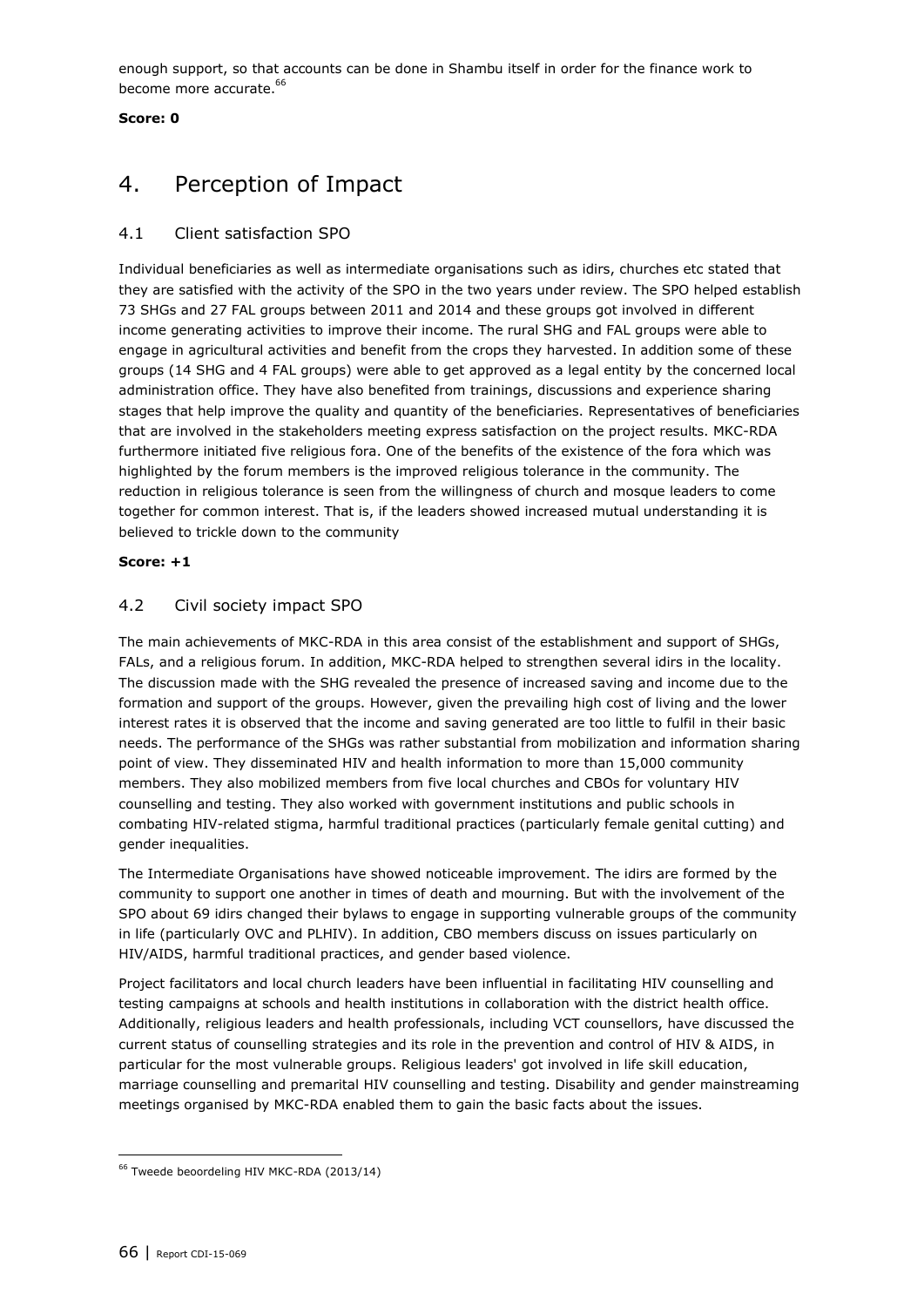Other achievements in this area include:

- The number of local institutions that developed HIV & AIDS policy manuals increased with 2% between 2011 and 2013. These local institutions include 20 schools, 60 Idirs, 28 local churches, six other religious institutions.<sup>67</sup>
- 1 cross experience sharing session among religious leaders, PLHIV associations and local community representatives on health and HIV/AIDS;
- 20 leaders of PLHIV associations, women associations and religious institutions trained on sustainable livelihood and Disaster Risk Reduction;
- 40 school leaders and members of AACs or girls clubs participated in a resource mobilization workshop;
- Consultation session organised for two days with hospital and health canter workers, Micro Finance Institutions, religious leaders, and district administrative representatives to strengthen the health network.
- Experience sharing stages organised among volunteer CC facilitators, idirs, health extension workers and forum representatives once per year.

#### **Score: +1**

#### 4.3 Relation with public sector organisations SPO

The SPO closely works with the concerned government sector offices in the Woreda, particularly with the health, child and women affairs, and finance and economic development offices. They engage with the sector offices in different discussions, trainings and review meetings. In some cases personnel from the sector offices provides training to the SHGs and CBOs capacity building program organized by MKC-RDA. A change in involvement since the baseline is the inclusion of ministers of the church, next to FBO leaders, in a three day training on gender and disability mainstreaming.  $^{68}$ 

MKC-RDA is also involved as secretary in the GO-NGO forum organized at zonal level and established by the finance and economic development office to enhance the partnership relationship among NGO and government organizations that are operating in the area. In addition government organizations like the zonal health office invite MKC-RDA during planning and review meetings. MKC-RDA also interacts with the small and micro business offices regarding the legalization of the SHGs and FAL groups. Though the interviewees of MKC-RDA agreed relations with the public sector have increased since the baseline, subgroups were divided as to the magnitude of the change. The divergence occurred as one group said the changes were considerably high while the other group said it was only a small improvement. MKC continued to closely working with Fincha sugar factory mainly on HIV awareness creation and VCT campaigns. The head of the social affairs committee of the factory is heading a forum established in mid-2013.

#### **Score: +1**

#### 4.4 Relation with private sector agencies SPO

No change occurred in this regard as the SPO does not work with the private sector.

#### **Score: 0**

ł

#### 4.5 Influence upon public policies, rules, regulations SPO

The situation is the same as the baseline in the sense that the SPO does not involve in any public policy influencing activity whatsoever. However, some of the program activities might be considered as political, such as women empowerment, gender equality and understanding of their right. Though there are no concrete results documented, it is mentioned that CBOs lobby district and kebele level

 $67$  From the project documents, the total numbers of schools, Idirs, local churches and other religious institutions that developed HIV-AIDS policies could not be retrieved and hence what % this is against the total number of these institutions is not known.

 $^{68}$  Interview with field staff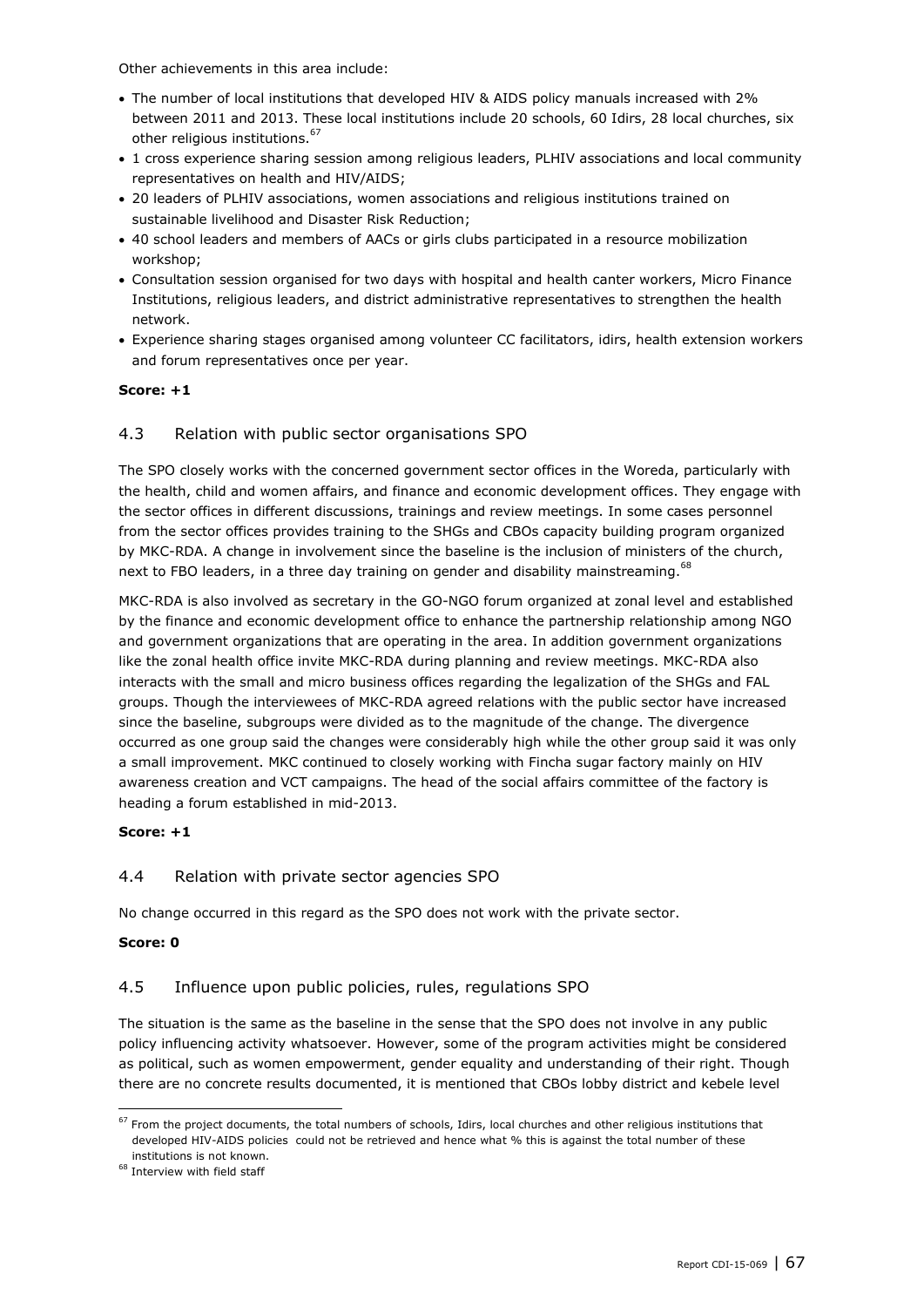sector offices (particularly children and women office and the health office) as well as prominent/influential people and elders at kebele level. Issues raised includes sending females to school, abolishing female gentile cutting, among others.

#### **Score: 0**

#### 4.6 Influence upon private sector agencies' policies, rules, regulations SPO

MKC-RDA has not played any part in influencing the regulations and policies within the private sector as its communication with those in the private sector is very minimal.

#### <span id="page-67-0"></span>**Score: 0**

### 5. Environment

#### 5.1 Coping strategies

The SPO has been closely collaborating with the CBOs, government offices and beneficiaries. This is the main strategy for ensuring the sustainability of the program implementation. Although most SHGs and FAL groups received land from the local government to operate their business, a few did not because land allocation by the government has become highly restricted and a long procedure. The SPO attempts to link SHG and FAL members to micro finance institutions (MFI) as a means to engage in income generating activities, but not all places where MKC-RDA works has these MFIs in place.

#### **Score: +1**